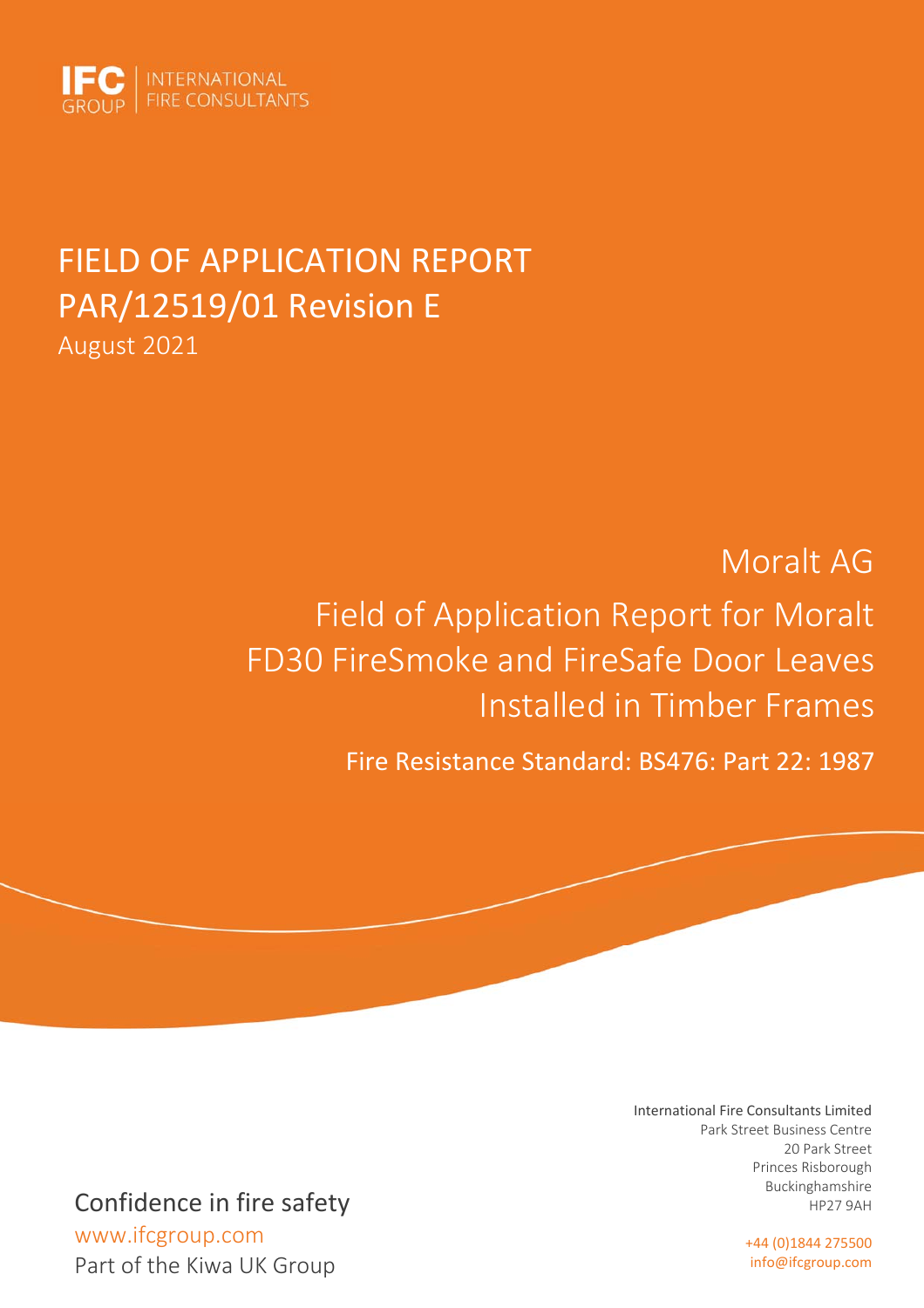# INTERNATIONAL FIRE CONSULTANTS LIMITED

International Fire Consultants is part of the IFC Group. The company is a specialist engineering consultancy delivering independent, honest and practical fire safety solutions to professionals across the built environment. The sought‐after fire safety advice protects life, preserves property and safeguards business continuity.

International Fire Consultants was established in 1985 to provide high quality and impartial technical expertise concerning fire safety. Since then the team of highly qualified Fire Engineers and Fire Safety Professionals have continued to deliver robust, innovative and cost-effective fire safety solutions, including Assessments, Designs and Inspections.

International Fire Consultants are able to lend their insight and practical expertise for: Fire Safety Engineering, Fire Risk Management, Product Evaluation, Fire Life Safety Systems, Expert Witness Testimony and Fire Protection Training, to developments of all sizes and complexities; from residential, education and healthcare structures to sporting venues, airports and iconic heritage buildings, such as historical royal palaces and stately homes.

Recognised internationally as the go-to professionals in all aspects of fire safety, International Fire Consultants is one of the world's leading fire engineering and solution providers, trusted by many of the most prestigious construction firms, architects and estate owners.

HEAD OFFICE ADDRESS: REGISTERED ADDRESS: International Fire Consultants Limited Park Street Business Centre Park Street Princes Risborough Buckinghamshire HP27 9AH

Kiwa House Malvern View Business Park Stella Way, Bishops Cleeve Cheltenham GL52 7DQ Registered No: 2194010

+44 (0)1844 275500 info@ifcgroup.com

# Private and Confidential

This report should not be manipulated, abridged or otherwise presented without the written consent of International Fire Consultants Limited.

| Report Reference Number:                   | IFC Report PAR/12519/01 Revision E                           |
|--------------------------------------------|--------------------------------------------------------------|
| Prepared on behalf of:                     | Moralt AG<br>Obere Tiefenbachstrasse 1<br>Hausham<br>D-83734 |
| Issue Date:<br>Valid Until:<br>IFC ref ID: | August 2021<br>August 2026<br>#21997                         |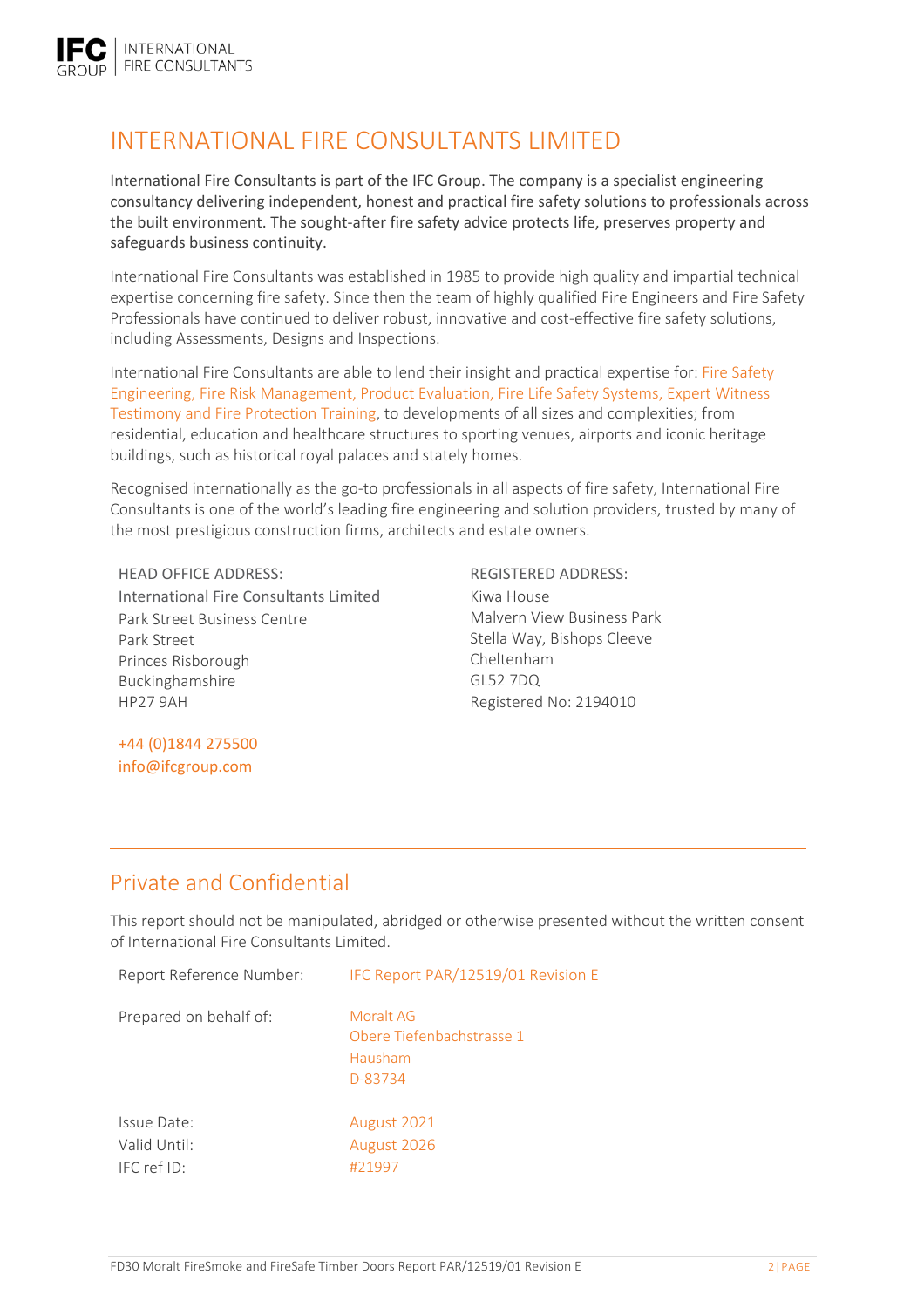

# ISSUE RECORD

| ISSUE/<br><b>REVISION</b>  | <b>DATE</b>      | <b>AUTHOR</b> | <b>REVIEW</b> | <b>SECTION</b>                 | <b>AMENDMENTS</b>                                                                                                                                                                                                                                                  |
|----------------------------|------------------|---------------|---------------|--------------------------------|--------------------------------------------------------------------------------------------------------------------------------------------------------------------------------------------------------------------------------------------------------------------|
| PAR/12519/01               | March<br>2013    | PP            | DC            |                                | $\sim$                                                                                                                                                                                                                                                             |
| Revision A                 | October<br>2013  | PP            | DC            | Various                        | Inclusion of 54mm thick FireSmoke 35dB<br>construction, additional fire resistance<br>test report and associated changes                                                                                                                                           |
| <b>Revision B</b>          | March<br>2014    | PP            | DC            | Various                        | Inclusion of additional test report and<br>associated changes                                                                                                                                                                                                      |
| Revision C                 | January<br>2015  | PP            | DC            | Various                        | Inclusion of additional test evidence for<br>grooves in leaf faces and associated<br>changes                                                                                                                                                                       |
| Revision D                 | April 2016       | DC.           | DI            | Various                        | Inclusion of additional test evidence and<br>associated changes                                                                                                                                                                                                    |
| Draft<br><b>Revision F</b> | <b>July 2021</b> | <b>MB</b>     | <b>CPH</b>    | All                            | Complete update to latest IFC format.<br>Omission of double-acting doors.<br>Omission of some test evidence.<br>Revisions to scope and specifications in<br>most sections / clauses.<br>Addition of new evidence for recessed<br>pull handles and dummy cylinders. |
| <b>Revision E</b>          | August<br>2021   | MB            | CPH           | References<br>to<br>Appendices | Formal issue following acceptance of<br>draft by client. Format of Appendix A<br>and B merged and all references to<br>Appendices adjusted; but details<br>unchanged.                                                                                              |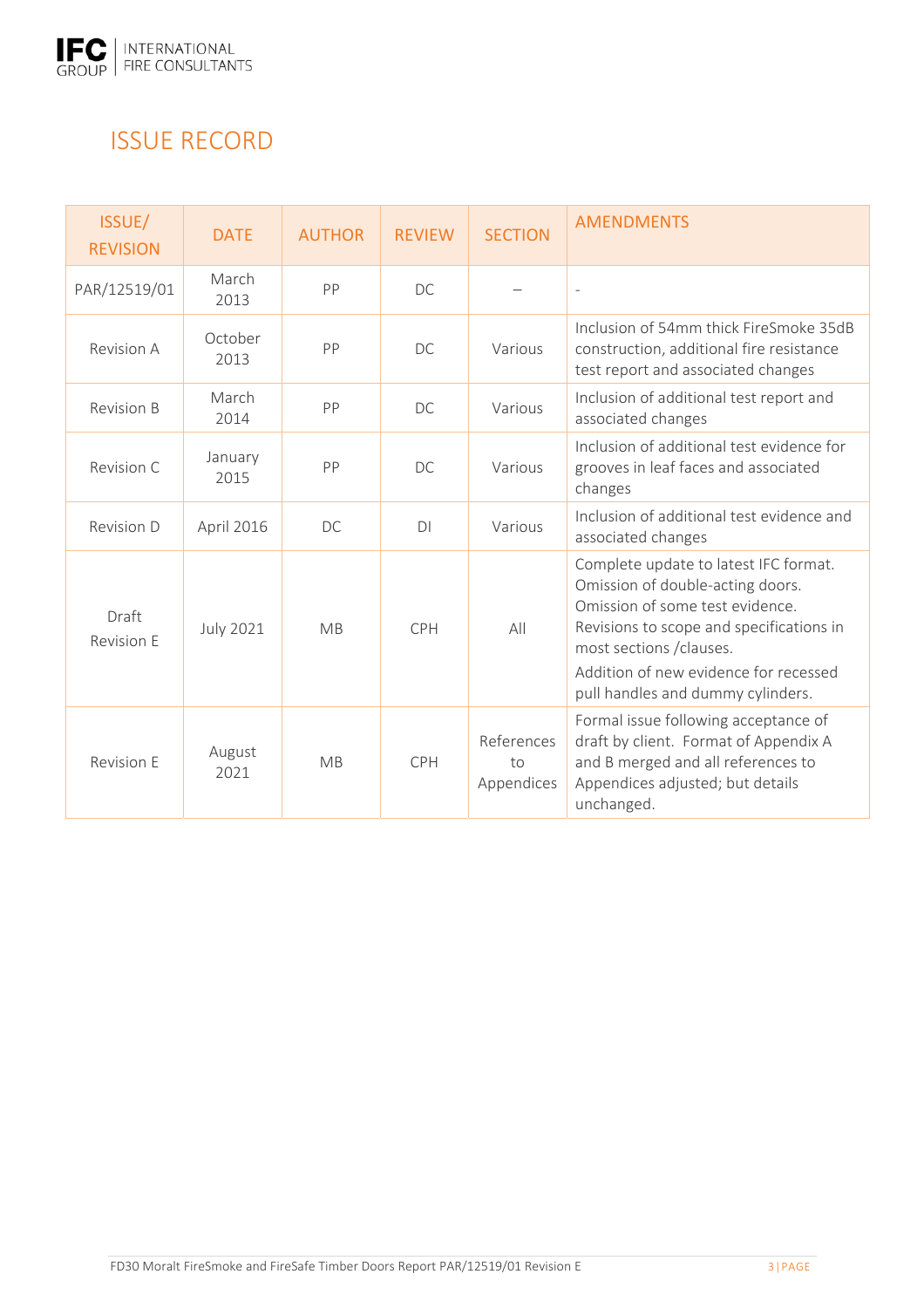

# **CONTENTS**

| 1. |                   | <b>INTRODUCTION</b>                                                                                                                                      | 5              |
|----|-------------------|----------------------------------------------------------------------------------------------------------------------------------------------------------|----------------|
| 2. |                   | <b>TEST EVIDENCE</b>                                                                                                                                     | 6              |
| 3. |                   | <b>SCOPE OF APPROVAL</b>                                                                                                                                 | $\overline{7}$ |
|    | 3.1               | Door Assembly Configurations - FireSmoke & FireSafe doors                                                                                                | 7              |
|    | 3.2               | Maximum Assessable Door Leaf Sizes                                                                                                                       | 8              |
|    | 3.3               | Door Leaf and Overpanel Specification                                                                                                                    | 8              |
|    | 3.4               | Frames                                                                                                                                                   | 11             |
|    | 3.5               | Glazed Apertures                                                                                                                                         | 13             |
|    | 3.6               | Overpanels                                                                                                                                               | 18             |
|    | 3.7               | Hardware                                                                                                                                                 | 19             |
|    | 3.8               | Installation, Supporting Construction and Door Edge Gaps                                                                                                 | 19             |
|    | 3.9               | Intumescent Seals                                                                                                                                        | 20             |
|    | 3.10              | Ambient Temperature Smoke Seals                                                                                                                          | 20             |
|    | 3.11              | Acrovyn Cladding to Doors and Frames                                                                                                                     | 21             |
| 4. |                   | <b>CONCLUSION</b>                                                                                                                                        | 24             |
| 5. |                   | DECLARATION BY THE APPLICANT                                                                                                                             | 25             |
| 6. |                   | <b>LIMITATIONS</b>                                                                                                                                       | 26             |
| 7. |                   | <b>VALIDITY</b>                                                                                                                                          | 28             |
|    | <b>APPENDIX A</b> |                                                                                                                                                          | 29             |
|    |                   | Assessed Leaf Size Envelopes (and associated Intumescent Seal Specifications) for Moralt FireSmoke or<br>FireSafe Door Leaves Installed in Timber Frames |                |
|    | <b>APPENDIX B</b> |                                                                                                                                                          | 30             |
|    |                   | General Guidance on Installation of Hardware                                                                                                             |                |
|    | <b>APPENDIX C</b> |                                                                                                                                                          | 38             |

Summary of Fire Test Evidence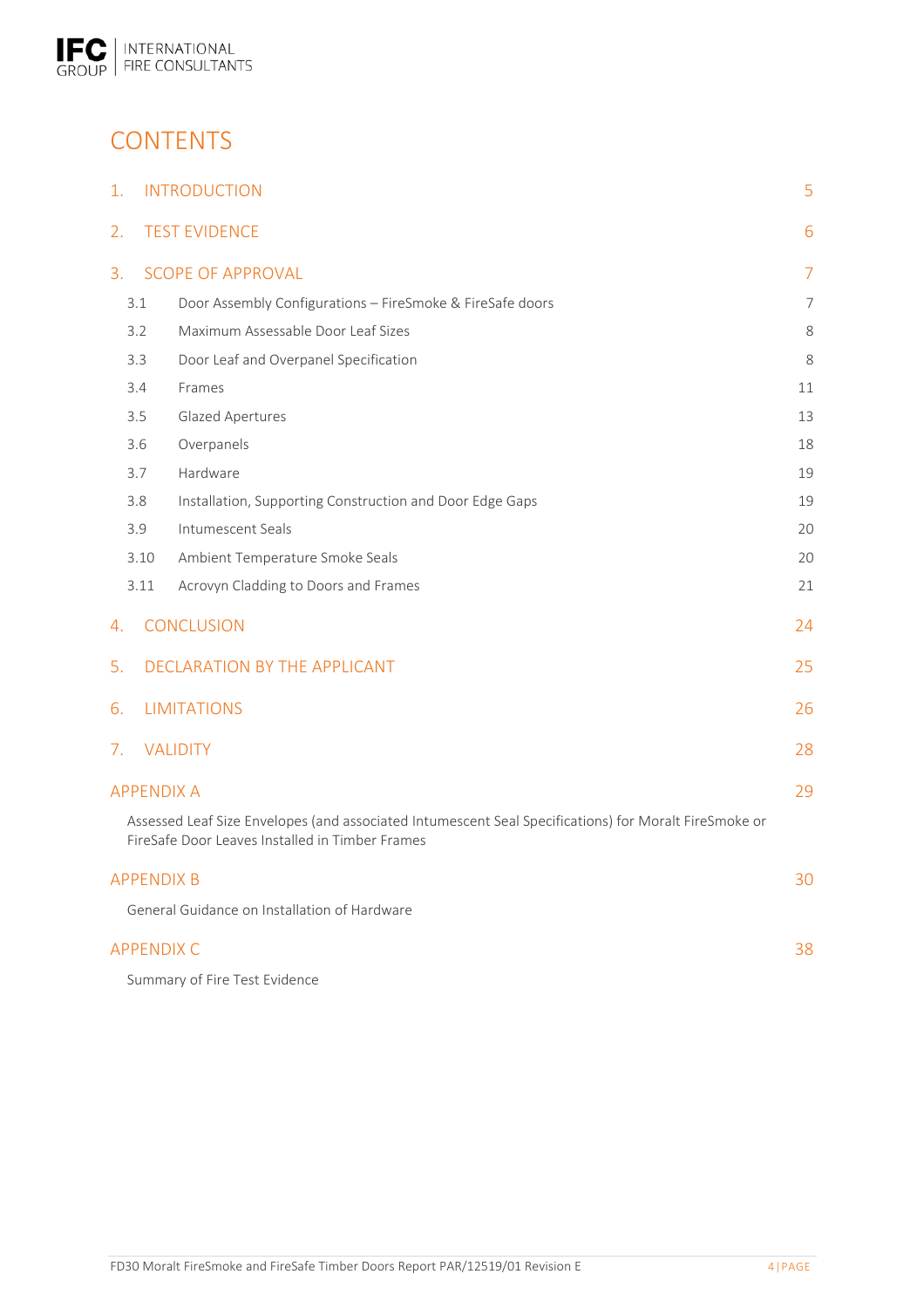

# 1. INTRODUCTION

This report has been prepared by International Fire Consultants Ltd (IFC), on the instruction of Moralt AG, to define the Field of Application for timber based door assemblies, comprising Moralt FireSmoke and FireSafe door leaves (44mm thick or 54mm thick) installed in timber frames, that are required to provide 30 minutes fire resistance performance, when adjudged against BS476: Part 22: 1987.

In many cases, the approved parameters and scope of this report apply equally to 44mm or 54mm thick leaves; and apply equally to the FireSmoke or FireSafe door construction. However, limitations to door leaf sizes apply with certain variations to door construction and/or frame options; so all sections and clauses of this report must be read to ensure full understanding and compliance.

This assessment has been produced using the principles outlined in the Passive Fire Protection Forum (PFPF): 'Guide to undertaking technical assessments of fire performance of construction products based on fire test evidence, 2021, Industry Standard Procedure'.

When establishing the variations in the construction that can achieve the required fire resistance performance, IFC complies with the principles found in the following documents:

- BS ISO/TR 12470‐2: 2017 *'Fire resistance tests ‐ Guidance on the application and extension of results from tests conducted on fire containment assemblies and products. Part 2: Non‐load bearing elements.'*
- EN 15725: 2010: *'Extended application reports on the fire performance of construction products and building elements.'*

It is proposed that variations to the tested specifications, as described in the following sections, may be accommodated into door assemblies, without reducing their potential to satisfy the integrity criteria for 30 minutes, if tested in accordance with the method and criteria of BS476: Part 22: 1987. The omission of information on any components or manufacturing methods does not imply a lack of approval of those details, but these would need to be the subject of a separate analysis. Only variations specifically mentioned are supported by this assessment document, all other aspects must otherwise be as proven in tests summarised herein.

It is more onerous to test hinged timber door assemblies with the specimen installed with the leaf opening in towards the furnace. Testing in this orientation is therefore incorporated into Field of Application Reports to cover doors opening in the opposite direction. The principle is only applicable when the door construction, and any features within the door leaf, such as glazing, are symmetrical.

Unless stated otherwise, herein, this Field of Application considers the scope of approval for door assemblies that may be installed in either orientation, that being with either face exposed to fire conditions.

This report is not intended to be a complete specification for the proposed products/assemblies and it is the responsibility of others to ensure that the products/assemblies are suitable for the intended purpose; whilst incorporating the requirements of this report. Further, the individual products and assemblies must be manufactured/installed by experienced and trained personnel, using appropriate and established working practices and techniques.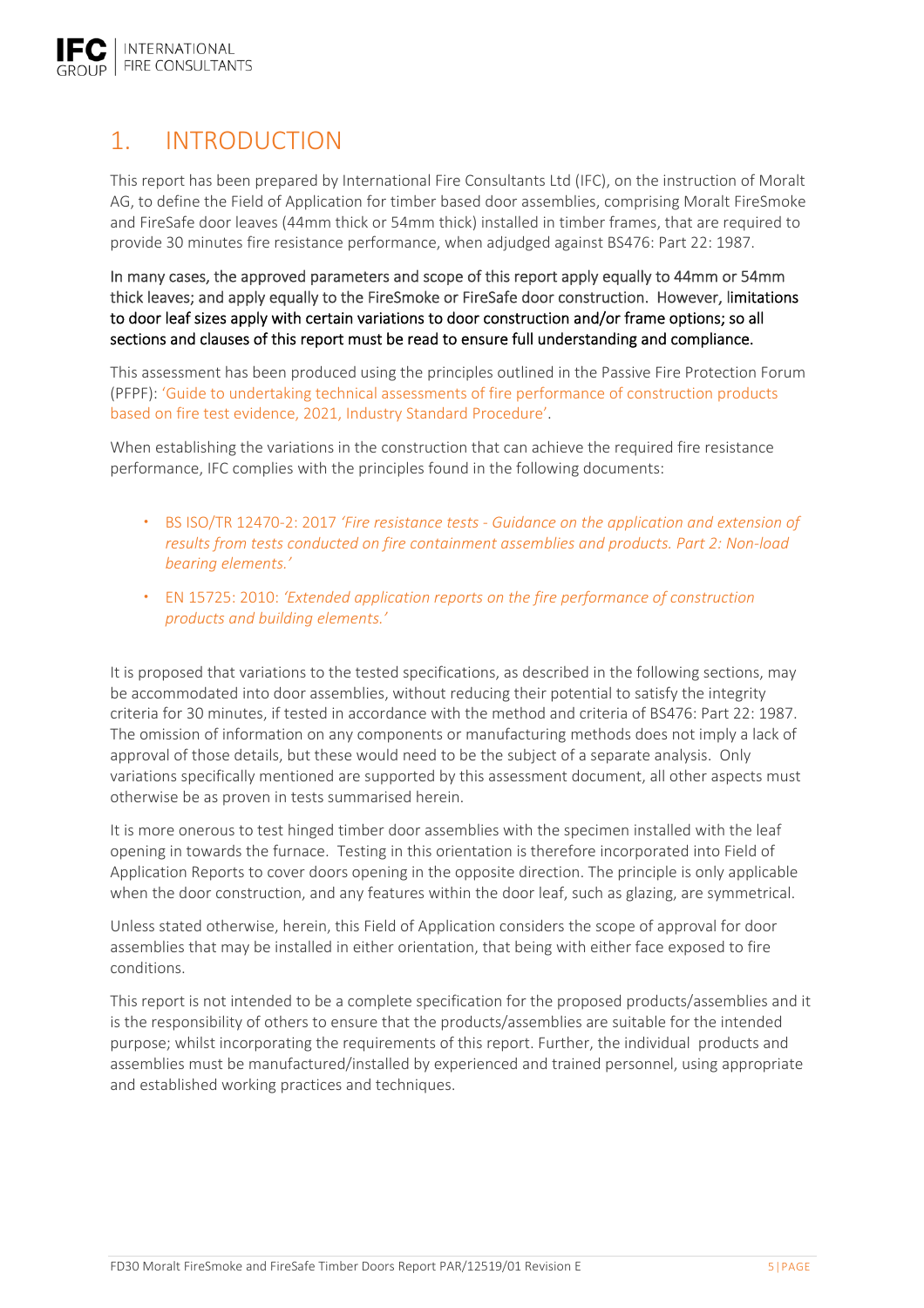

# 2. TEST EVIDENCE

The test evidence used to support this Field of Application Report is summarised in Appendix C of this report.

Most of the test evidence referenced in this Engineering Assessment Report is more than 5 years old. In accordance with industry practice, IFC have reviewed this test evidence, and have concluded that the evidence is still valid, and suitable to form the basis of this approval.

Some of the tests were performed to BS EN 1634‐1: 2000; or 2008. The test standard has been revised since the original testing, and the current version is BS EN 1634‐1: 2014; but the revisions to the standard do not affect the performances obtained; nor the approvals in this Assessment Report.

### Comparison of EN 1634‐1 and BS476: Part 22: 1987 test methods

The appropriate performance of fire resisting doorsets is defined in Approved Document B of the Building Regulations (2006 Edition with 2010 and 2013 Amendments), the Scottish Building Standards Technical Handbook (2013 Edition) or the Building Regulations (Northern Ireland) 2012.

Table C1 in Appendix C of Approved Document B, which applies to England and Wales, identifies doorsets by their performance under test to the latest version of BS EN 1634‐1 or BS476: Part 22: 1987, in terms of integrity for a period of minutes, (e.g. E30/E60, if their performance is measured in terms of EN 1634‐1, or FD30/FD60 for BS476: Part 22: 1987). It should be noted that a suffix (S) is added for doors where restricted smoke leakage at ambient temperatures is needed; but that aspect is not covered by this Assessment Report. The Scottish and Northern Ireland documents also refer to the British and European Standards in Section 2D and Section B3 respectively of these documents.

These guidance documents thus give a parity of performance between the two test methods, and although the EN 1634‐1 and the BS476: Part 22: 1987 test procedures are both generally based upon the ISO 834 fire resistance test method, there are differences. The major ones are thus;

- a. The method of measuring the furnace (exposure) temperature in the EN 1634‐1 test is by means of plate thermocouples. The 'plates' have a greater thermal inertia than the bead thermocouples used in the BS476: Part 22: 1987 test, and therefore the heat input is higher than that given in BS476 at any given time during approximately the first 15 minutes of a fire resistance test.
- b. The furnace pressure in the EN 1634‐1 test is neutral at a position 500mm above the threshold, compared to a nominal 1 metre in the BS476: Part 22: 1987 test. As a consequence, the pressure over the upper part of the doorset is higher and, therefore, is more onerous in the EN test.

There are other minor procedural matters that also increase the severity of the EN method. These, combined with the issues identified in a) and b) above, mean that the EN 1634‐1 test is generally accepted as being a more onerous test than BS476: Part 22: 1987. This is borne out by IFC's experience of fire resistance testing already performed since the introduction of the European test standard.

As such, it is reasonable to state that any test results on doorsets tested to EN 1634‐1 can be utilised in situations requiring a performance defined against the BS476: Part 22 test method, or when making assessments and judgements against the BS476 criteria, but not vice versa.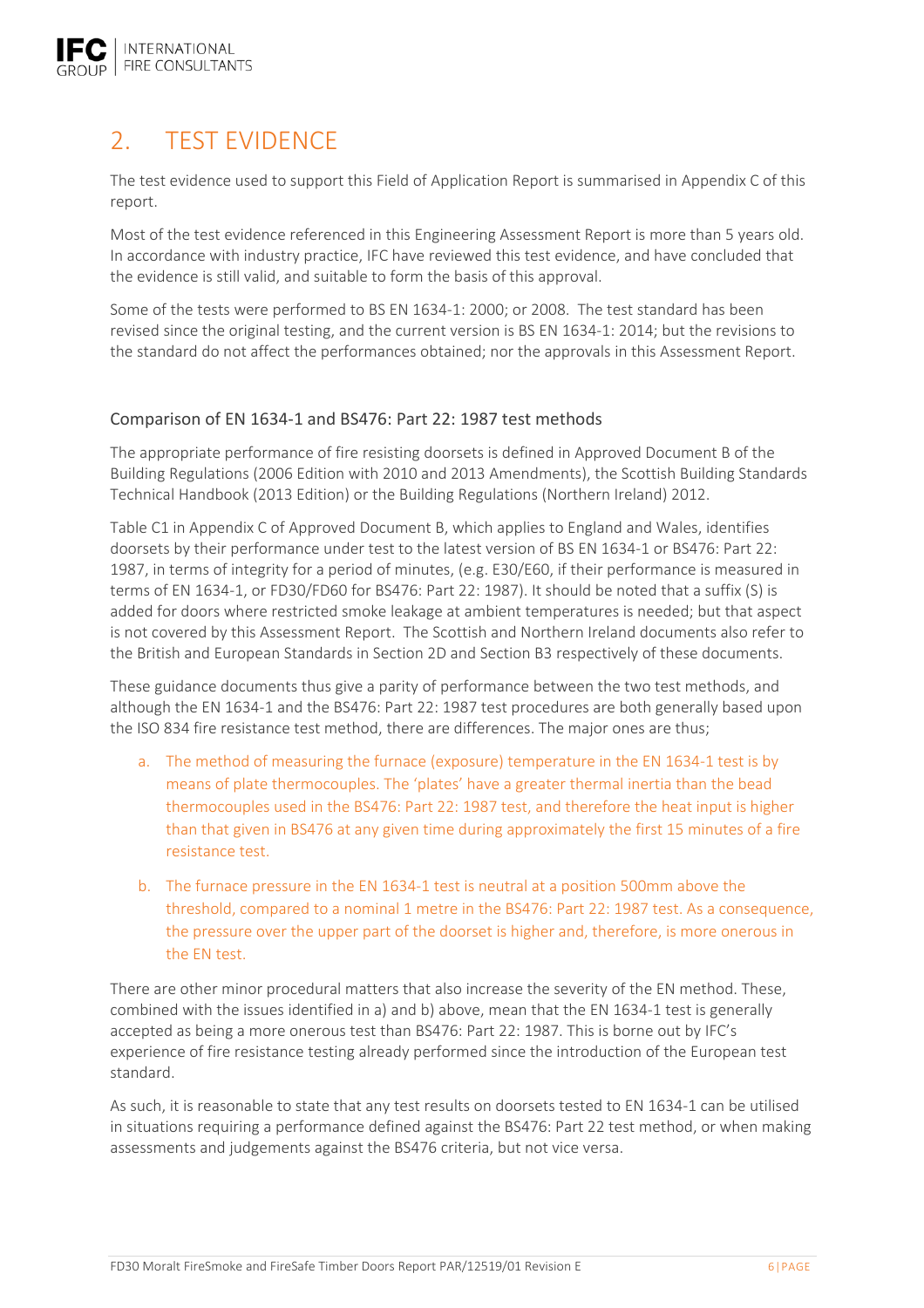# 3. SCOPE OF APPROVAL

# 3.1 Door Assembly Configurations – FireSmoke & FireSafe doors

The approved leaf sizes and configurations of door assemblies comprising FireSmoke and FireSafe door leaves are outlined in Table 1, below. For clarity, although this table applies to two door types, this does not imply that door types can be 'mixed' in one assembly. Each framed assembly must only include leaves (and panels, where applicable), formed from the same door type. Limitations to door leaf sizes apply with certain variations to door construction and/or frame options; so all sections and clauses of this report must be read to ensure full understanding and compliance.

| <b>CONFIGURATION</b>                                                                                                                              | <b>ENVELOPE OF APPROVED</b><br><b>LEAF SIZES NOTE 4</b>                                                                                      |
|---------------------------------------------------------------------------------------------------------------------------------------------------|----------------------------------------------------------------------------------------------------------------------------------------------|
| Latched or Unlatched<br>$\bullet$<br>Single Acting<br>Single Door<br>Without Overpanel<br>(or with overpanel above a<br>transom Note 1)           | Refer to Figures in Appendix A<br>Different sizes apply with certain<br>variations. Users should ensure the<br>correct Figure is referenced. |
| Latched or Unlatched<br>$\bullet$<br>Single Acting<br>Single Door<br>With Overpanel Note 2                                                        | Refer to Figures in Appendix A<br>Different sizes apply with certain<br>variations. Users should ensure the<br>correct Figure is referenced. |
| Latched or Unlatched<br>$\bullet$<br>Single Acting<br>Double Doors Note 3<br>Without Overpanel<br>(or with overpanel above a<br>transom $Note 1)$ | Refer to Figures in Appendix A<br>Different sizes apply with certain<br>variations. Users should ensure the<br>correct Figure is referenced. |
| Latched or Unlatched<br>Single Acting<br>Double Doors Note 3<br>With Overpanel Note 2                                                             | Refer to Figures in Appendix A<br>Different sizes apply with certain<br>variations. Users should ensure the<br>correct Figure is referenced. |

### Table 1. Approved leaf Configurations and Sizes

Note 1 Door assemblies which include an overpanel above a transom MUST incorporate the junction, shown below, between leaf head and overpanel;

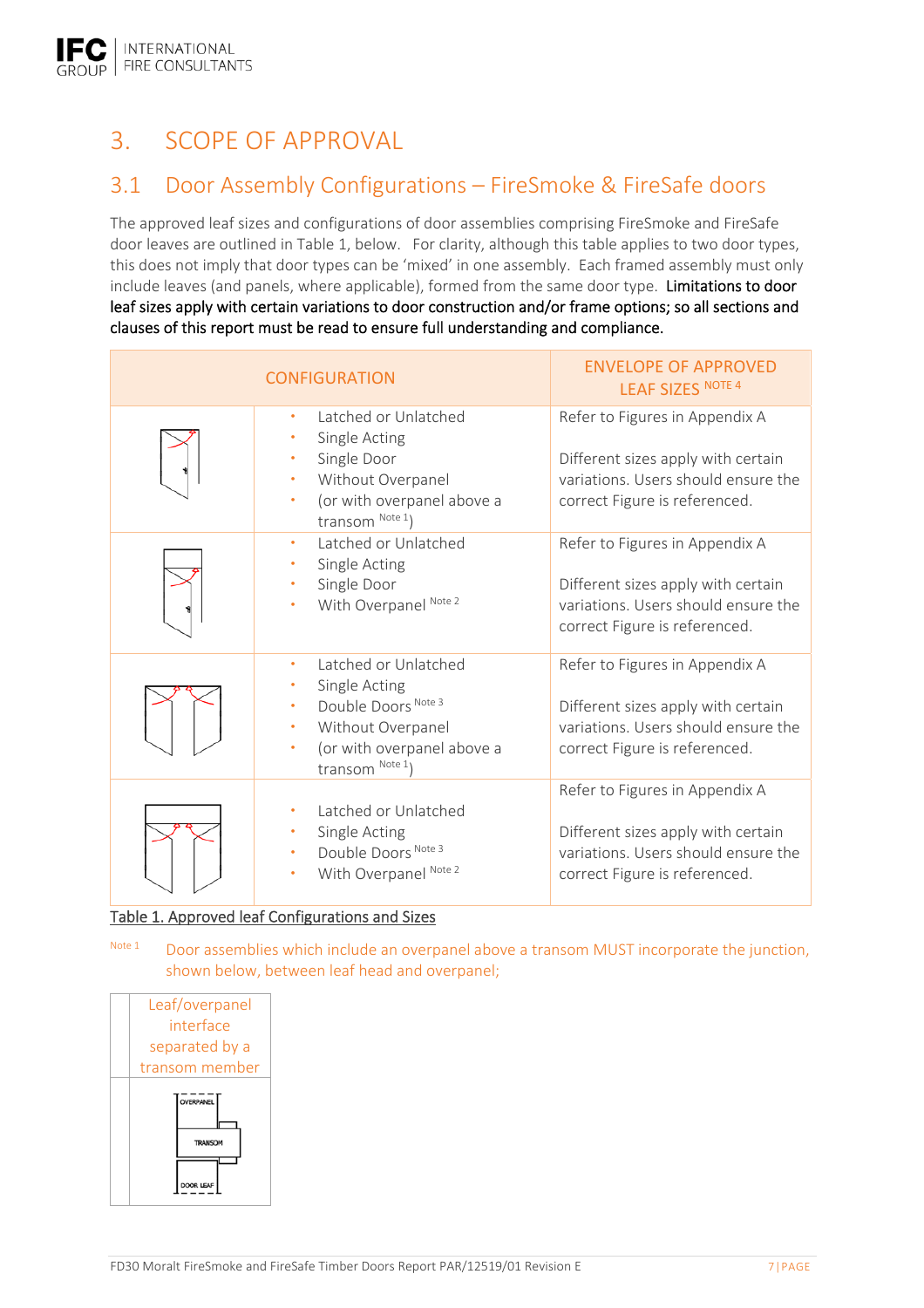

# Note 2 Door assemblies which include an overpanel without a transom, where approved above, must use the relevant junction shown below;

| Single leaf doors must have a   | Double leaf doors must have an           |
|---------------------------------|------------------------------------------|
| square leaf/overpanel interface | equally rebated leaf/overpanel interface |
| <b>OVERPANEL</b>                | OVERPANEL                                |
| DOOR LEAF                       | <b>DOOR LEAF</b>                         |

Note 3 Single acting double leaf door assemblies must have square edged (or slightly rounded) meeting stiles, as shown below. (Maximum 2mm radius to rounded corners)



Double-acting doors are NOT approved by this report. If required, double-acting doors can be made using the specifications defined in the latest version of PAR/12519/02, for FireSmoke FD60 doors. (The full specification of PAR/12519/02 must be employed, even if an FD30 rating is required).

# 3.2 Maximum Assessable Door Leaf Sizes

The calculated envelopes of assessed leaf dimensions for each door assembly configuration covered by this Field of Application Report are given in Appendix A, based upon using the intumescent seal specifications shown in Appendix A. Limitations to door leaf sizes apply with certain variations to door construction and/or frame options. Read all sections/clauses of this report to ensure full understanding and compliance.

Double door assemblies may comprise leaves of the same width, up to the maximum width indicated in Appendix A. Unequal width pairs may be used but the width of the small leaf shall not be more than 200mm smaller than that of the large leaf (and the large leaf must still be within the limitations in Appendix A). In addition, the width of the small leaf shall never be less than 450mm, since this will affect its vertical stability relative to that of the larger leaf.

# 3.3 Door Leaf and Overpanel Specification

Full details of the Moralt LAMINESSE FireSmoke and FireSafe constructions have been agreed with Moralt AG and are summarised in the latest version of IFC report PAR/15571/01; held on IFC confidential files. The approved variations to construction of leaves (and overpanels) are defined in Table 2, below, based upon the details contained within the test evidence referenced in Appendix C. The Table defines variations and tolerances, where it is considered that these will not adversely affect the intended fire resistance performance. The construction details are limited to the information available from the test reports.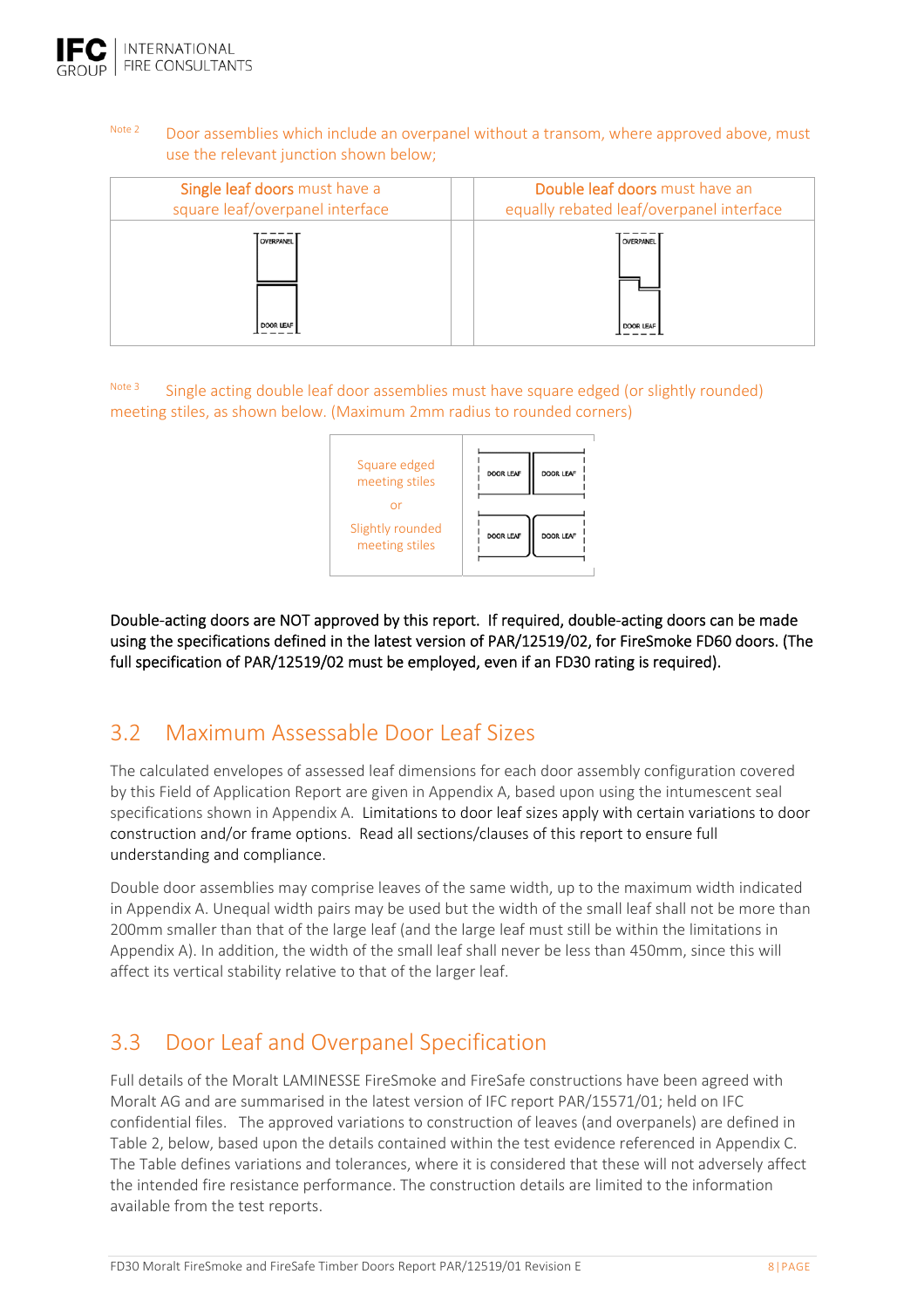

|                                                                                                                                                                                                                                                                            | <b>COMPONENT</b>       | <b>MATERIAL</b>                                                                                            | <b>MINIMUM</b><br><b>DENSITY</b>                                               | <b>DIMENSIONS</b>                                                           |  |
|----------------------------------------------------------------------------------------------------------------------------------------------------------------------------------------------------------------------------------------------------------------------------|------------------------|------------------------------------------------------------------------------------------------------------|--------------------------------------------------------------------------------|-----------------------------------------------------------------------------|--|
| CORE Note 5                                                                                                                                                                                                                                                                |                        | Moralt LAMINESSE core.<br>(Details held on IFC confidential<br>file - refer to PAR/15571/01<br>Revision E) | (Held on IFC<br>confidential file -<br>refer to<br>PAR/15571/01<br>Revision E) | Core thickness<br>depends on<br>facing thickness<br>(and door<br>thickness) |  |
|                                                                                                                                                                                                                                                                            | STILES/RAILS           | N/A                                                                                                        | N/A                                                                            | N/A                                                                         |  |
| <b>FACINGS</b><br>Leaves/overpanels must<br>have same option on each<br>face; and all leaves/panels in<br>each assembly must use<br>identical facings.<br>Facings are applied by<br>Moralt, during manufacture,<br>but are listed here to clarify<br>the approved options. |                        | Particleboard -<br>FireSmoke door only                                                                     | (Held on IFC<br>confidential file)                                             | 3.8mm thick<br>Or<br>6mm thick Note 4                                       |  |
|                                                                                                                                                                                                                                                                            |                        | MDF-<br>FireSmoke door only                                                                                | (Held on IFC<br>confidential file)                                             | 6mm thick Note 4                                                            |  |
|                                                                                                                                                                                                                                                                            |                        | Plywood<br>(Cross-grain veneers)<br>FireSafe door only                                                     | (Held on IFC<br>confidential file)                                             | 3.8mm thick<br>Or<br>6mm thick Note 4                                       |  |
| <b>LIPPINGS</b>                                                                                                                                                                                                                                                            | SQUARE<br><b>EDGES</b> | Hardwood                                                                                                   | $640$ kg/m <sup>3</sup><br>Note 7                                              | 6-20mm thick<br>Note 8                                                      |  |
| <b>REBATED</b><br>Note 6<br>OVERPANEL<br><b>EDGES</b>                                                                                                                                                                                                                      |                        | Hardwood                                                                                                   | 640kg/m <sup>3</sup><br>Note 7                                                 | 20mm thick<br>Note 9                                                        |  |
|                                                                                                                                                                                                                                                                            | <b>CORE</b>            |                                                                                                            | (Held on IFC confidential file -                                               |                                                                             |  |
| <b>ADHESIVE</b>                                                                                                                                                                                                                                                            | <b>FACING</b>          | refer to PAR/15571/01 Revision E)                                                                          |                                                                                |                                                                             |  |
|                                                                                                                                                                                                                                                                            | <b>LIPPINGS</b>        | Urea formaldehyde, cross-linking PVA or cross-linking polyurethane (PU)                                    |                                                                                |                                                                             |  |
| <b>MINIMUM LEAF THICKNESS</b>                                                                                                                                                                                                                                              |                        |                                                                                                            |                                                                                | 43.5mm<br>Or<br>53.5mm                                                      |  |
| OPTIONAL ADDITIONAL<br><b>DECORATIVE FINISHES</b>                                                                                                                                                                                                                          |                        | Timber veneer or decorative<br>plastic-based laminate<br>(to leaf faces only)                              |                                                                                | Maximum 2mm<br>thick                                                        |  |
|                                                                                                                                                                                                                                                                            |                        | Paint or varnish                                                                                           |                                                                                | Maximum 0.5mm<br>thick                                                      |  |
| Acrovyn Faces/Edges are approved for door leaves - see separate clause in Section 3.11                                                                                                                                                                                     |                        |                                                                                                            |                                                                                |                                                                             |  |

### Table 2. Door and Overpanel Specifications (see notes overleaf)

Note 4Limited leaf sizes apply for 44mm thick doors with 6mm thick faces but the full range of leaf sizes is approved for 54mm thick doors with 6mm thick faces. See Appendix A for details.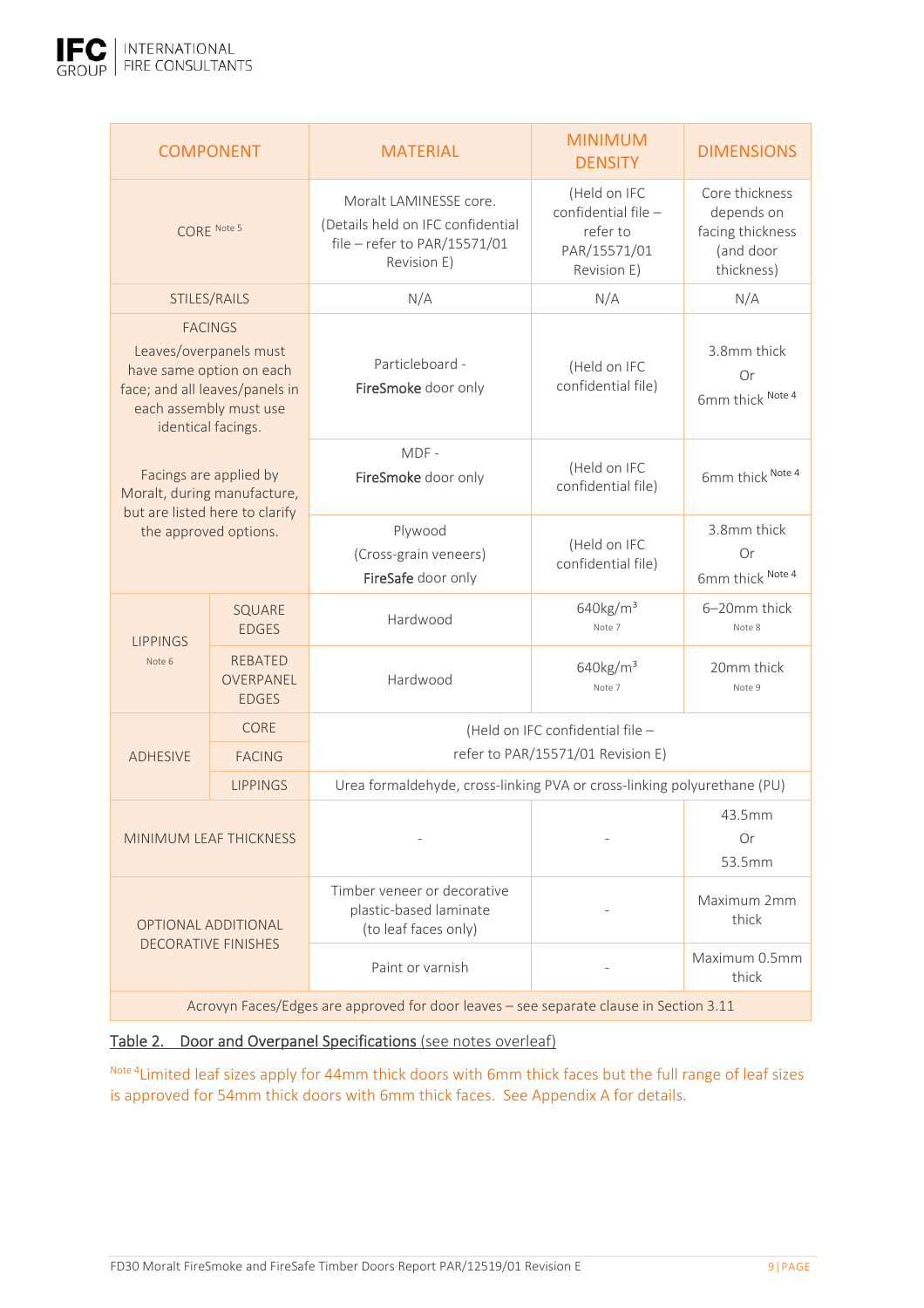

- Note 5 The Laminesse core is formed from fully bonded strips, to form a solid blank, but each leaf (or overpanel) shall be formed from one single piece of 'Laminesse' construction; no joints are permitted. The laminated strips shall be vertically aligned in all door leaves; and in an overpanel above a single leaf. The laminated strips shall be aligned horizontally in an overpanel above a double leaf; as tested.
- Note 6 **Lippings must be fitted to all four edges of doors and overpanels. Lippings must be applied** after bonding the facings.
- Note 7 **Lippings shall be straight grained hardwood, with minimum measured density at 12%** moisture content and of appropriate quality in accordance with BS EN 942: 2007. Moisture content to be  $11 \pm 2\%$  for UK market in heated buildings between  $12{\text -}21\degree$ C (or to suit internal joinery moisture content specification of export countries). The machining of the core/lipping, and the bonding process, must ensure that no gaps occur between core and lipping.
- Note 8 If required, a radius may be formed on the meeting stile of single acting double doors but the lipping shall be at least 8mm thick and rounding shall not remove more than 2mm thickness of lipping, when measured on the door face; see the Figure forming part of Note 3 in Section 3.1.

# Note 9 Dimensions of lipping to suit rebated edges, with a 12mm depth x half the door thickness.

For the sake of clarity, this report only approves doors that are rectilinear; i.e. adjacent door edges shall be straight, and at 90 degrees to each other, when viewed in elevation. In addition, doors shall be "flat"; i.e. not curved, when viewed in plan.

#### *Adjustment of door sizes*

- The doors do not include stiles and rails and so, before door edges are lipped, there is no limit on reduction in door height or width, prior to fabrication of a finished leaf
- Where door edges have already been lipped, and have square edges, a maximum of 2mm may be trimmed from each edge, after fabrication; but the minimum lipping thickness (defined in Table 2 above) must be maintained. If a greater adjustment is required, after fabrication, new lippings must be applied, complying with the details in Table 2 above. Such adjustments shall not negate compliance with all other parameters herein (e.g. aperture margins).
- Where door edges have already been lipped, and have rebated edges, no trimming is permitted. If adjustment is required, after fabrication, new lippings must be applied, complying with the details in Table 2 above. Such adjustments shall not negate compliance with all other parameters herein (e.g. aperture margins).

#### *Feature Grooves*

44mm and 54mm thick Moralt FireSmoke door leaves, with 6mm thick MDF facings, may include optional feature grooves cut into the leaf faces, subject to the following limitations;

- Feature grooves shall be maximum 6mm wide x 4mm deep; but may be straight or curved.
- Feature grooves may be machined to create rectilinear 'mock panel' effects; but grooves that are parallel to door edges must be positioned minimum 90mm away from the door edge.
- Linear feature grooves may generally extend over the full height and/or width of the leaf; e.g. to form a 'planked' effect. However, if a double leaf assembly includes grooves on both faces of 44mm thick leaves, such that grooves are 'back‐to back' near the meeting stiles, then grooves shall not extend over the lippings at meeting edges. The same principle applies to an overpanel junction (single or double leaf). If 54mm thick leaves are used, with a back-to-back groove pattern, then grooves may extend to the leaf edge at meeting stiles and/or overpanel junction.
- Where multiple grooves/patterns are included, there must be a minimum of 90mm between each groove. (Limitations for feature grooves continued overleaf)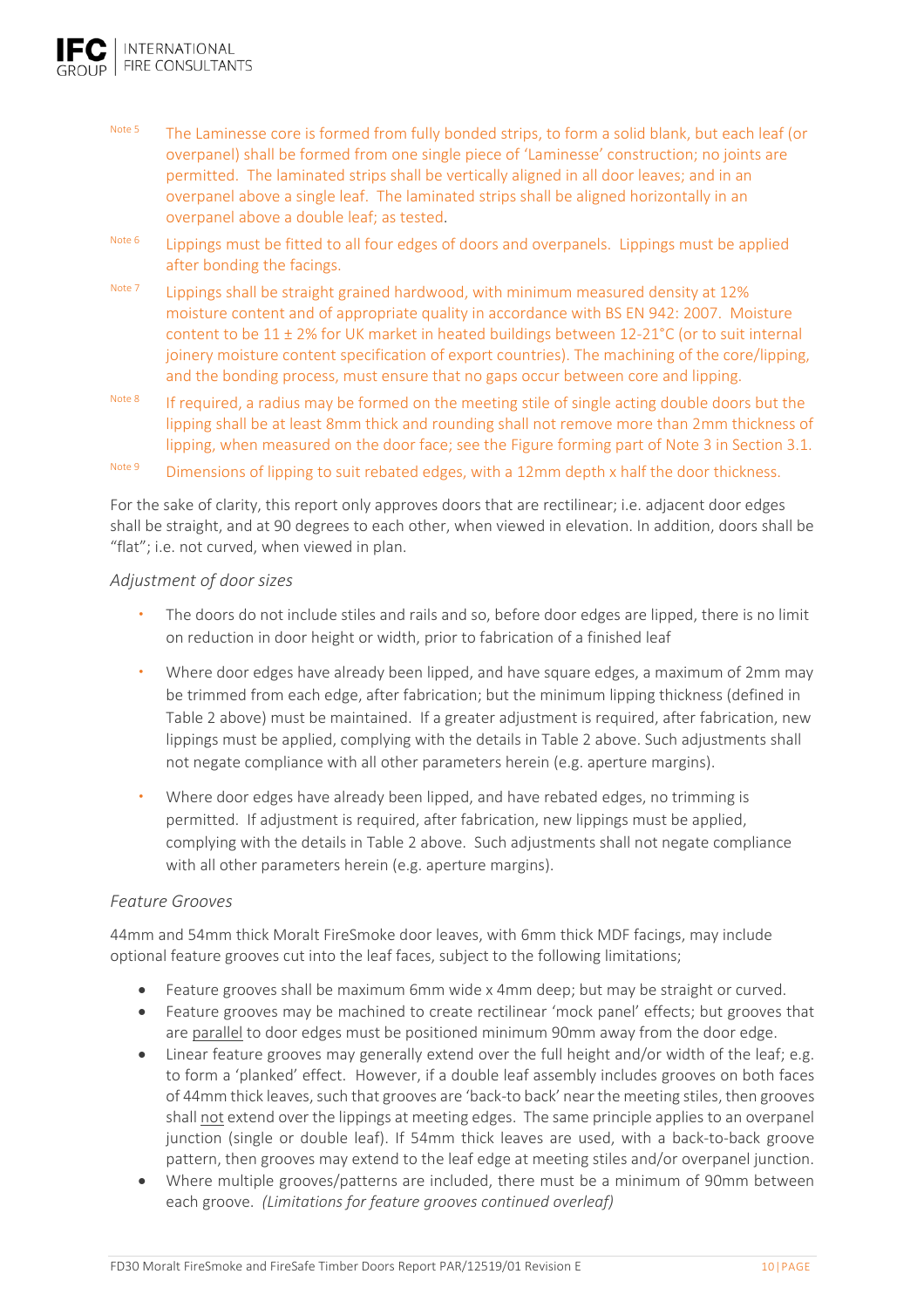

- Feature grooves may cover a maximum of 5% of the door leaf surface.
- Feature grooves that run parallel to any edge of a glazed aperture must be positioned minimum 50mm away from the glazing beads. Feature grooves that 'intersect' the position of a glazing aperture shall not pass under the bolection return of the glazing bead.
- Feature groove patterns may be included in one or both faces and may be different on each face. It is the responsibility of other parties to ensure that grooves on one face, or dissimilar groove patterns on each face, do not unbalance the door leaf.
- If feature grooves extend to the bottom edge of a leaf that also includes a drop seal, additional limitations apply; see Appendix B for hardware
- Where leaves include feature grooves, this report imposes limitations upon the approved range of leaf sizes; as defined on the relevant Figures in Appendix A.

# 3.4 Frames

Timber frames, to the specification for softwood or hardwood given in Table 3a, below, may be used across the complete range of approved leaf sizes and configurations outlined in Appendix A, utilising the relevant intumescent seal specifications outlined in Appendix A.

| <b>MATERIAL</b>            | <b>MINIMUM</b><br><b>DENSITY</b> | <b>MINIMUM</b><br><b>FACE WIDTH</b> | <b>MINIMUM FRAME DEPTH</b>                                 | <b>MINIMUM</b><br><b>STOP</b><br><b>DEPTH</b> |
|----------------------------|----------------------------------|-------------------------------------|------------------------------------------------------------|-----------------------------------------------|
| Softwood<br>or<br>hardwood | $510\mathrm{kg/m}^3$<br>Note 10  | 32mm,<br>excluding stop<br>Note 12  | 70mm (for 44mm thick doors)<br>80mm (for 54mm thick doors) | 12mm<br>Note 13                               |

### Table 3a

MDF frames may be used in single leaf or double leaf configurations without overpanels but otherwise with the complete range of approved leaf sizes outlined in Appendix A, to the specification in Table 3b, below, and relevant intumescent seal specifications outlined in Appendix A.

| <b>MATERIAL</b> | <b>MINIMUM</b><br><b>DENSITY</b> | <b>MINIMUM</b><br><b>FACE WIDTH</b> | <b>MINIMUM FRAME DEPTH</b>                                 | <b>MINIMUM</b><br><b>STOP</b><br><b>DEPTH</b> |
|-----------------|----------------------------------|-------------------------------------|------------------------------------------------------------|-----------------------------------------------|
| <b>MDF</b>      | 730 $kg/m3$<br>Note 11           | 30mm,<br>excluding stop<br>Note 12  | 70mm (for 44mm thick doors)<br>80mm (for 54mm thick doors) | 12mm<br>Note 13                               |

### Table 3b

Frames made from "Ash WoodEx" material (only supplied by James Latham Ltd) must utilise the frame specifications in Table 3c, overleaf. Assemblies with Ash WoodEx frames may be used in single leaf or double leaf configurations, without overpanels, but are limited to a maximum leaf size of 2100 x 926mm; superseding leaf sizes in Appendix A.

'Level 1' intumescent seal specifications (outlined in Appendix A) may be used if doors in WoodEx frames do not include glazing; but 'Level 2' intumescent seal specification (outlined in Appendix A) must be employed with glazed doors in WoodEx frames.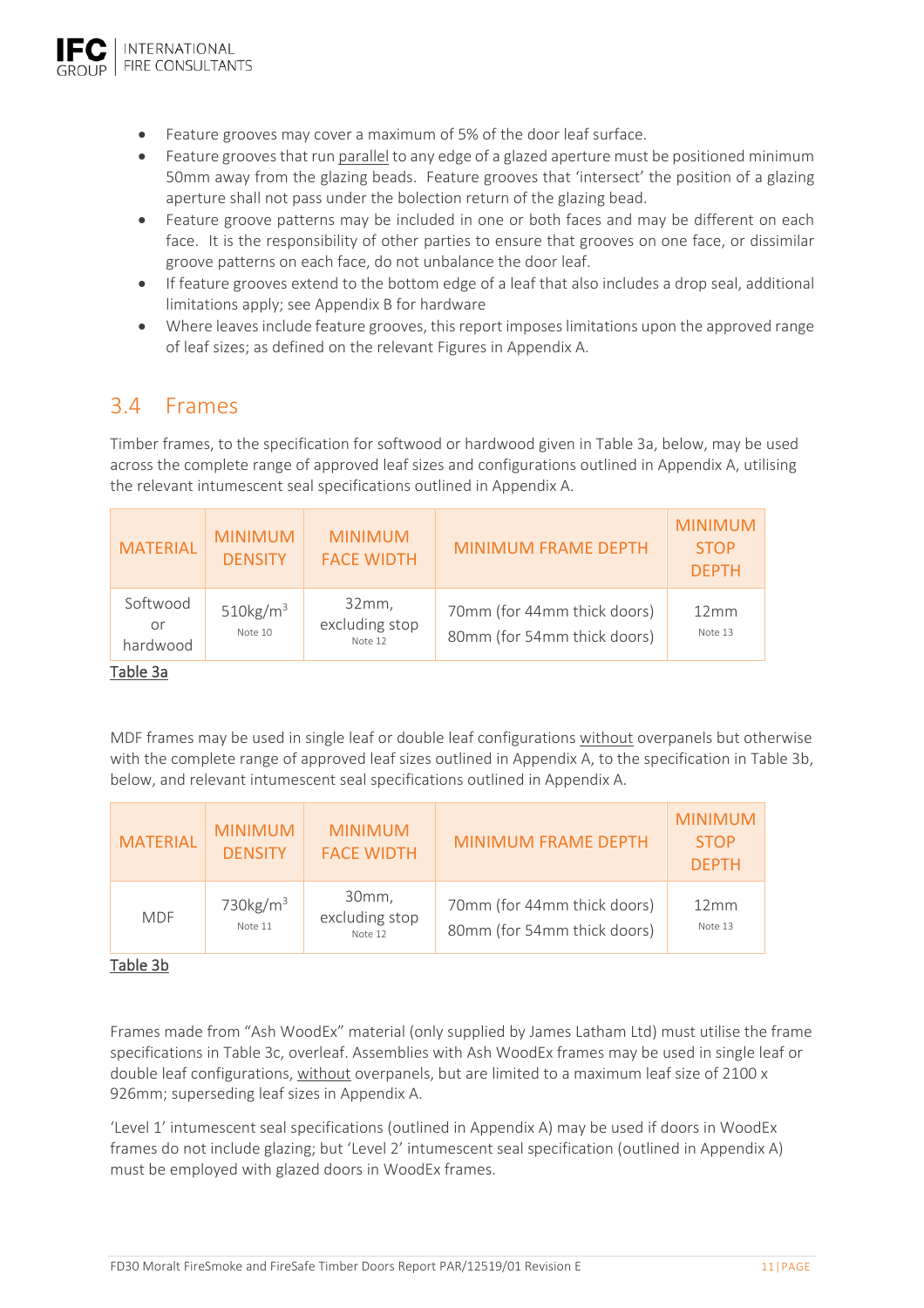| <b>MATERIAL</b> | <b>MINIMUM</b><br><b>DENSITY</b>        | <b>MINIMUM</b><br><b>FACE WIDTH</b> | <b>MINIMUM FRAME DEPTH</b>                                 | <b>MINIMUM</b><br><b>STOP</b><br><b>DEPTH</b> |
|-----------------|-----------------------------------------|-------------------------------------|------------------------------------------------------------|-----------------------------------------------|
| Ash<br>WoodEx   | $640$ kg/m <sup>3</sup><br>Note 10 & 14 | 30mm,<br>excluding stop<br>Note 12  | 70mm (for 44mm thick doors)<br>80mm (for 54mm thick doors) | 15mm Note<br>13                               |

#### Table 3c.

Note 10 Timber must have a minimum measured density at 12% moisture content. The timber must be straight grained and of appropriate quality in accordance with BS EN 942: 2007. The moisture content shall be  $11 \pm 2\%$  for UK market, (or to suit internal joinery moisture content specification of export countries).

- Note 11 MDF to have a minimum measured density at 12% moisture content.
- Note 12 These dimensions assume that the rear of the frame is protected by the adjacent wall, (and firestopping), and that the frame does not project out from the wall. See Section 3.8 regarding projecting frames and shadow gaps.
- Note 13 Where the door stop is integral with the main door frame, the door stop is to comprise the same material as the door frame. Alternatively, a planted door stop may be used, formed from any approved frame material, pinned to the frame using 40mm long steel pins at maximum 300mm centres. In all cases, the minimum face thickness of the frame shall be within the limits defined in Tables 3a, 3b and 3c.
- Note 14 Ash WoodEx frames are 'engineered timber'; but the test report does not state where joints occurred or how the overall sections were created. For the purpose of this assessment, the WoodEx may be formed from individual pieces of timber that are finger-jointed, in length, to form the required length of head/jamb. However, in the absence of evidence to the contrary, there shall be no joints to form the width or depth of each piece; i.e. no joints to form the 30mm dimension nor the 70/80mm dimension.

The overall frame depth may be increased (beyond that stated in Table 3) by the use of extension linings; but the joint between the main frame and the extension lining must not intrude within the minimum frame depth section outlined within this report (see sketch below).



Frames shall also comply with the parameters in the following tables/drawings.

HEAD/JAMB JOINT: Mortice and tenon, or half‐lapped joint, head twice screwed to each jamb or mitred joint which is glued with a crosslinking adhesive e.g. UF or PU, and the head twice screwed to each jamb.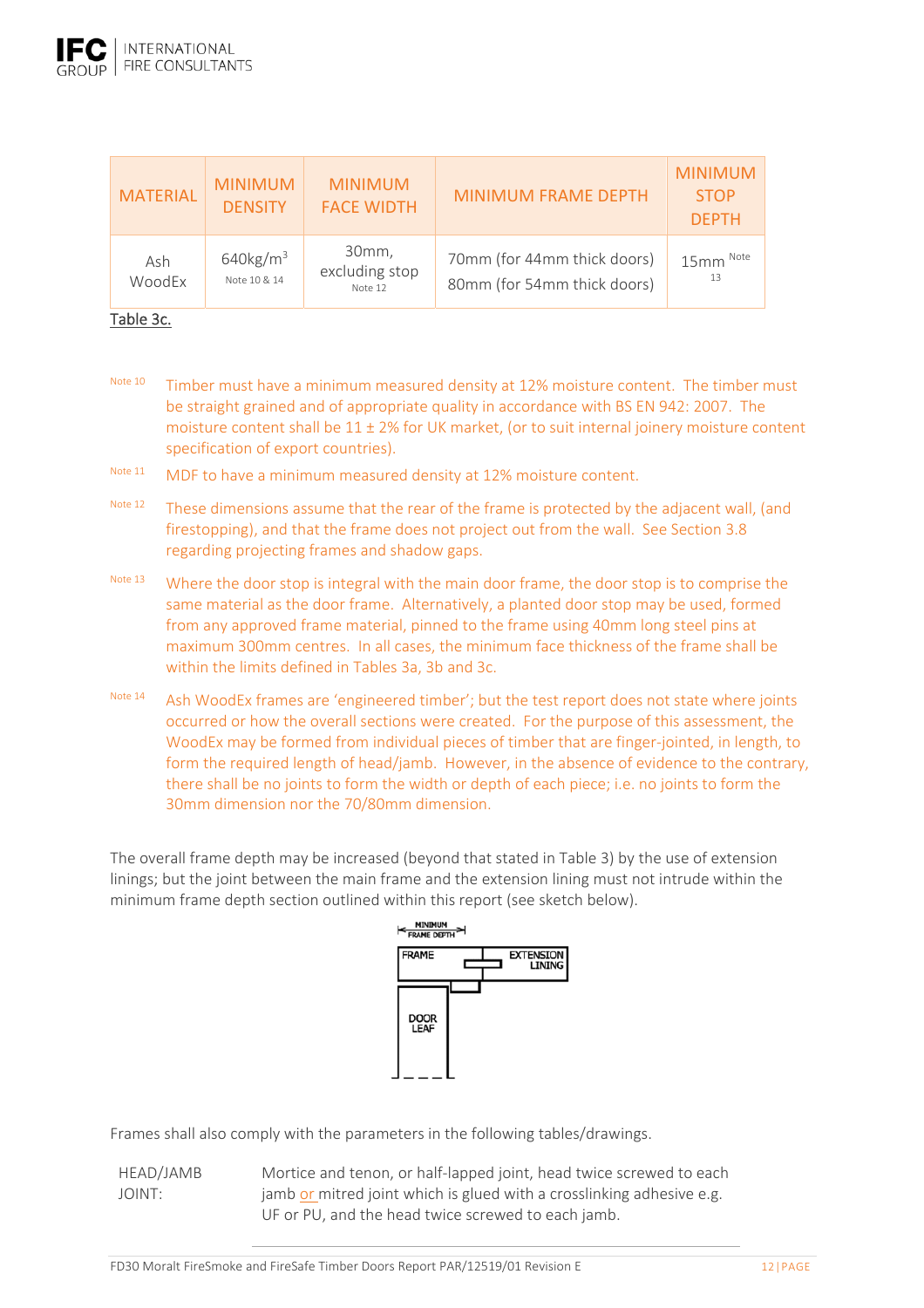



### Table 4a

- ARCHITRAVES: This report only approves assemblies where the face of the frame, and the door, are flush with the face of the wall; or where they are set-back from the face of the wall. In these scenarios, 'loose' architraves are optional, and have no fire performance requirements; and so can be freely specified, subject to adequate fire stopping. (See Section 3.8 regarding wall/frame gaps). Integral architraves are NOT approved by this assesssmtn report.
- TRANSOM MEMBERS When a transom is used between a door and an overpanel, as defined in Table 1, the transom member shall be softwood or hardwood, to the same material specification as outlined in Table 3a; and at least 38mm thick. The transom depth shall match that for the jambs (see Table 3a) and shall include door stops on both sides (i.e. making a minimum 70 x 62mm thick overall section). The transom must be fixed to the frame jambs with a mortice and tenon, or half‐lapped joint. The overpanel must always be on the same plane as the door(s) below.

### Table 4b.

Acrovyn cladding is approved for door frames – subject to certain limitations ‐ see separate clause in Section 3.11

# 3.5 Glazed Apertures

The proposed door types have been proven to accept glazed apertures and are thus approved, within the scope of this report, subject to the specifications and parameters in the following clauses.

Any doors that contain glazed apertures must include the 'level 2' intumescent strip specifications (see Appendix A); irrespective of leaf size.

# 3.5.1 Glass types/Glazing media

Table 5, below, summarises the glass types that are approved for use in the doors considered, herein. The table also defines which approved glazing system, and bead profile, is approved with each glass type; based upon test evidence generated by each glass manufacturer. Some restrictions on pane size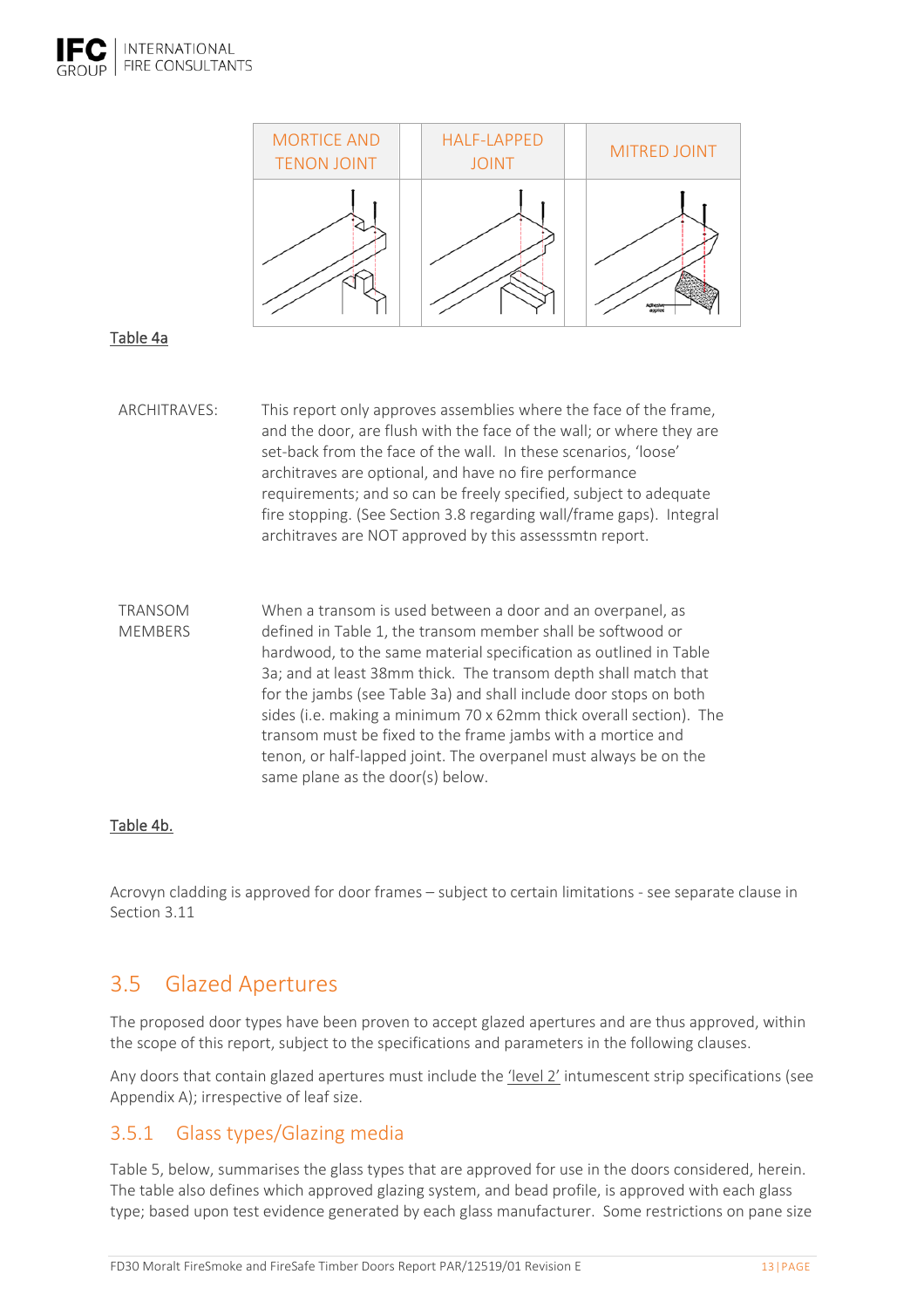

apply for some options/combinations, which supersede the general approvals for aperture sizes given in Section 3.5.2.

| <b>GLASS TYPE/</b><br><b>MANUFACTURER</b>                                             | <b>GLAZING MEDIA</b>                                                  | <b>BEAD MATERIAL/</b><br><b>PROFILE/SIZE</b>                      | <b>PANE SIZE</b>                                                       | <b>BEAD</b><br><b>FIXINGS</b> |
|---------------------------------------------------------------------------------------|-----------------------------------------------------------------------|-------------------------------------------------------------------|------------------------------------------------------------------------|-------------------------------|
| 7mm thick Pyran S<br>(Schott Glass)                                                   | Lorient<br>'Figure 1'<br>system                                       | Hardwood splayed/15mm<br>high plus 4mm bolection                  | Up to maximum<br>parameters in<br>Table 6                              | 60 x 1.5mm<br>pins            |
| 7mm thick<br>Pyroguard Clear<br>(Pyroguard)                                           | 10 x 2mm Interdens                                                    | Hardwood splayed/15mm<br>high plus 4mm bolection                  | Up to maximum<br>parameters in<br>Table 6                              | 50 x 1.5mm<br>pins            |
| 7mm thick<br>Pyrobelite<br>(AGC Flat Glass)                                           | 12 x 3mm Superwool<br>X607 capped with<br>DC815 silicon               | Hardwood splayed/15mm<br>high plus 4mm bolection                  | Up to maximum<br>parameters in<br>Table 6                              | 50mm<br>screws                |
| 10mm thick Pyrodur<br>60-10 (Pilkington)                                              | 15 x 3mm Hodgsons<br>Firestrip 60                                     | Hardwood<br>square or splayed/15mm<br>high plus 4mm bolection     | Up to maximum<br>parameters in<br>Table 6                              | 50 <sub>mm</sub><br>screws    |
| 7mm Pyrodur Plus<br>30-104 (Pilkington)                                               | 15 x 4mm<br>Therm-A-Bead                                              | Hardwood splayed/15mm<br>high plus 4mm bolection                  | Up to maximum<br>parameters in<br>Table 6                              | 40 x 1.5mm<br>pins            |
| 12mm thick<br>Pyrobelite<br>(AGC Flat Glass)                                          | 15 x 2mm Superwool<br>X607 not capped                                 | Hardwood splayed/15mm<br>high plus 4mm bolection                  | Up to maximum<br>parameters in<br>Table 6                              | 50mm<br>screws                |
| 13mm thick Pyrodur<br>60-20 (Pilkington)                                              | 15 x 4mm Fireglaze<br><b>OR</b><br>15 x 4mm Therm-A-<br>Bead          | Hardwood splayed/15mm<br>high plus 4mm bolection                  | 1300 x 550mm<br>with Fireglaze<br>600 x 500mm<br>with Therm-A-<br>Bead | 50mm<br>screws                |
| 15mm thick<br>Pyrostop 30-10<br>(Pilkington)                                          | 12 x 3mm Hodgsons<br>Firestrip 30                                     | Hardwood splayed/15mm<br>high plus 4mm bolection                  | Up to maximum<br>parameters in<br>Table 6                              | 50mm<br>screws                |
| 15mm thick<br>Pyranova 30 2.0, or,<br>19mm thick<br>Pyranova 30 2.1<br>(Schott Glass) | 12 x 3mm ceramic<br>fibre tape capped<br>with Wurth sealant           | Hardwood square or<br>splayed/<br>15mm high plus 4mm<br>bolection | Up to maximum<br>parameters in<br>Table 6                              | 50mm<br>screws                |
| 16mm Pyrobel<br>(AGC Flat Glass)                                                      | 12 x 3mm closed cell<br>foam capped with<br>DC796 or DC797<br>silicon | Hardwood splayed/15mm<br>high plus 4mm bolection                  | Up to maximum<br>parameters in<br>Table 6                              | 50mm<br>screws                |

### Table 5. Approved Glass types, Glazing Media, Bead profile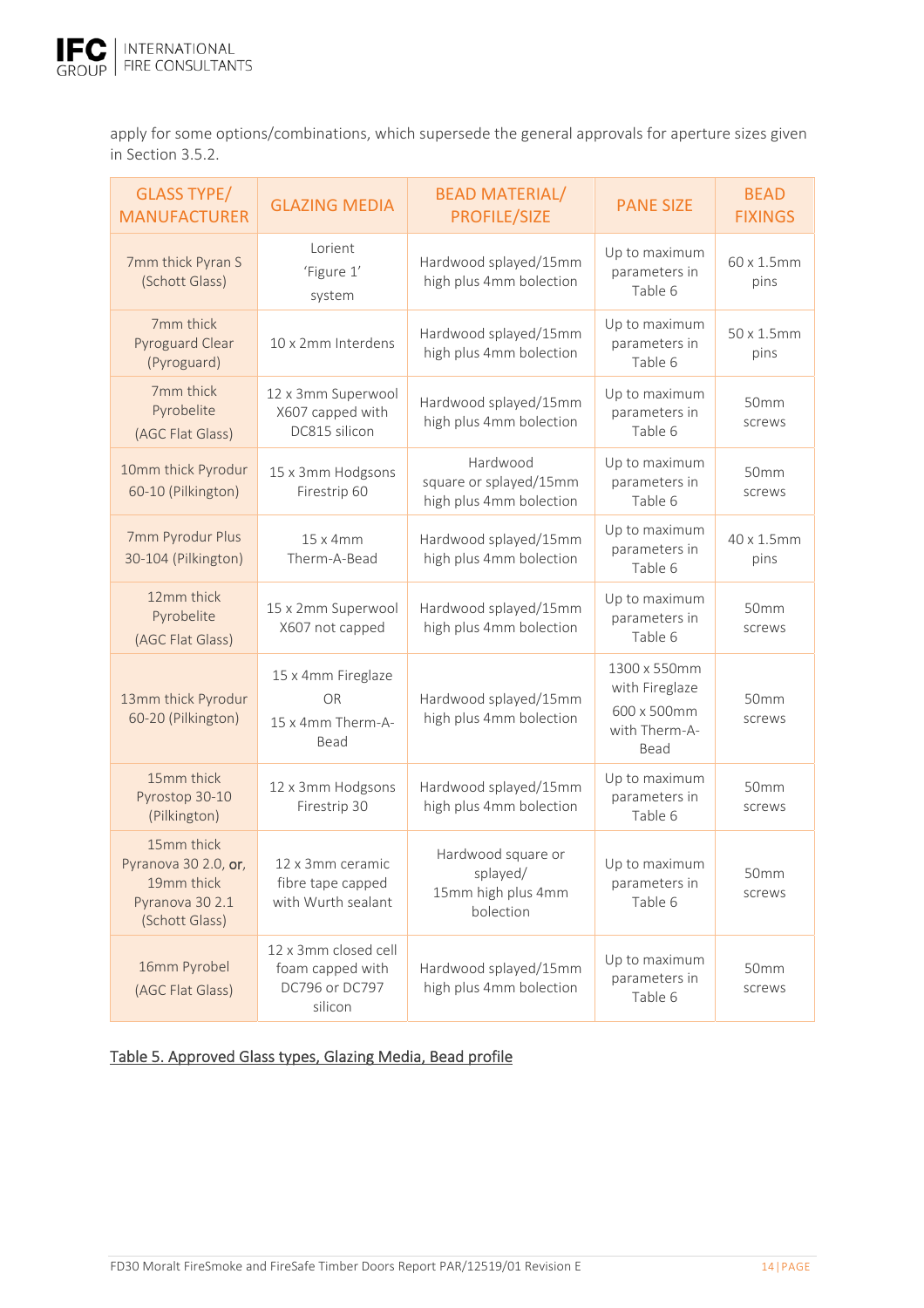

Beads shall be fixed using pins or screws, as defined in Table 5, above. Fixings shall be maximum 50mm from each corner and at maximum 150mm centres; with fixings installed at 30‐40 degrees relative to the face of the glass.

All of the approved glass types are suitable for glazed door assemblies that are required to satisfy the integrity criteria of BS476: Part 22: 1987 for 30 minutes. Where door assemblies are glazed and are also required to satisfy the insulation criteria of BS476: Part 22: 1987 for 30 minutes, then 15mm thick Pyrostop (Pilkington), 16mm thick Pyrobel (AGC Flat Glass) or 15/19mm thick Pyranova must be employed.

Glass must be installed using two setting blocks under each pane; as tested. Expansion allowances for all glass types shall be as recommended/proven by the glass manufacturer.

# 3.5.2 Glazing materials and systems

The approved glazing materials/systems, for use with doors considered, herein, are listed in Table 5; which also lists the compatible glass types.

# 3.5.3 Bead profiles and installation

The approved bead sizes and profiles, and relevant fixing details, are listed in Table 5; but also shown on Sketch no.'s 1 and 2 below.

Sketch no  $1 \qquad 15$ mm deep, 15° splayed top, plus bolection moulding not less than 4mm deep/wide.

Sketch no 2 15mm deep, flat top, plus bolection moulding not less than 4mm deep/wide.

Glazing beads shall be formed from hardwood with a minimum density of  $640$ kg/m<sup>3</sup>, when measured at 12% moisture content. The timber must be straight grained and of appropriate quality in accordance with BS EN 942: 2007. The moisture content shall be 11 ± 2% for UK market, (or to suit internal joinery moisture content specification of export countries).



Dimension x to be as stated in text of report. Dimension y depends upon glass and seal thickness

#### Sketch no 1 ‐ Splayed bead

Where 54mm thick doors are employed, in conjunction with splayed beads, the visible bead height at the 'front' of the bead will be 'reduced'; due to the angle of the splayed surface. If preferred, the 15mm bead height (against the glass) may be increased to 20mm; but the depth of the selected glazing media shall also be increased by 5mm, to suit.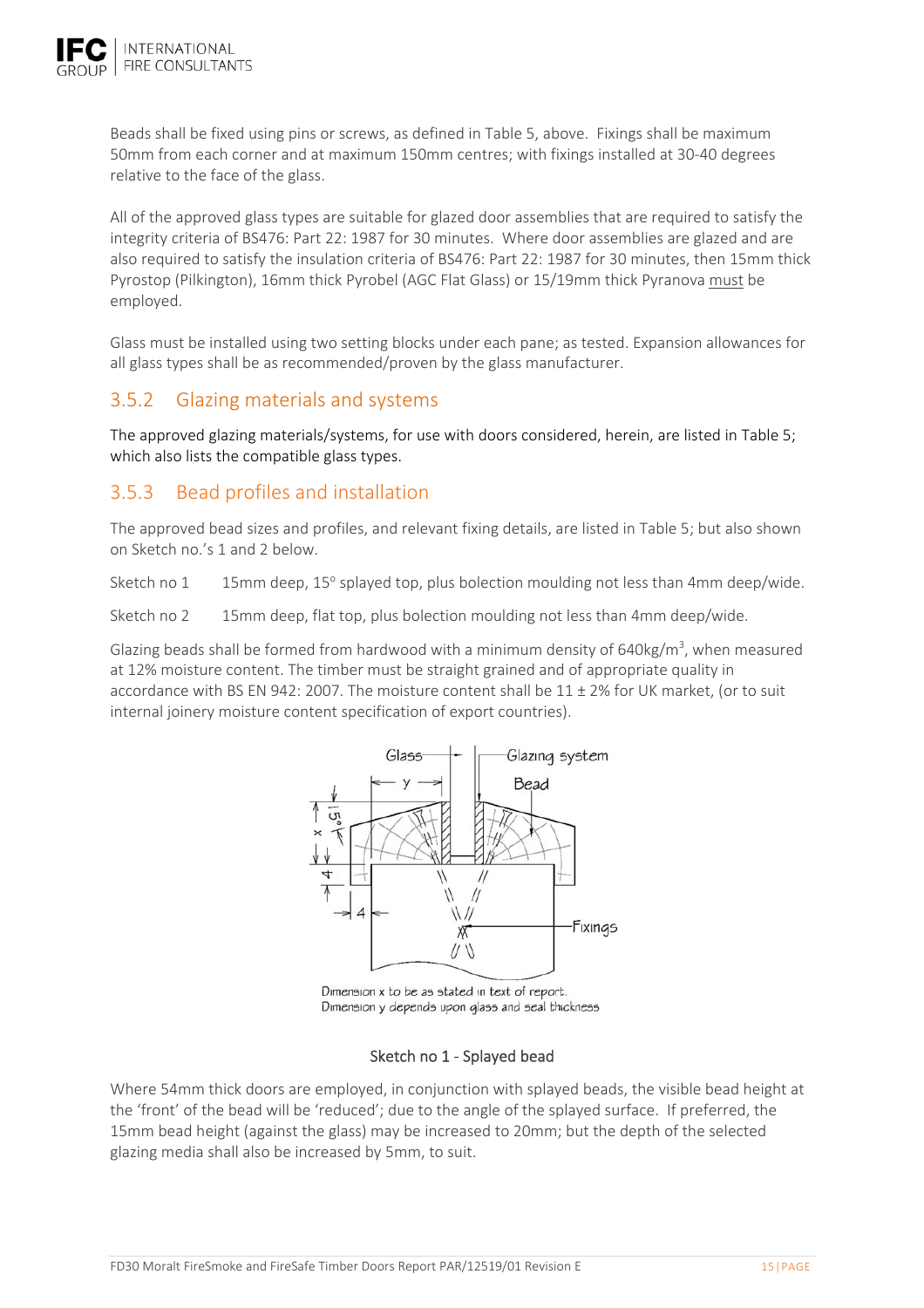



Dimension x to be as stated in text of report. Dimension y depends upon glass and seal thickness

Sketch no 2 – Square/Flat top bead

# 3.5.4 Assessed aperture sizes

Based upon the size of apertures tested, and subsequent analysis, Table 6, below, outlines limitations that apply to glazed apertures in the door leaves considered herein. Note that these parameters depend upon the glass type and aspect ratio of aperture and are limited by minimum margins; so aperture sizes will also be restricted by leaf sizes.

| Maximum dimensions of rectangular or<br>square aperture when using Pyran S glass<br>only    |                          | maximum height of aperture 2070mm<br>maximum width of aperture 930mm<br>subject to a maximum area of 1.65m <sup>2</sup> each leaf |
|---------------------------------------------------------------------------------------------|--------------------------|-----------------------------------------------------------------------------------------------------------------------------------|
| Maximum dimensions of tall/narrow<br>aperture using other approved glass types              | $\overline{\phantom{a}}$ | maximum height 1400mm<br>maximum width 250mm<br>subject to a maximum area of 0.30m <sup>2</sup> each leaf                         |
| Maximum dimensions of rectangular or<br>square aperture using other approved glass<br>types | $\overline{\phantom{0}}$ | maximum height or width 700mm<br>subject to a maximum area of 0.44m <sup>2</sup> each leaf                                        |
| Minimum distance from leaf edge (top)                                                       | $\overline{a}$           | 200mm (with all glass types)                                                                                                      |
| Minimum distance from leaf edge (sides)                                                     | $\overline{\phantom{a}}$ | 100mm when using Pyran S glass<br>195mm with other glass types                                                                    |
| Minimum distance between apertures                                                          | $\frac{1}{2}$            | 110mm when cut directly into door core<br>(see also Section 3.5.6 for smaller margins using solid<br>hardwood glazing bars)       |
| Minimum distance from bottom of leaf                                                        | $\qquad \qquad -$        | 300mm                                                                                                                             |

# Table 6. Approved Aperture Sizes and Glazing Margins Note 15,16 & 17

Use of certain hardware items may impose further limits upon margins; refer to Appendix B.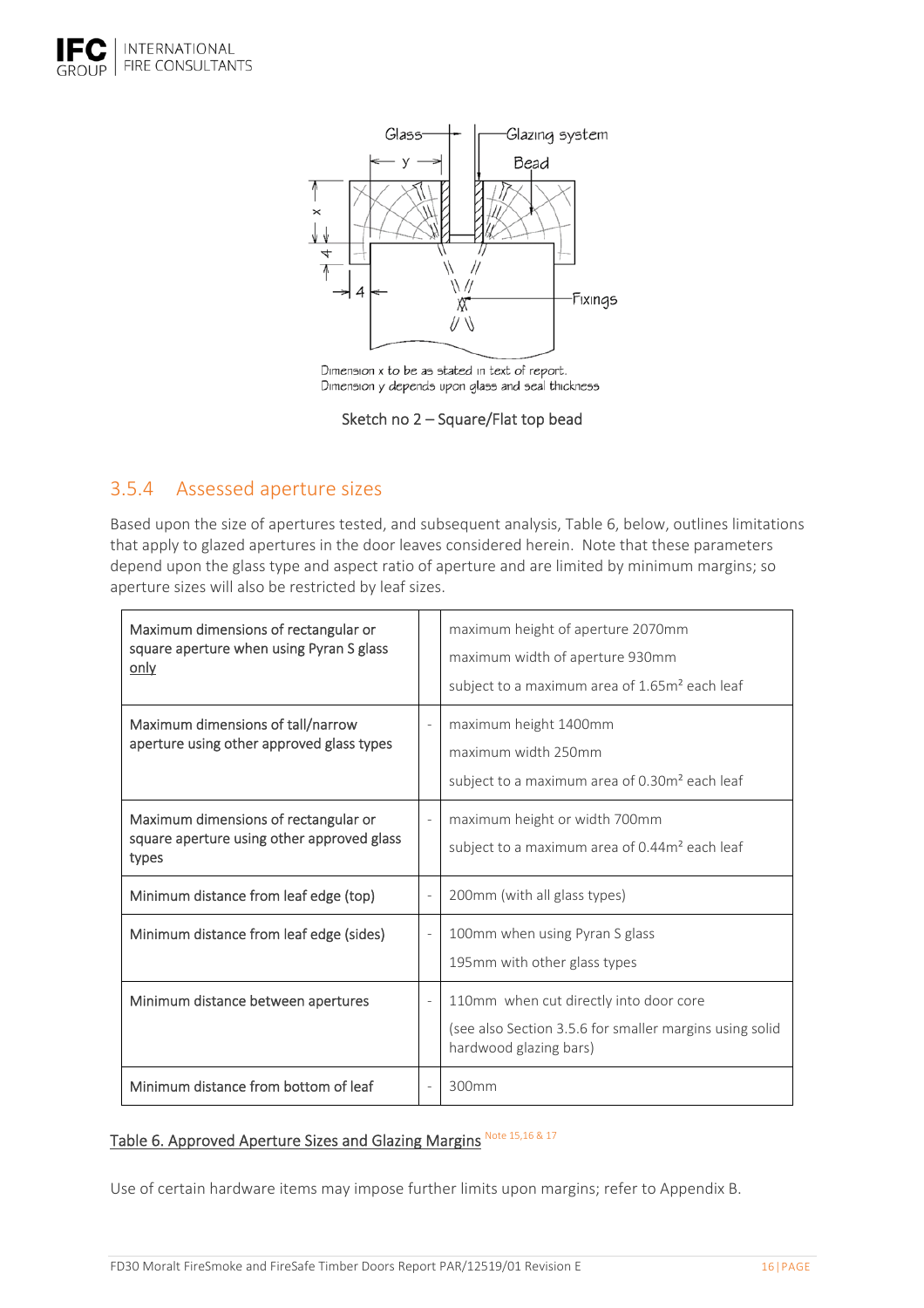

- Note 15 Maximum aperture height and maximum aperture width cannot be used simultaneously; and are restricted by the maximum area; which varies in each case. More than one aperture may be included in one leaf, but the maximum area, and other parameters still apply.
- Note 16 Refer to Section 3.5.1 for restrictions in size of apertures with specific glass types and/or glazing systems.
- Note 17 Any aperture(s) for intumescent air transfer grilles, (see Section F.6.4), must also be included in the total area permitted for apertures given above. Margins between apertures apply whether for glazing or grilles.

Apertures are created by cutting directly into the Moralt FireSmoke or FireSafe door, with beads fitted directly to the core. Alternatively, if required, (e.g. to improve retention of fixings), an 8 – 12mm thick hardwood lipping may be applied to the aperture perimeter, using the specification for lippings and adhesive defined in Section 3.3.

# 3.5.5 Circular glazing

The leaves are approved for the incorporation of circular glazing up to aperture dimensions of 500mm diameter, subject to the parameters for margins and total area of glazing per leaf, described in Section 3.5.4. However, this is subject to all other aspects of the glazing being proven in fire testing, by other parties, in a suitably similar FD30 door construction.

The method of forming the curved beads must have successfully proven, by others, to the required rating/standard. The bead profile proven (by others) as a curved bead must match one of the profiles approved in Section 3.5.3; i.e. with a bolection moulding. The testing of curved beads (by others) must also have included one of the glass types and glazing systems approved, herein, to prove that the glass and glazing system can each be suitably modified to a curved shape.

Apertures with some straight and some curved edges (such as full semi‐circles or rectangular openings with semi-circular top and bottom ends) are also approved, subject to incorporation of the glazing system, bead type and fixing details proven for circular glazing; as outlined above. Parameters for aperture margins, total area per leaf, and maximum dimensions are described in Section 3.5.4.

# 3.5.6 Narrow Glazing Bars

Test evidence has been presented to demonstrate options for creating 'narrow' glazing bars; or narrow margins between adjacent apertures.

Test PB‐271‐38418‐PK6 included a specimen whereby adjacent glazed apertures, in the leaf, were separate by a 40mm wide 'glazing bar'. The glazing bar was formed from solid oak, 40mm wide x 45mm thick in section (i.e. to suit the 45mm thick door thickness); and was bonded in place using PVAc. The joint at each end of the glazing bar (interfacing with the door core) was reinforced using two 6mm thick tongues. Tongues were each 30mm wide, so that they engaged by 15mm into the edge of the glazing aperture and glazing bar, respectively.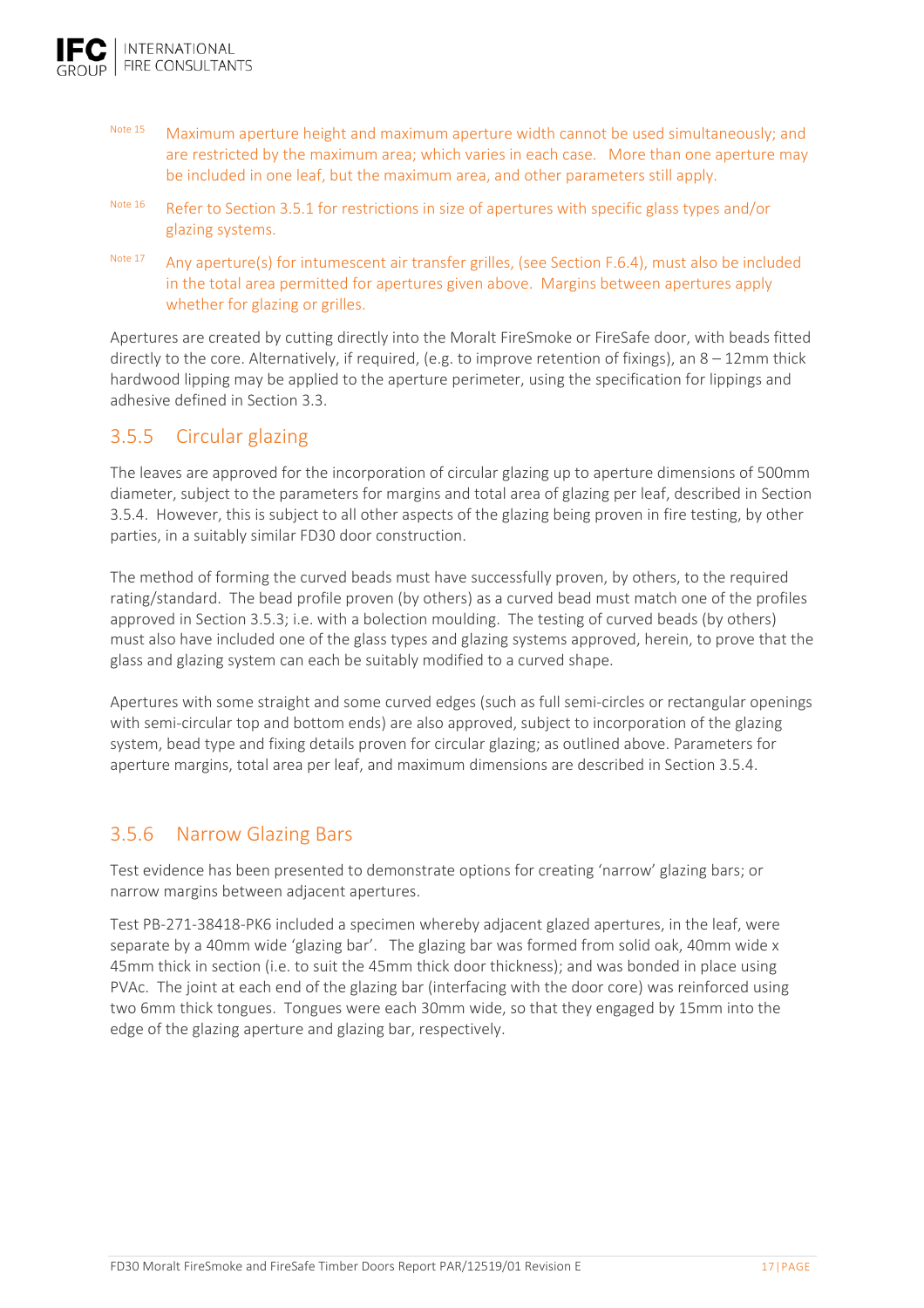

This concept is approved in the proposed doors but subject to the following limitations;

- For the sake of clarity, both ends of each glazing bar must be fixed to the door core (using the tested design, described above); and must not be fixed to another glazing bar.
- More than one glazing bar may be used in one aperture; but glazing bars must be either vertical or horizontal in that aperture – not of mixed orientation, nor crossed.
- Maximum length of glazing bar is 500mm.
- Glazing bars may be included to 'sub-divide' a larger aperture that is otherwise within the maximum area permitted in Section 3.5.4. Alternatively, the glazing bars may be used to separate smaller apertures that are within the individual parameters for maximum height/width of apertures; but the total area of apertures (formed in this way) must not exceed the maximum area defined in Section 3.5.4.
- Glazing beads shall be one of the approved bead profiles with a bolection moulding (see Section 3.5.3 herein); and beads shall be fixed to the glazing bar with screws or pins, (as described in Section 3.5.1), depending upon the glass type.

# 3.6 Overpanels

Overpanels may have square or equally rebated junctions with the door head (as defined in Table 1 herein); or be separated from the leaf by a transom member. Intumescent seals at the panel/frame interface shall be as defined in Appendix A. Transom members shall be in accordance with Section 3.4. The installation shall be as defined in Section 3.8.

The size of overpanels is limited to the full width of the leaf/leaves contained within the door assembly and, based on the tested size, overpanels are subject to the following limit in height:

| Configuration                  |                          | Maximum Height of Overpanel                            |
|--------------------------------|--------------------------|--------------------------------------------------------|
| Overpanel above a Single leaf: |                          | 2000mm high - if fitted above a transom member Note 18 |
| Overpanel above a Single leaf: | $\sim$                   | 400mm - with a square junction to the door             |
| Overpanel above Double leaves: | $\overline{\phantom{a}}$ | 1500mm - high if fitted above a transom member Note 18 |
| Overpanel above Double leaves: | -                        | 400mm - with a rebated junction to the doors           |

Note 18 Approval of this overpanel height only considers the performance of the overpanel within the frame. It is the responsibility of other parties to ensure that the supporting construction is able to provide sufficient support and restraint for the resultant height of door assembly, under fire test conditions.

In all cases, the overpanel must be a single piece panel across the frame width; i.e. a "double door" overpanel shall not be used above double door leaves. The laminated strips of the door core shall be vertically aligned in an overpanel above a single leaf but the laminated strips shall be aligned horizontally in an overpanel above a double leaf; as tested.

Approval of an overpanel size by IFC does not indicate that such a size can be fabricated, this should be checked with the manufacturer, and will be subject to the ability of the supporting construction providing adequate restraint/support. The overpanel must always be on the same plane as the door(s) below.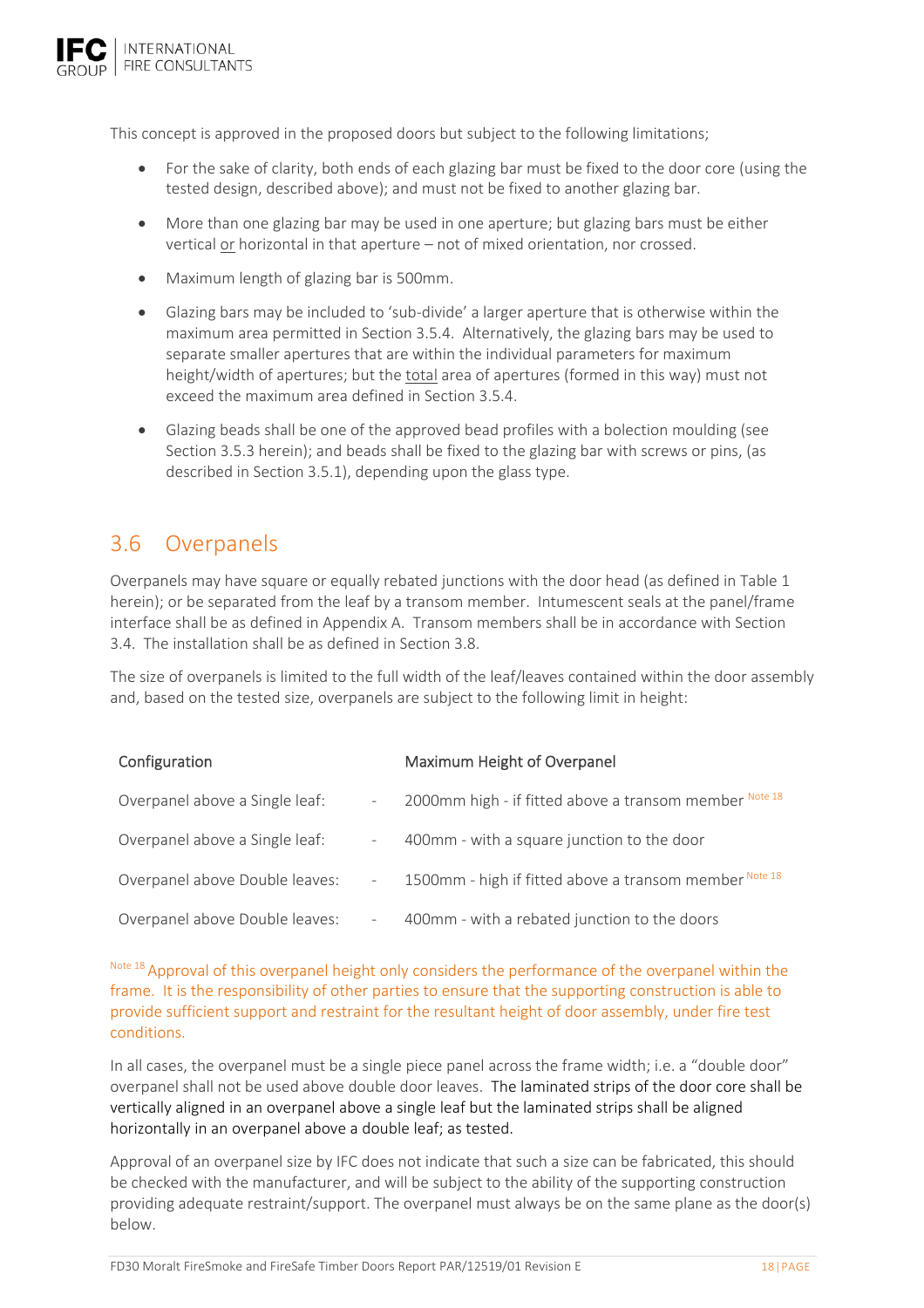

# 3.7 Hardware

Some of the various items of hardware to be used with the proposed door assemblies will have a positive contribution to the overall performance ('essential hardware') and others are classed as 'non‐ essential'. However, in all cases it must be ensured that choice of items, or their installation within the assemblies, does not have a detrimental effect upon their achievement of the required period of fire resistance.

General guidance for all items of hardware is outlined in Appendix B, based upon the range of items tested. All hardware must have been subjected to fire resistance testing, (in accordance with BS:476: Part 22: 1987 or EN1634‐1), and/or be assessed by a notified body, to support its use in door assemblies where the leaf construction and thickness, and all details at the frame interface, are similar to those proposed herein.

# 3.8 Installation, Supporting Construction and Door Edge Gaps

The frames must be fixed back to the supporting construction with steel fixings at centres not exceeding 600mm on the vertical edges (minimum 200mm from the top and bottom), and a minimum of one fitted centrally across the width of the frame head of double doors. Screws shall be of sufficient length to penetrate the wall by at least 40mm and shall be positioned such that they are not exploited by charring of the frame, irrespective of the direction of test exposure. This may necessitate a twin line of screws. Packers shall be used at all fixing positions.

The supporting construction may be timber or steel stud plasterboard partition, blockwork, brickwork or concrete walls, but shall be of a type that has been tested or assessed to provide in excess of 30 minutes fire resistance, at the required size, when incorporating door openings. If fitted into timber or steel stud partitions, the method of forming the door assembly aperture must be as tested by the partition and/or door assembly manufacturer.

Note 19 Reference to steel stud partitions is in the context of permanent elements, such as those designed and proven by the plasterboard manufacturers, with symmetrical plasterboard on both faces of the studs. This report does not approve use of the proposed door assemblies in proprietary 'demountable' partitions, which must be subject to a full and independent appraisal of the particular system and door assemblies therein.

No part of the rear of the frame section shall be exposed once installed; and frames must not project beyond the exposed face of the wall.

There shall be no feature rebates or shadow gaps at the junction of the frame and wall with timber frames; although such features could be considered on an individual basis.

This report only applies to scenarios where the frame is fully aligned within the plane of the fire‐ resisting wall/partition. The approval in this report does not apply where the wall/partition includes decorative 'cladding' on the face of the fire‐resisting construction, (e.g. timber panelling on battens, or plasterboard on studs/dabs), such that any part of the frame is aligned within the plane of this decorative cladding. This detail is likely to adversely affect the fire resistance of the door assembly, and IFC should be consulted for specific advice, to determine upgrading measures that will be required in such cases.

The gaps between the supporting construction and timber frames should be sealed following the recommendations given in Section 9.4 of BS8214: 2016, '*Timber‐based fire door assemblies – Code of practice'*, using a product proven in such timber applications.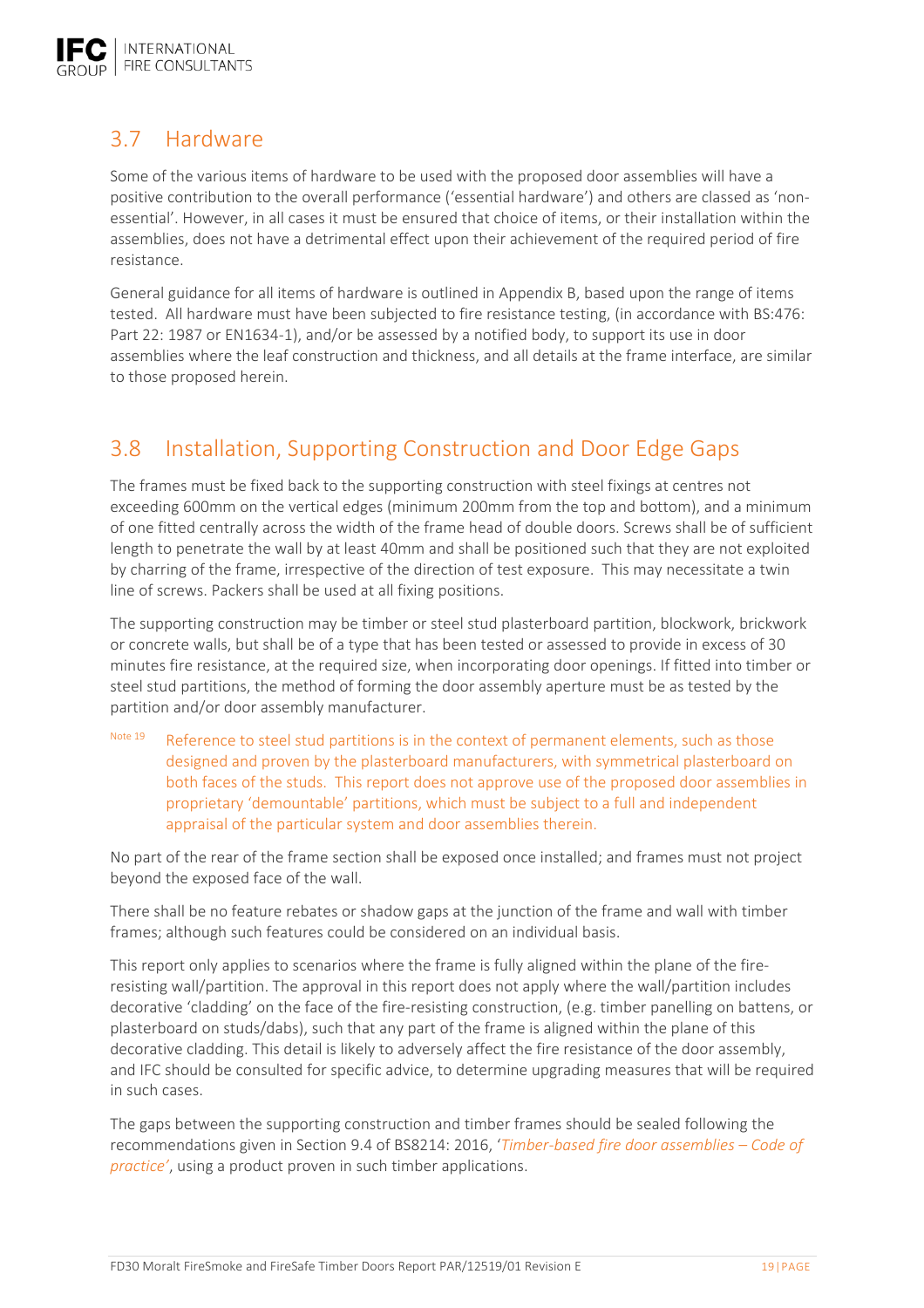

The gap between the door and the frame, or between meeting stiles of double doors, (and between a door and an overpanel, where applicable) shall be 1.5–4mm. Gaps under the door(s) shall not exceed 6mm for fire performance, although, if smoke control is also required, these gaps shall only be 3mm, or smoke seals shall be included (see also Section 3.10 regarding suitability of smoke seals).

The door assembly design shall be such that, when closed, the leaves are fully flush within the frame. The face of leaves in double door assemblies shall be flush with each other at meeting stiles, when closed. The face of the leaf shall be flush with the face of any overpanel, when closed.

Overpanels shall be secured into the frame using steel screws fixed through the rear of the frame members, passing at least 40mm into the centre line of the overpanel thickness. (Screws must not be fixed through the overpanel into the stops, or vice versa). Screws must be no more than 100mm from each corner of the overpanel, and at maximum 400mm centres, with a minimum of 2no. screws per overpanel edge. This specification for fixings applies to overpanels used with or without a transom. The gap between overpanel and frame should not exceed 3mm.

# 3.9 Intumescent Seals

The approved intumescent seal specifications, widths, and positions are shown in Appendix A, based upon tested details. PVC encased seals shall be employed across the complete range of door sizes and configurations approved herein.

It is recommended that the intumescent seals are manufactured or supplied by members of the Intumescent Fire Seals Association (IFSA) or that the product is included in a Third Party Certification scheme, such as that provided by IFC Certification, to ensure product quality and consistency. Lorient 617 type seals, manufactured by Lorient Polyproducts Ltd, or graphite based seals, made by Intumescent Seals Ltd, Pyroplex or Sealed Tight Solutions, are approved by this report. (Although options of product/manufacturer are approved, all seals in each door assembly must be the same brand/type; and must not be mixed.)

Intumescent protection is required for specific items of building hardware and this is detailed in Appendix B based upon details tested.

# 3.10 Ambient Temperature Smoke Seals

Smoke seals, or combined intumescent/smoke seals (using the specification approved in Section 3.9), of a type that have been tested in accordance with BS EN 1634‐3: 2004 (ambient temperature) or BS476: Part 31: Section 31.1: 1983 and shown not to leak by more than 3m<sup>3</sup>/m/hr at 25Pa, may be used in conjunction with the proposed door assemblies to provide smoke control.

It is the responsibility of other parties to ensure that the orientation of the seals, door edge gaps, degree of hardware interruption, and leaf configuration, are all as tested in accordance with BS EN 1634‐3: 2004 (ambient temperature) or BS476: Part 31: Section 31.1: 1983, to achieve the desired level of smoke control. If these conflict with the intumescent seal widths and positions as described in Appendix A, the latter shall take precedence; and smoke sealing may not be affected.

Test evidence to BS476: Part 22: 1987 (or EN1634‐1) shall also be available to demonstrate that the smoke seals will not adversely affect the overall fire resistance of timber door assemblies, of similar design and thickness, when fitted in the proposed arrangements.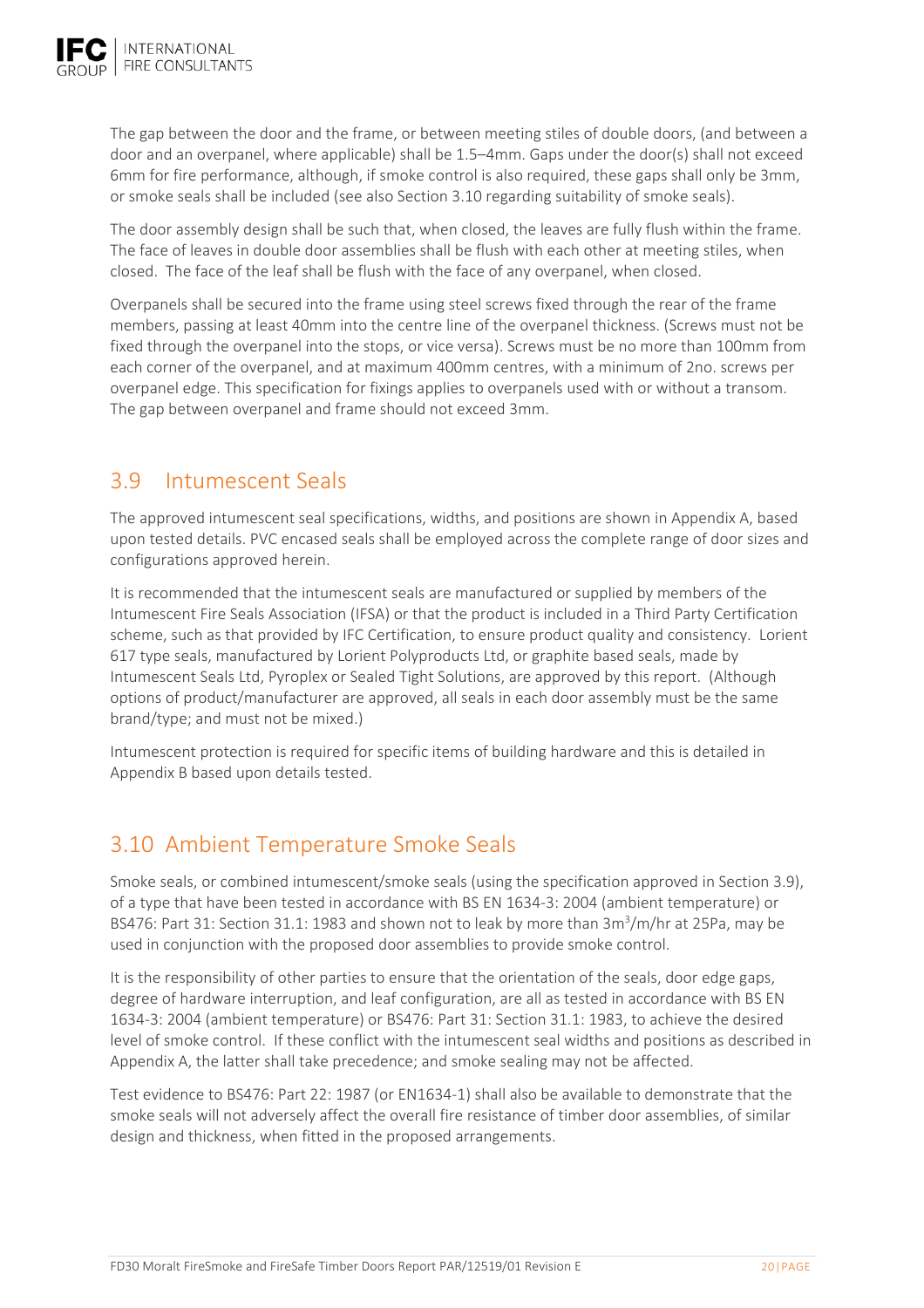# 3.11 Acrovyn Cladding to Doors and Frames

Test evidence has been generated by CS Specialities, to support the use of Acrovyn sheet applied to the edges and face of timber fire doors; and to timber frames. This is approved for Moralt FireSmoke and FireSafe FD30 doors, subject to the parameters and conditions outlined below;

### Acrovyn Door Edge Protectors –

- Maximum leaf size 2150 x 926mm, in all cases. Single acting doors only.
- Acrovyn Door Edge Protectors shall only be applied on vertical edges of doors. Edge Protectors may be fitted on the hanging edge stile and/or the leading edge stile of a single leaf door. Edge Protectors may be fitted on the hanging edge stiles and/or on both meeting stiles of double leaf doors.
- Acrovyn Door Edge Protectors are formed from 2mm thick Acrovyn sheet, preformed to an 8mm thick U‐profile, and bonded to a composite insert; as tested. Maximum radius on outer corners of Edge Protector shall be no greater than tested.
- A hardwood lipping need not be fitted 'underneath' the Edge Protector(s) but all other edges of the leaf must include hardwood lippings; as described in Section 3.3 herein.
- Edge Protectors shall be fixed to door edges with 35mm long steel screws positioned 150mm maximum from top/bottom of leaf and at 300mm maximum centres thereafter.
- The machining of the door edge must ensure that no gaps occur between core and Edge Protector. Edge Protectors must extend over the full height of the leaf; and no joints must be included over their length.
- A latch may be fitted in doors with Acrovyn Edge Protectors but the forend size is limited to a maximum of 160 x 22mm. The intumescent strip in the Edge Protector will be interrupted by the forend/strike. No additional intumescent protection is needed in double doors but the strikeplate must be bedded on 1mm thick Interdens in single leaf doors.
- Hinges shall comply with Appendix B, herein. The intumescent strip in the Edge Protector will be interrupted by hinges but no additional intumescent protection is needed in door or frame. It is the responsibility of others to ensure that the rounded profile of the Edge Protector does not prevent hinges from being securely fixed and 'seated' on the door edge. Length of hinge fixings should also allow for adequate retention into the timber door.
- Flush bolts may NOT be fitted in doors with Acrovyn Edge Protectors. If required for cold‐ state service, face‐fixed barrel bolts may be fitted to double leaf doors; see Appendix B for more details.
- A 15 x 4mm Lorient 617 intumescent strip shall be fitted into the Edge Protector; positioned centrally in the door thickness. For clarity, both meeting stiles of double doors will include this intumescent strip.
- If an Edge Protector is fitted to both stiles of a leaf, a 15 x 4mm Lorient 617 intumescent strip must be centrally fitted in both frame jambs and a 25 x 4mm Lorient 617 intumescent strip must be centrally fitted in the frame head. These parameters supersede those specified in Appendix A, herein.
- If an Edge Protector is only fitted in the leading edge of a single leaf (or in meeting stiles of a double leaf), then a 20 x 4mm Lorient 617 intumescent strip must be centrally fitted in both jambs of the frame and a 25 x 4mm Lorient 617 intumescent strip must be centrally fitted in the frame head. These parameters supersede those specified in Appendix A, herein.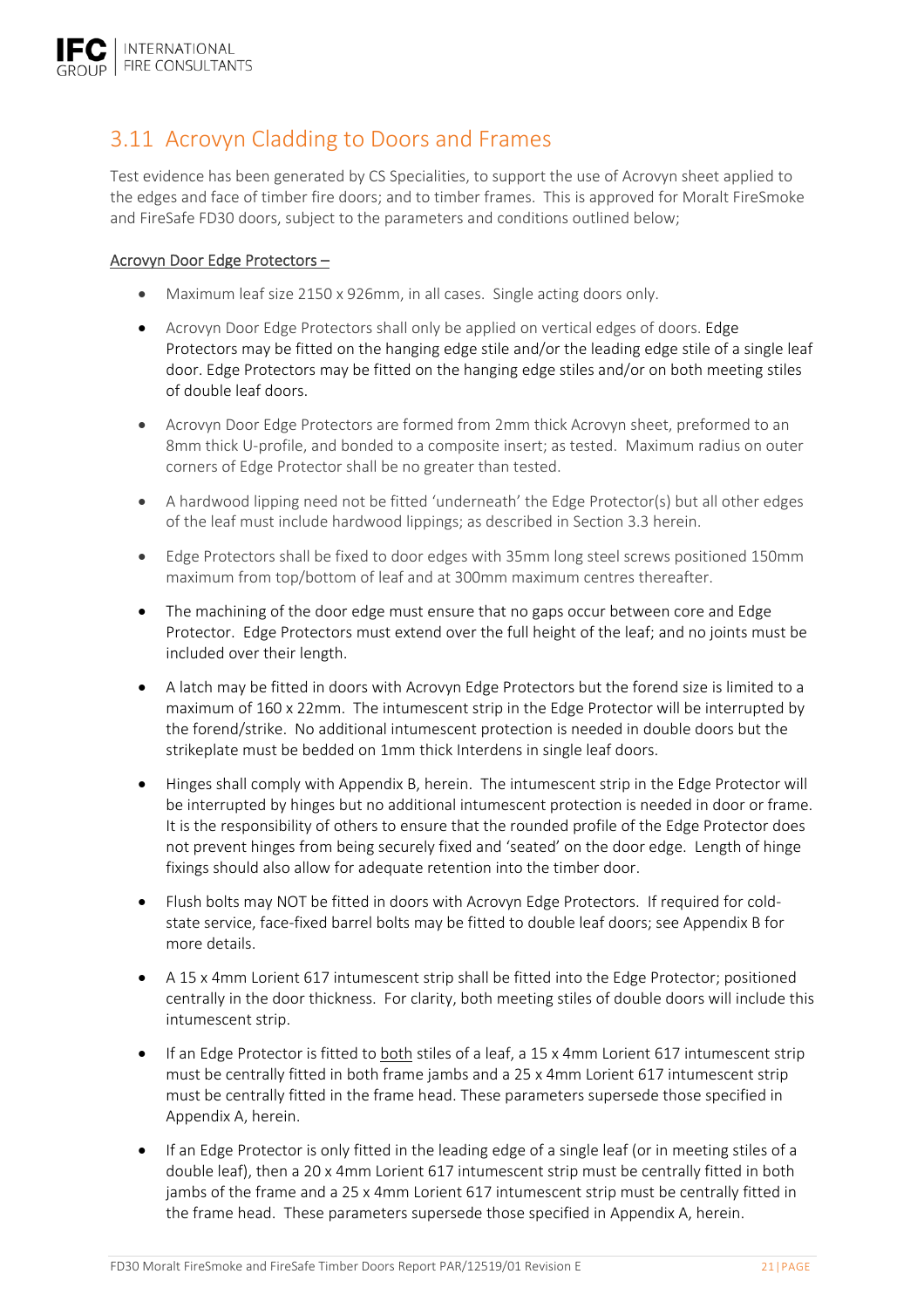

- Frames for FD30 assemblies shall be softwood or hardwood; the sectional size and density of which shall comply with the specifications in Section 3.4 herein.
- When doors are in the closed position, the return leg of the Edge Protector (on the 'pull' face of the leaf) may project beyond the face of the frame; but the 'timber' face of the leaf must be flush with the face of the frame (i.e. the stops on the frame must be positioned to allow for the thickness of the return leg of the Edge Protector on the push face of the leaf).

#### Acrovyn cladding to doors and frames

If required, the complete door assembly may be encapsulated with Acrovyn sheet; i.e. door and frame. (For clarity, these specifications must be used in their entirety; i.e. it is not permitted to clad the door without cladding the frame, or vice-versa).

- Maximum leaf size of 2150 x 926mm, in all cases. Single acting doors only.
- If required, Acrovyn cladding may be applied to single leaf doors with an overpanel; but, in the absence of evidence with rebated edges, Acrovyn cannot be applied to double doors with an overpanel.
- Prior to application of the Acrovyn, ALL edges of the leaf must include hardwood lippings; as described in Section 3.3 herein.
- Flat strips of 2mm thick Acrovyn shall be bonded to the top and bottom edges of the leaf/leaves; using JOWAT 609.38 PU adhesive. (Contact CS Specialities for application rates and method statement).
- Acrovyn U‐Profiles, pre‐formed from 2mm thick Acrovyn sheet, shall be bonded to both vertical edges of the leaf/leaves; using JOWAT 609.38 PU adhesive. (Contact CS Specialities for application rates and method statement).
- The remainder of the door faces (i.e. between the return legs of the U-profiles) shall be covered by 2mm thick Acrovyn sheet, bonded using JOWAT 609.38 PU adhesive. (Contact CS Specialities for application rates and method statement).
- Maximum radius on outer corners of U-profiles shall be no greater than tested. The Acrovyn faces shall not be rounded at the top/bottom of the leaf; but the 'sharp' edge of door facings may be chamfered (within the thickness of the Acrovyn.)
- The lippings on door edges must be suitably flat to ensure that no gaps occur between the lippings and Acrovyn. Acrovyn strips and U‐Profiles must extend over the full width/height of the leaf, as applicable; and no joints must be included in the length of each piece.
- A latch may be fitted in doors with Acrovyn cladding but maximum forend size is 160 x 22mm. The intumescent strip in door edges will be interrupted by the forend/strike but no additional intumescent protection is needed at the latch or strike.
- Hinges shall comply with Appendix B, herein. The intumescent strip in the Edge Protector will be interrupted by hinges but no additional intumescent protection is needed at the hinges. It is the responsibility of others to ensure that the rounded profile of the Acrovyn does not prevent hinges from being securely fixed and 'seated' on the door edge. Length of hinge fixings should also allow for adequate retention into the timber door.
- Flush bolts may NOT be fitted in doors with Acrovyn cladding. If required for cold-state service, face-fixed barrel bolts may be fitted to double leaf doors; see Appendix B for more details.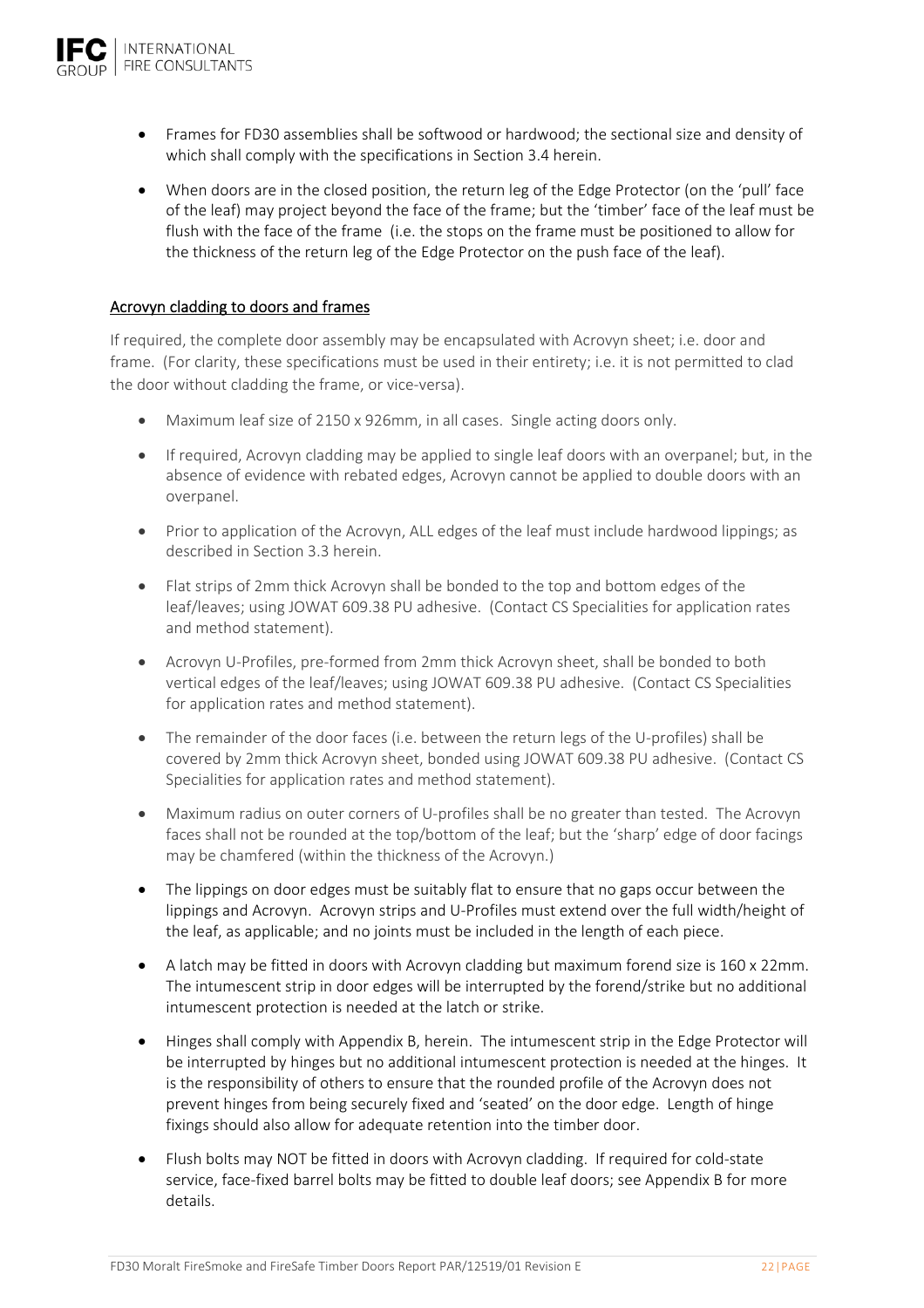

- In single leaf assemblies, a 15 x 4mm Lorient 617 intumescent strip shall be fitted into the head and stiles of the leaf, positioned centrally in the door thickness. Identical strips shall also be fitted in the centre of the frame reveal. These parameters supersede those specified in Appendix A, herein.
- In double leaf assemblies, a 15 x 4mm Lorient 617 intumescent strip shall be centrally fitted in both meeting stiles. A 20 x 4mm Lorient 617 intumescent strip shall be fitted into the hanging jambs of the frame and a 25 x 4mm Lorient 617 intumescent strip must be fitted in the head of the frame. If that arrangement is used, no further intumescent strips need to be fitted in the door leaves.
- Alternatively, (in double doors), a 15 x 4mm Lorient 617 intumescent strip may be centrally fitted in the head and hanging stiles of the doors AND a 15 x 4mm Lorient 617 intumescent strip must be centrally fitted in the head and jambs of the frame. (A 15 x 4mm Lorient 617 intumescent strip shall be centrally fitted in both meeting stiles). These parameters supersede those specified in Appendix A, herein.
- Frames for FD30 assemblies shall be softwood or hardwood; the sectional size and density of which shall comply with the specifications in Section 3.4 herein. Acrovyn U-Profiles, preformed from 2mm thick Acrovyn sheet, shall be bonded to the visible edges of the frame; and a smaller U-profile bonded to the stop, in all cases, using JOWAT 609.38 PU adhesive. (Contact CS Specialities for application rates and method statement).
- When doors are in the closed position, the Acrovyn on the 'pull' face of the leaf must be flush with the Acrovyn on the face of the frame. (i.e. the stops on the frame must be positioned to allow for the thickness of Acrovyn on the leaf/frame).

Doors with Acrovyn cladding on the faces may include glazed apertures but, in the absence of test evidence, Acrovyn must not be applied to glazing beads.

THE REST OF THIS PAGE IS INTENTIONALLY LEFT BLANK.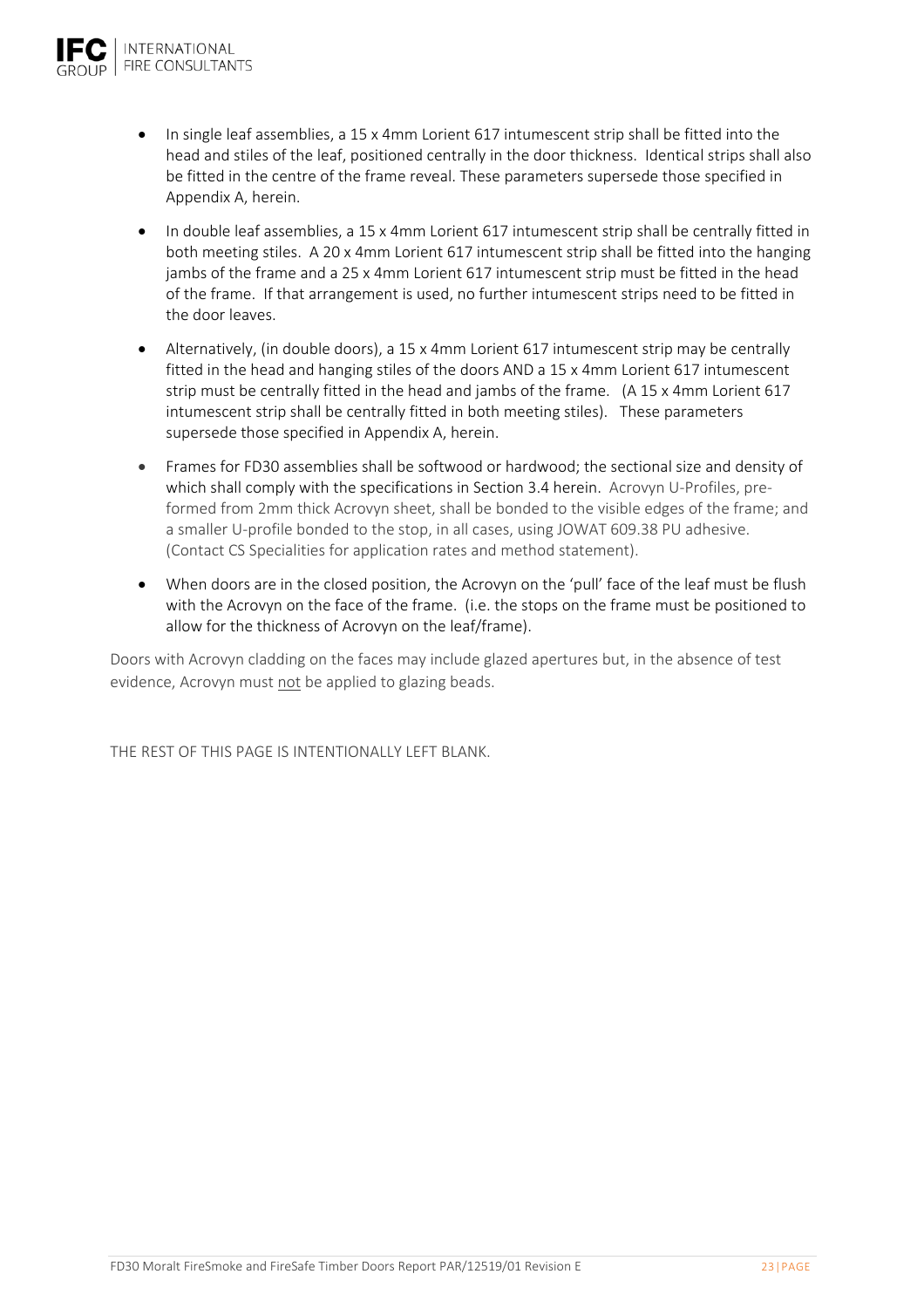

# 4. CONCLUSION

Based upon the available test evidence, and subsequent analysis performed by International Fire Consultants Ltd, if the proposed door assemblies, utilising Moralt FireSound or FireSafe door leaves installed in timber frames, were manufactured and installed within the limitations of this Field of Application Report and tested for fire resistance, they would satisfy the integrity criteria of BS476: Part 22: 1987 for 30 minutes.

Partially insulating door assemblies are determined using the criteria given in section 7 of BS476: Part 22: 1987. These assemblies are evaluated as partially insulating door assemblies on the basis that the 'solid' part of the leaf satisfies the temperature criteria given in section 10.4 of BS 476: Part 20: 1987 and any non‐insulating features, such as glazing, are less than 20% of the surface area of the leaf. The assemblies outlined, herein, are permitted to have glazed areas and air transfer grilles, and so could, therefore, be evaluated to this standard if the maximum total aperture area is less than 20% of the leaf size. In those cases, the leaves may include small apertures, up to a maximum of 20% of the leaf size; and can be evaluated to Section 7 in BS 476: Part 22: 1987 as partially insulating door assemblies for 30 minutes fire resistance.

Any door assemblies that include leaves without apertures are proven to satisfy the insulation criteria for at least 30 minutes; and can also be assessed to Section 6 of BS476: Part 22: 1987 for a 30 minute performance rating for both integrity and insulation.

Any door assemblies that include leaves with apertures glazed with 15mm Pyrostop, 16mm Pyrobel or 15mm/19mm Pyranova would satisfy the insulation criteria for at least 30 minutes; and can also be assessed to Section 6 of BS476: Part 22: 1987 for a 30 minute performance rating for both integrity and insulation.

This Field of Application Report considers that the door assemblies within the scope approval, herein, may be installed in either orientation; and so be exposed to fire conditions from either face.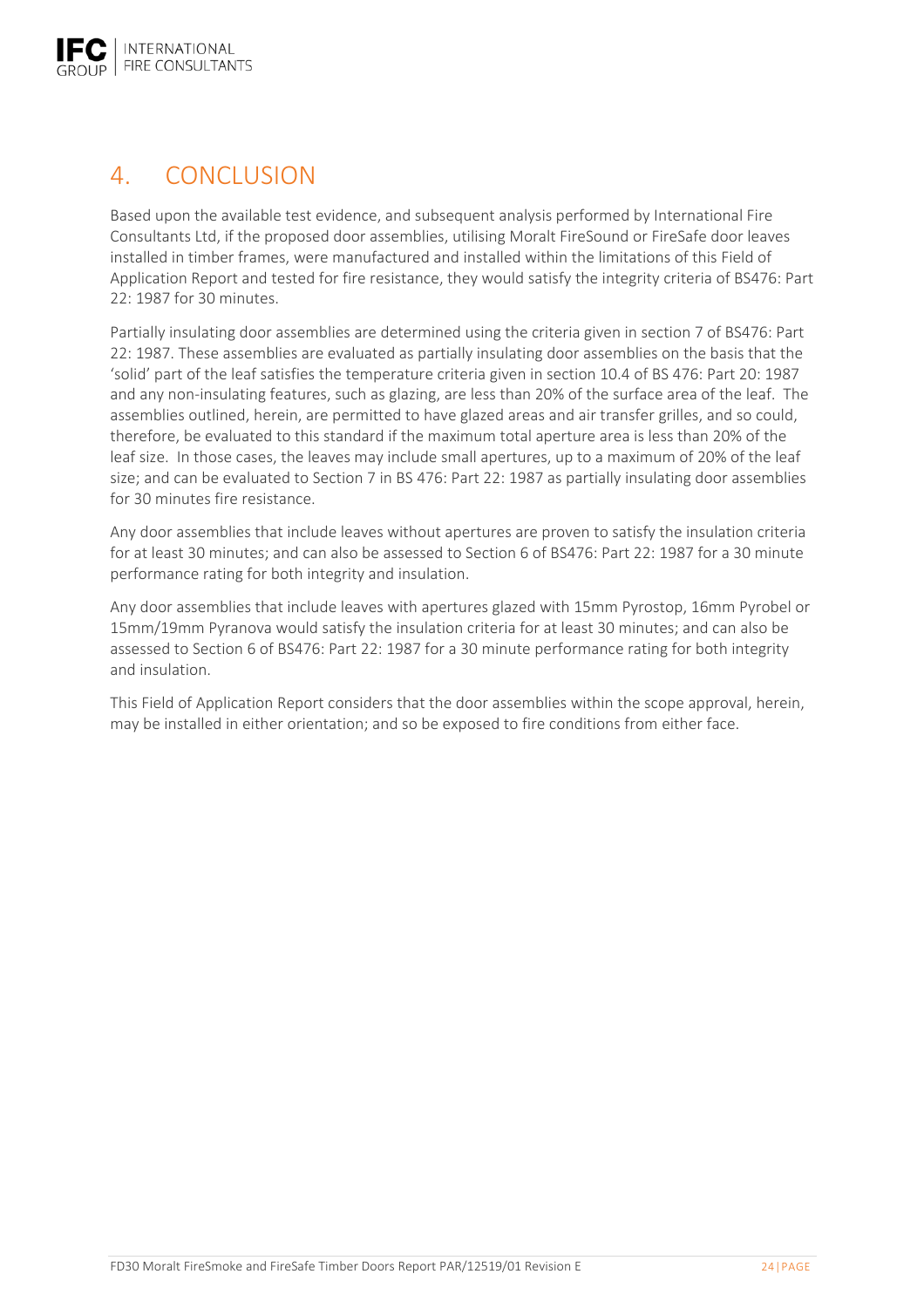

# 5. DECLARATION BY THE APPLICANT

IFC Engineering Assessment Report PAR/ 12519/01 Revision E

Project Address **Canadia** Obere Tiefenbachstrasse 1 Hausham D‐83734

We the undersigned confirm that we have read and complied with the obligations placed on us by the

Passive Fire Protection Forum (PFPF) ‐ Industry Standard Procedure 2021

'Guide to Undertaking Technical Assessments of Fire Performance of Construction Products Based on Fire Test Evidence'

- We confirm that any changes which are subject of this assessment have not to our knowledge been tested to the standard against which this assessment has been made.
- We agree to withdraw this assessment from circulation should the component or element of structure, or any of its component parts be the subject of a failed fire resistance test to the standard against which this assessment is being made.
- We understand that this assessment is based on test evidence and will be withdrawn should evidence become available that causes the conclusion to be questioned. In that case, we accept that new test evidence may be required.
- We are not aware of any information that could affect the conclusions of this assessment. If we subsequently become aware of any such information, we agree to ask the assessing authority to withdraw the assessment.

| Signature    |           |
|--------------|-----------|
| Name         |           |
| Position     |           |
| Company name | Moralt AG |
| Date         |           |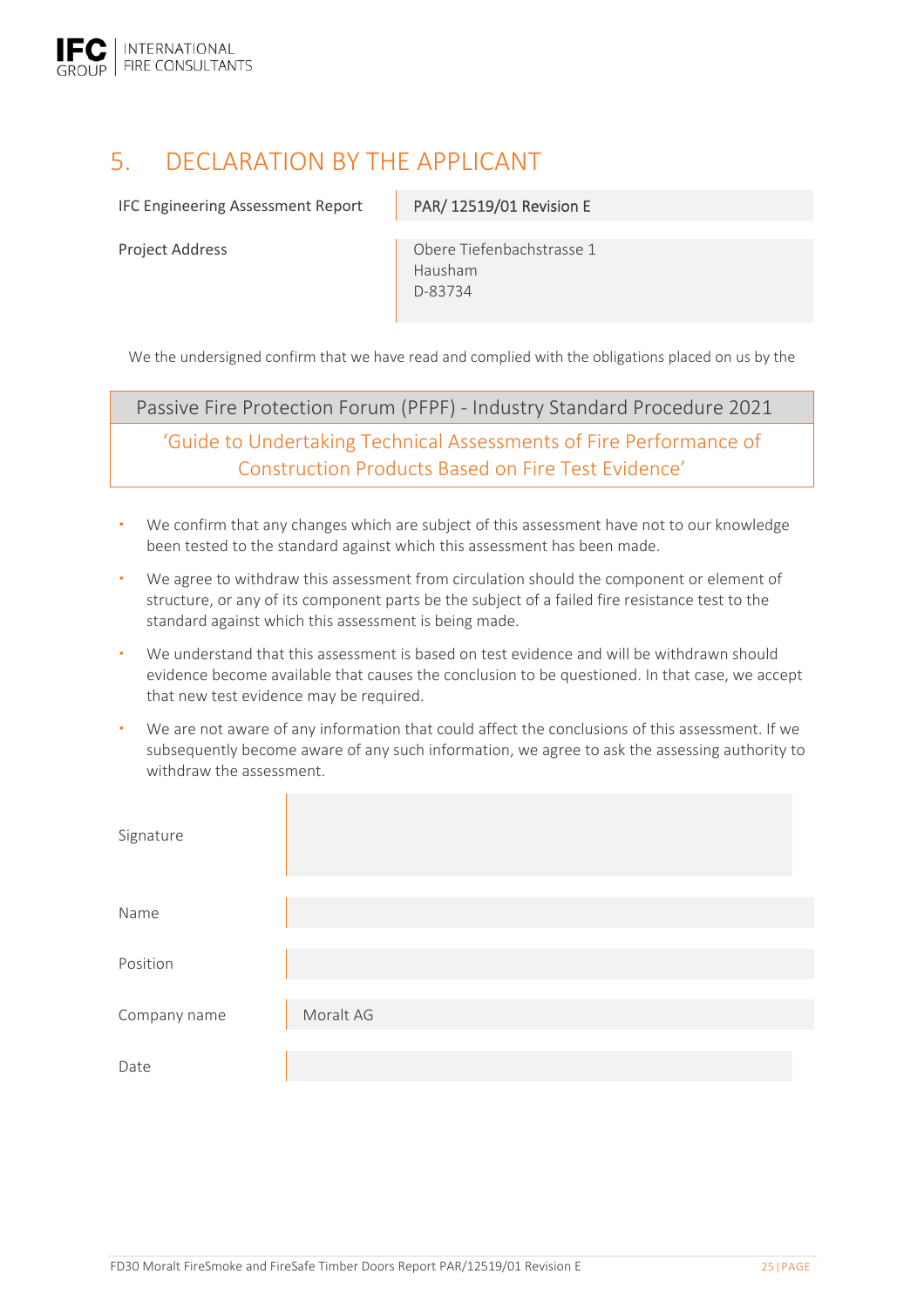

# 6. LIMITATIONS

This report addresses itself solely to the ability of the proposed assemblies described to satisfy the criteria of the fire resistance test and does not imply any suitability for use with respect to other unspecified criteria.

It is the responsibility of others to establish whether the proposed product meets any other relevant requirements, including any other requirements for fire performance and life safety, as defined in documents such as the Building Regulations, and the Fire Strategy/Risk Assessment for the project.

This document only considers the door assemblies described, herein, and assumes that the surrounding construction will provide no less restraint than the tested assembly and that it will remain in place and be substantially intact for the full fire resistance period.

This assessment is issued on the basis of test data and information to hand at the time of issue. If contradictory evidence becomes available to International Fire Consultants Ltd (IFC) the assessment will be unconditionally withdrawn and the applicant will be notified in writing. Similarly, the assessment evaluation is invalidated if the assessed construction is subsequently tested since actual test data is deemed to take precedence.

As per the guidance outlined in the Passive Fire Protection Forum (PFPF): *'Guide to undertaking technical assessments of fire performance of construction products based on fire test evidence, 2021, Industry Standard Procedure'*, appropriate action has been taken to mitigate the risk of a conflict of interest arising during the preparation of this report. All individuals involved in the production, or subsequent review, of this assessment have declared any perceived conflicts of interest, with regards to the sponsor or subject(s) of this report, prior to working on this project.

The assessor and reviewer have been deemed suitable for involvement in the production of this assessment in accordance with the guidance outlined in the Passive Fire Protection Forum (PFPF): *'Guide to undertaking technical assessments of fire performance of construction products based on fire test evidence, 2021, Industry Standard Procedure'*.

Where the constructional information in this report is taken from details provided to International Fire Consultants Ltd (IFC) and/or from fire resistance test reports referenced herein, it is, therefore, limited to the information given in those documents. It is necessarily dependent upon the accuracy and completeness of that information. Where constructional or manufacturing details are not specified, or discussed, herein, it should not, therefore, be taken to infer approval of variation in such details from those tested or otherwise approved.

The analysis and conclusions within this report are based upon the likely fire resisting performance of a complete door assembly that is manufactured and installed in accordance with this document; and offered for fire resistance testing in 'perfect' condition. In practice, management procedures must be in place in any building where the door assemblies are installed, to ensure that no parts of the assembly are damaged or faulty. Further, the doors must open and close without the use of undue force. The edge gaps/alignment of door leaves must be in accordance with the tolerances defined, herein, when the doors are closed.

Any such shortfalls in respect to the condition of the assemblies will invalidate the approval by IFC; and may seriously affect the ability of the assemblies to provide the required level of fire resistance performance. Determination of what constitutes wear or damage, and any corrective actions in order to return assemblies to the required condition, should only be carried out following consultation with the manufacturer and IFC.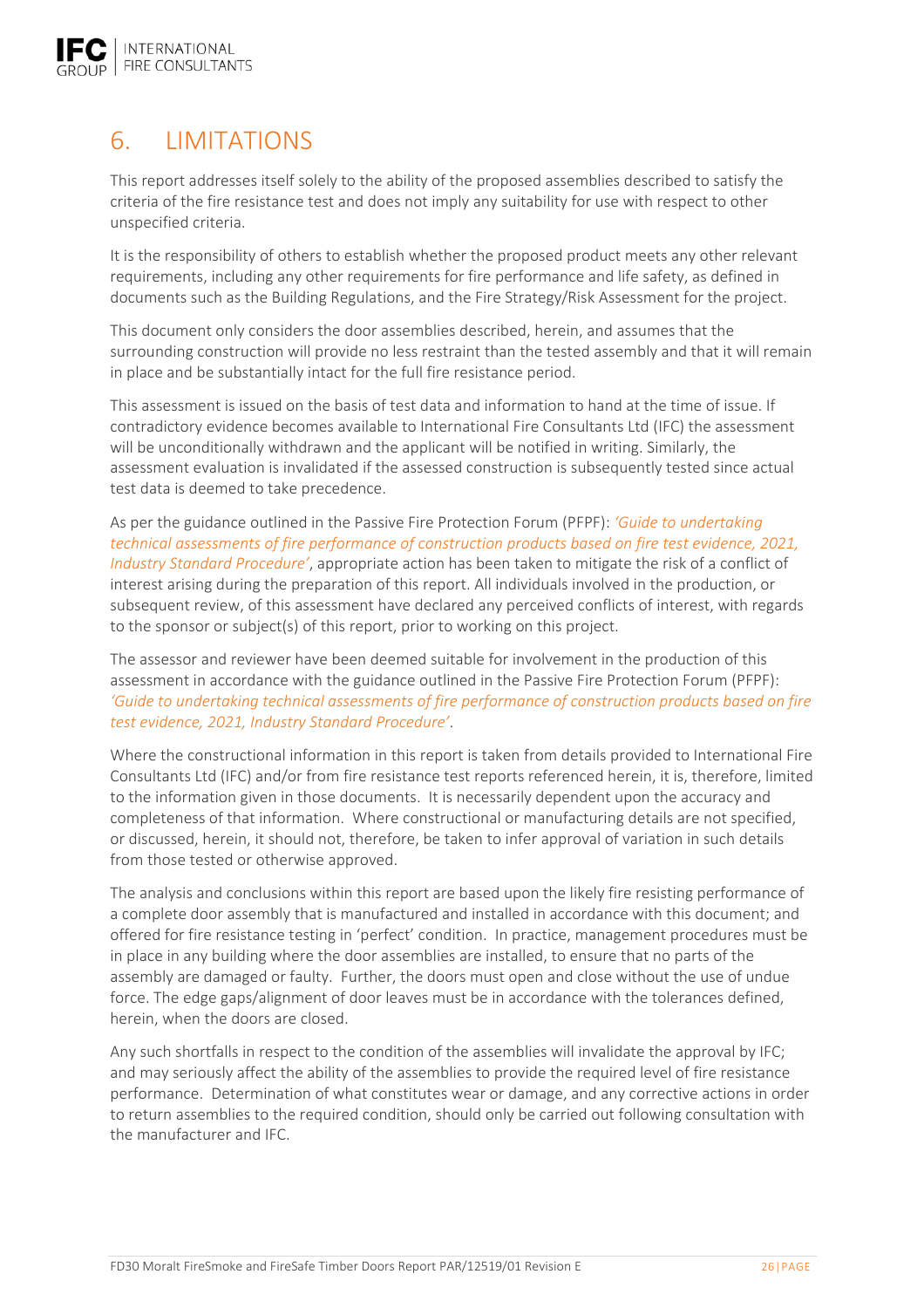

This report is not intended to be a complete specification for the proposed products/assemblies and it is the responsibility of others to ensure that the products/assemblies are suitable for the intended purpose; whilst incorporating the requirements of this report. Further, the products/assemblies must be manufactured and installed by experienced/trained personnel, using appropriate and established working practices/techniques.

This report applies to fire door assemblies that are evaluated to BS476: Part 22: 1987; which is an applicable test method currently referenced within guidance to Building Regulations in the United Kingdom, and in building codes in some other countries. However, IFC have a duty of care to advise that introduction of CE Marking may become compulsory for fire resisting doorsets marketed in the EU, during the validity period of this report; in which case, users should contact IFC for further details/advice.

Where the assessed constructions have not been subject to an on-site audit by International Fire Consultants Ltd, it is the responsibility of anyone using this report to confirm that all aspects of the assemblies fully comply with the descriptions and limitations, herein.

Any materials specified in this report have been selected and judged primarily on their fire performance. IFC do not claim expertise in areas other than fire safety. Whilst observing all possible care in the specification of solutions, we would draw the reader's attention to the fact that during the construction and procurement process, the materials used should be subjected to more general examination regarding the wider Health and Safety, and CoSHH Regulations. Designers, manufacturers and installers are reminded of their responsibilities under the CDM Regulations; but particularly with regard to installation and maintenance of heavy or inaccessible items.

This assessment considers the fire resistance performance of the door assemblies when tested with the leaves in the closed position, within the frame reveal; either retained by the latch, or self‐closing device, or locked shut, as applicable. The door assemblies will only provide the assessed fire performance when in a similar configuration; and it is the responsibility of the building occupants/owner to ensure that this is the case.

This Report is provided to the sponsor on the basis that it is a professional independent engineering evaluation as to what the fire performance of the construction/system would be should it to be tested to the named standard. It is IFC's experience that such an evaluation is normally acceptable in support of an application for building approvals, certainly throughout the UK and in many parts of Europe and the rest of the world.

However, unless IFC have been commissioned to liaise with the Authorities that have jurisdiction for the building in question for the purpose of obtaining the necessary approvals, IFC cannot assure that the document will satisfy the requirements of the particular building regulations for any building being constructed.

It is, therefore, the responsibility of the sponsor to establish whether this evidence is appropriate for the application for which it is being supplied and IFC cannot take responsibility for any costs incurred as a result of any rejection of the document for reasons outside of our control. Early submittal of the Report to the Authorities will minimise any risks in this respect.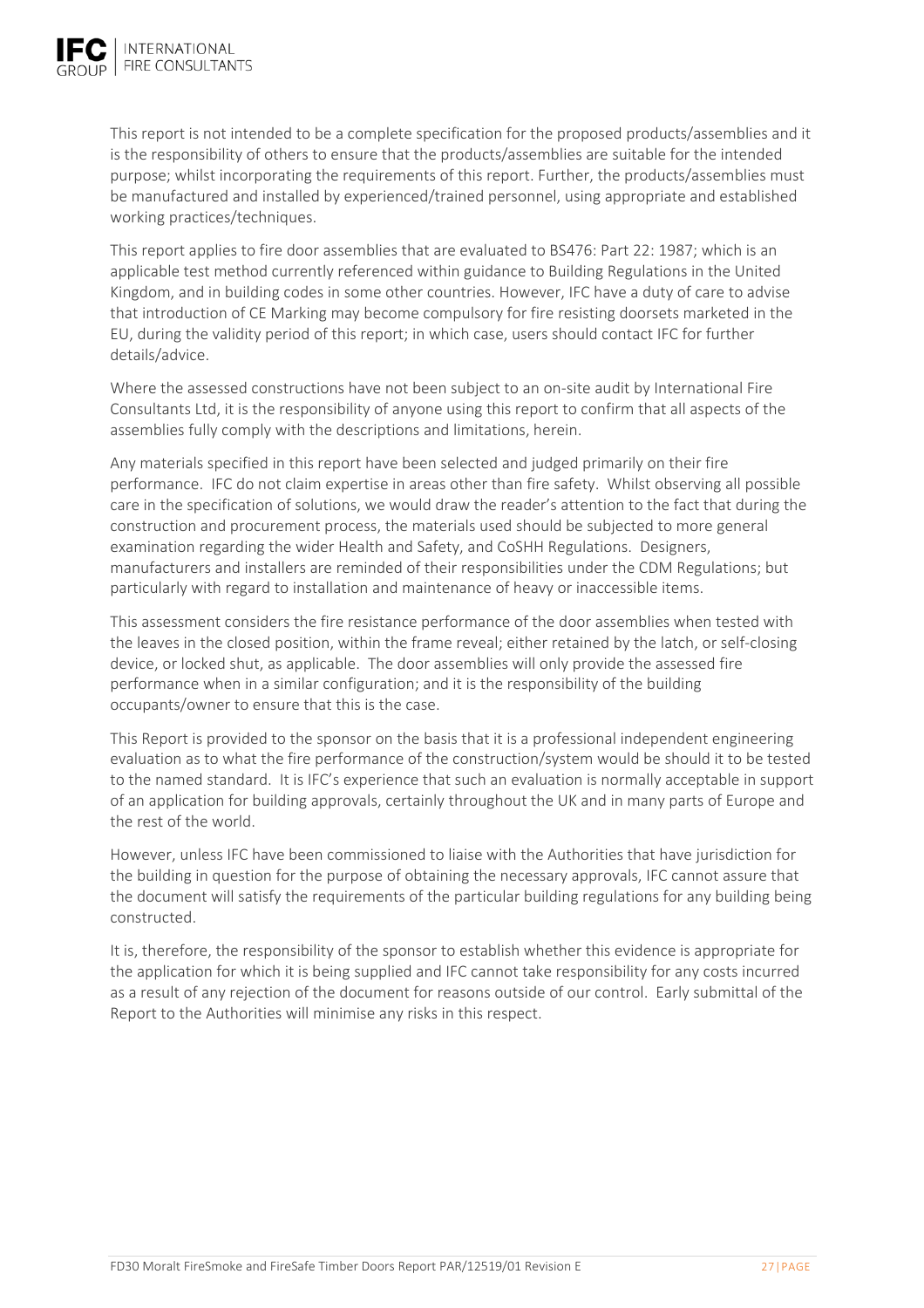

# 7. VALIDITY

This Field of Application Report has been prepared based on International Fire Consultants Ltd's present knowledge of the products described, the stated testing regime and the submitted test evidence.

The assessment is valid initially for a period of five years after which time it is recommended that it be submitted to International Fire Consultants Ltd for re-evaluation. For this reason, anyone using this document after August 2026 should confirm its ongoing validity.

This assessment report is not valid unless it incorporates the declaration, in Section 5, duly signed by the applicant.

Sillaye

Mark Billingham Technical Manager International Fire Consultants Ltd. (IFC)

Prepared by: Prepared by:

Chris Houchen BSc. AIFireE Associate Director International Fire Consultants Ltd. (IFC)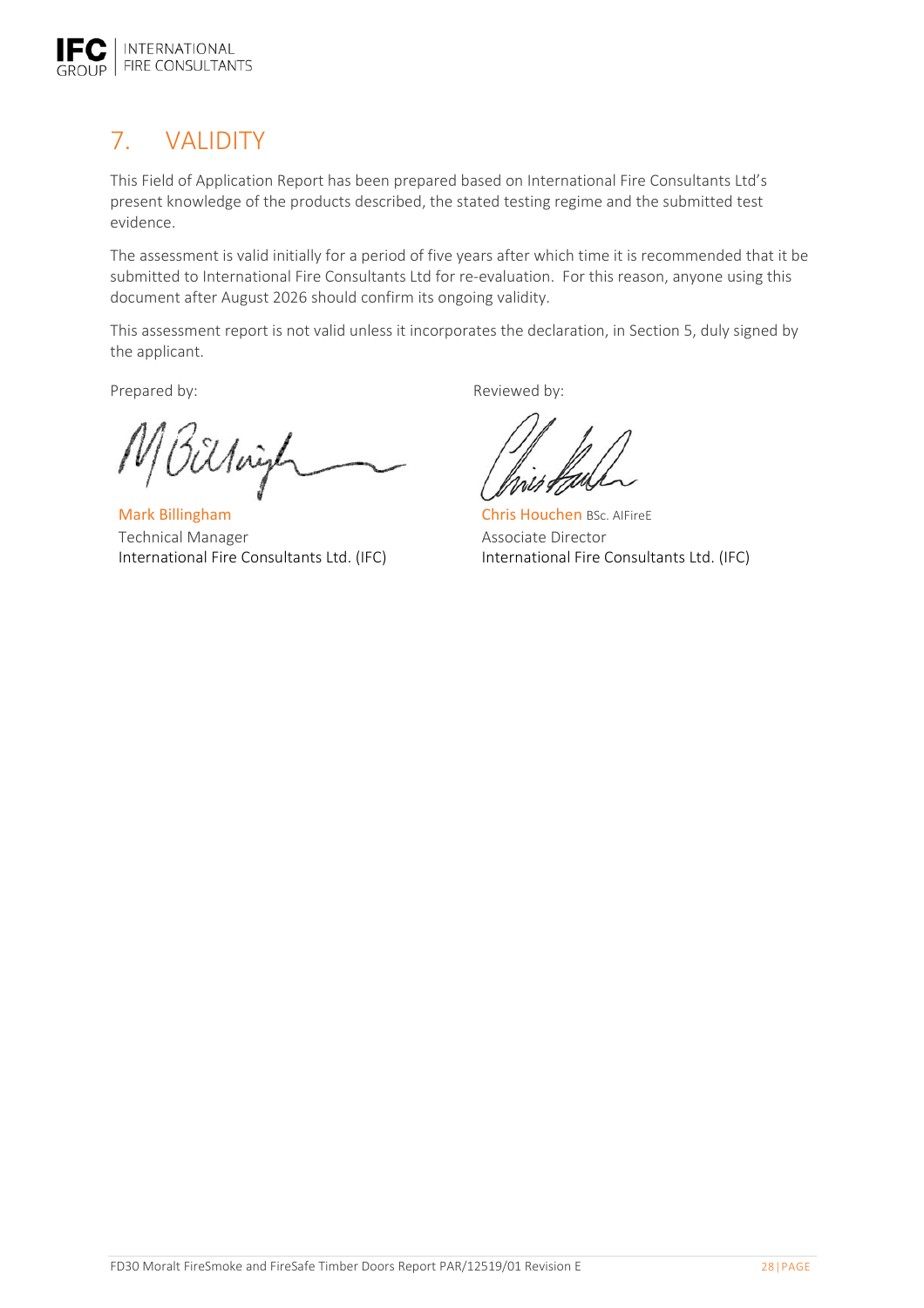

# APPENDIX A

Assessed Leaf Size Envelopes (and associated Intumescent Seal Specifications) for Moralt FireSmoke or FireSafe Door Leaves Installed in Timber Frames

Figures A01‐A09



in FireSafe Timber Doors Report Paris Report Paris Report Paris Report Paris Report Paris Report Paris Report The figures in this Appendix are not included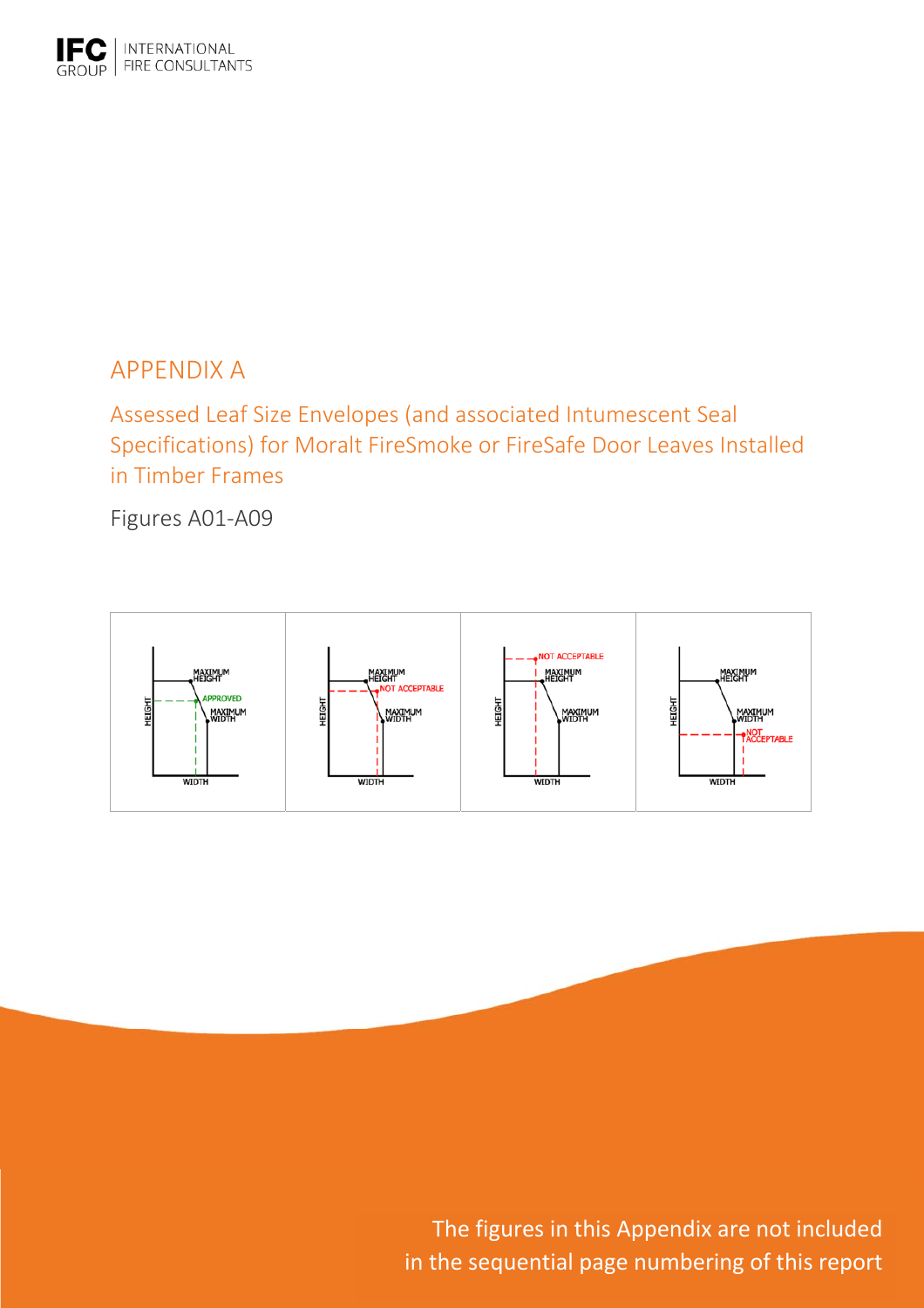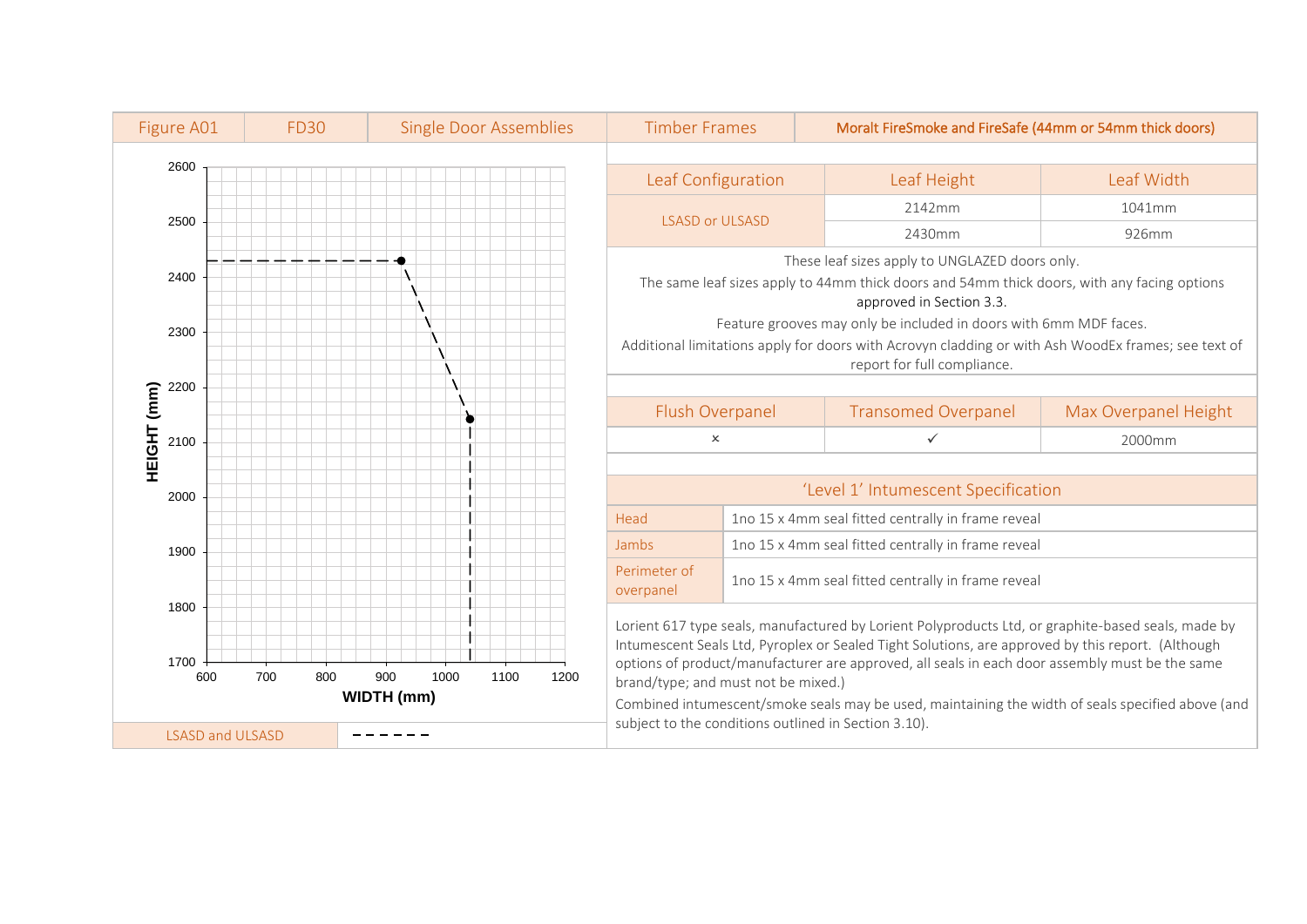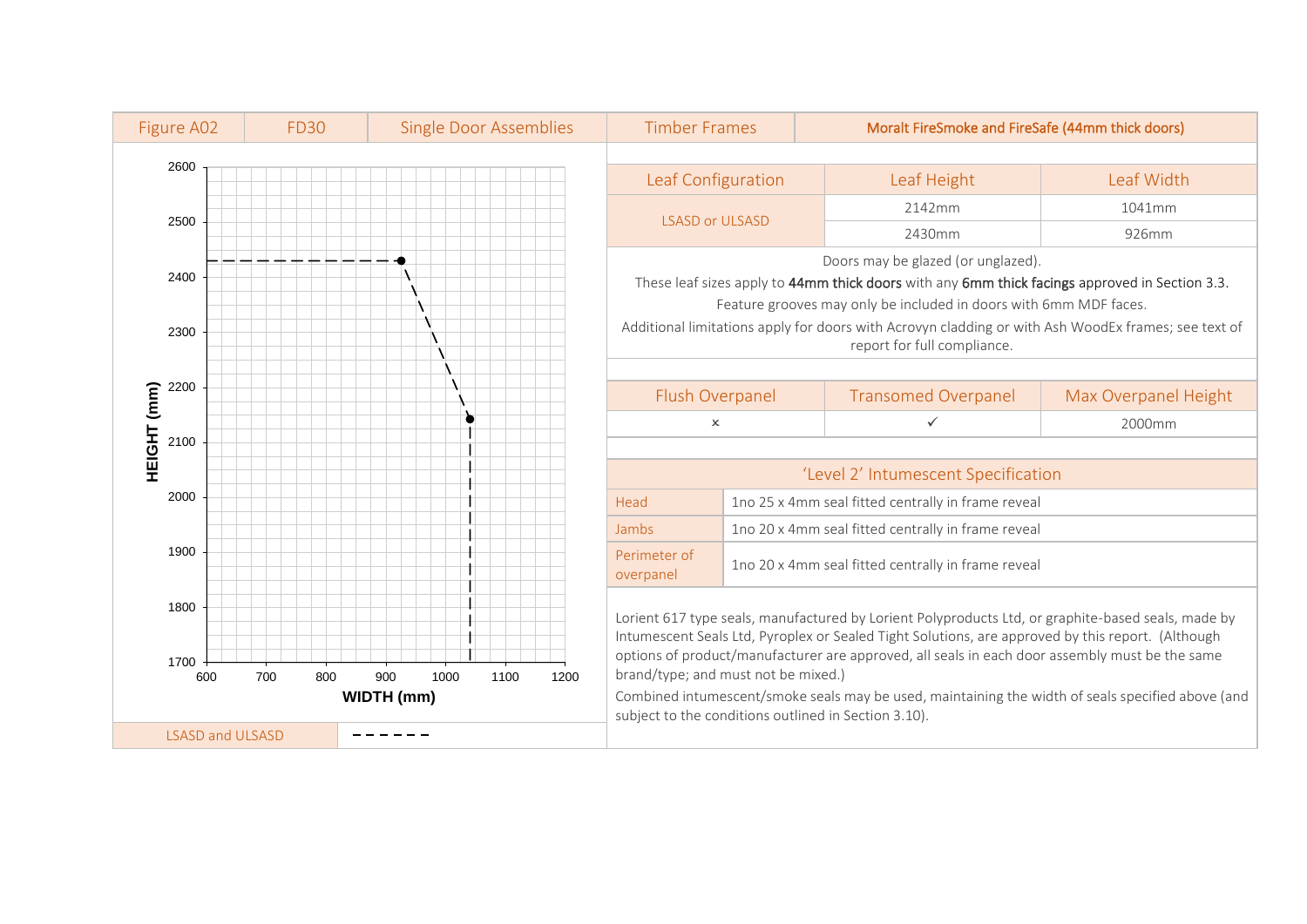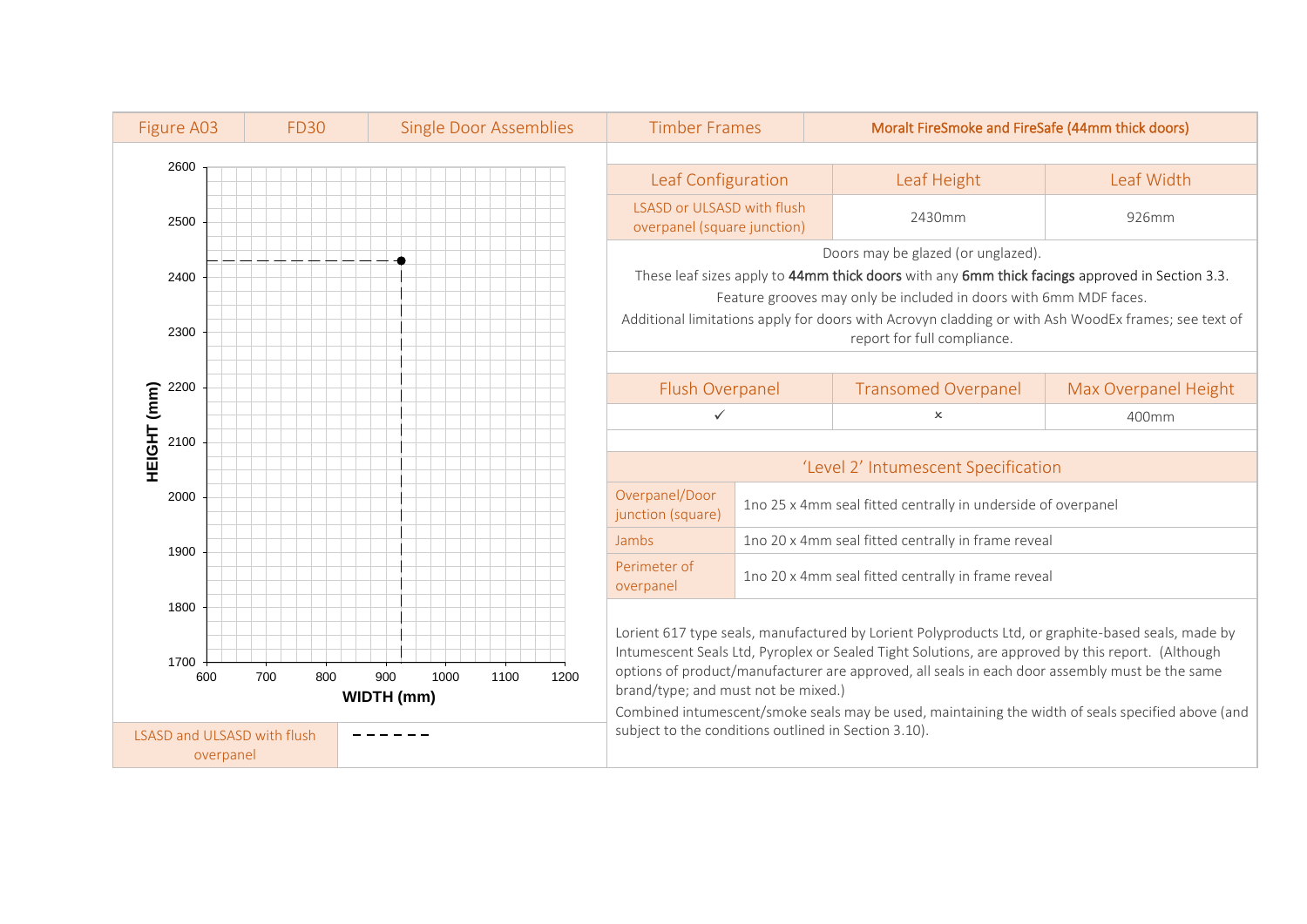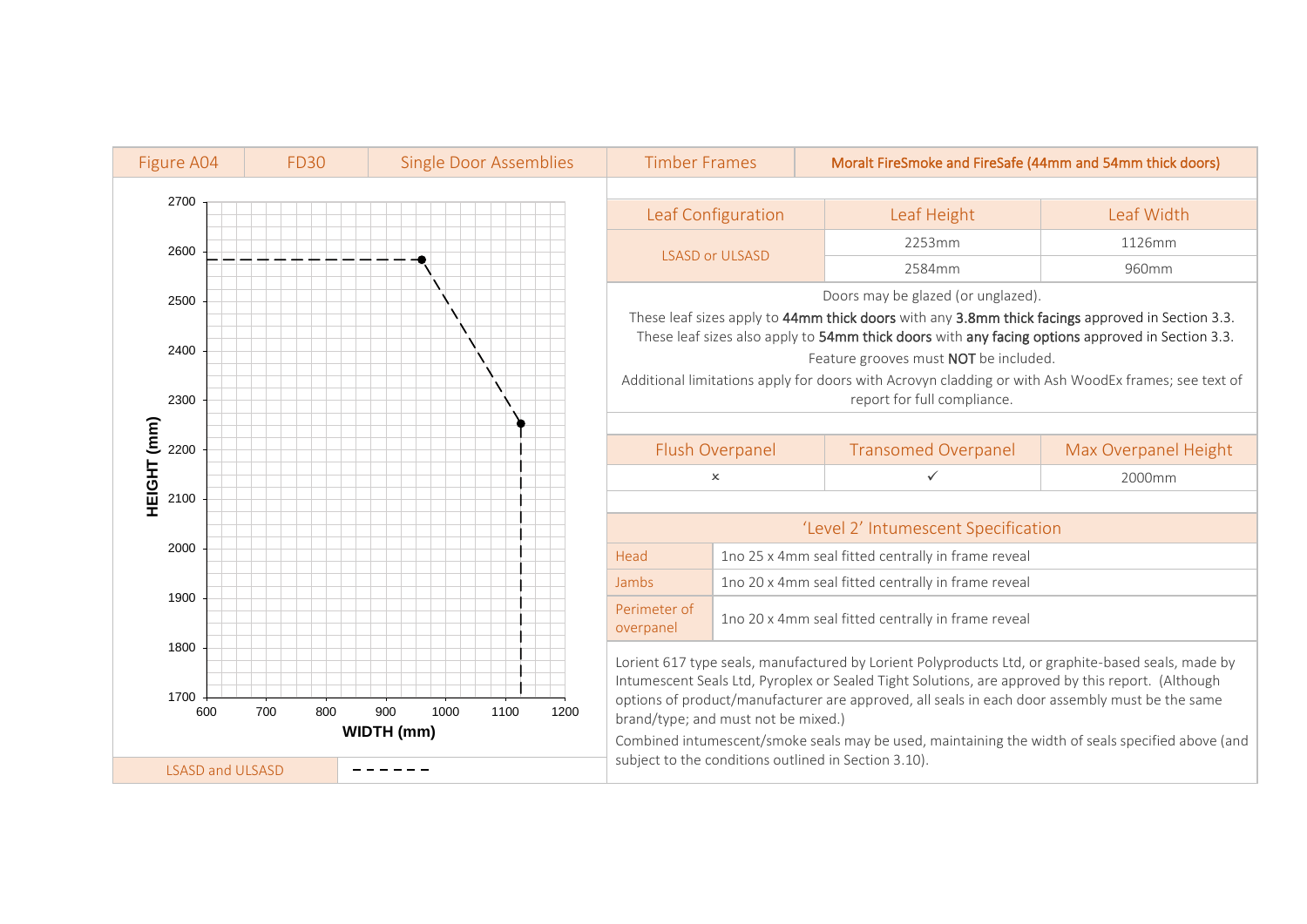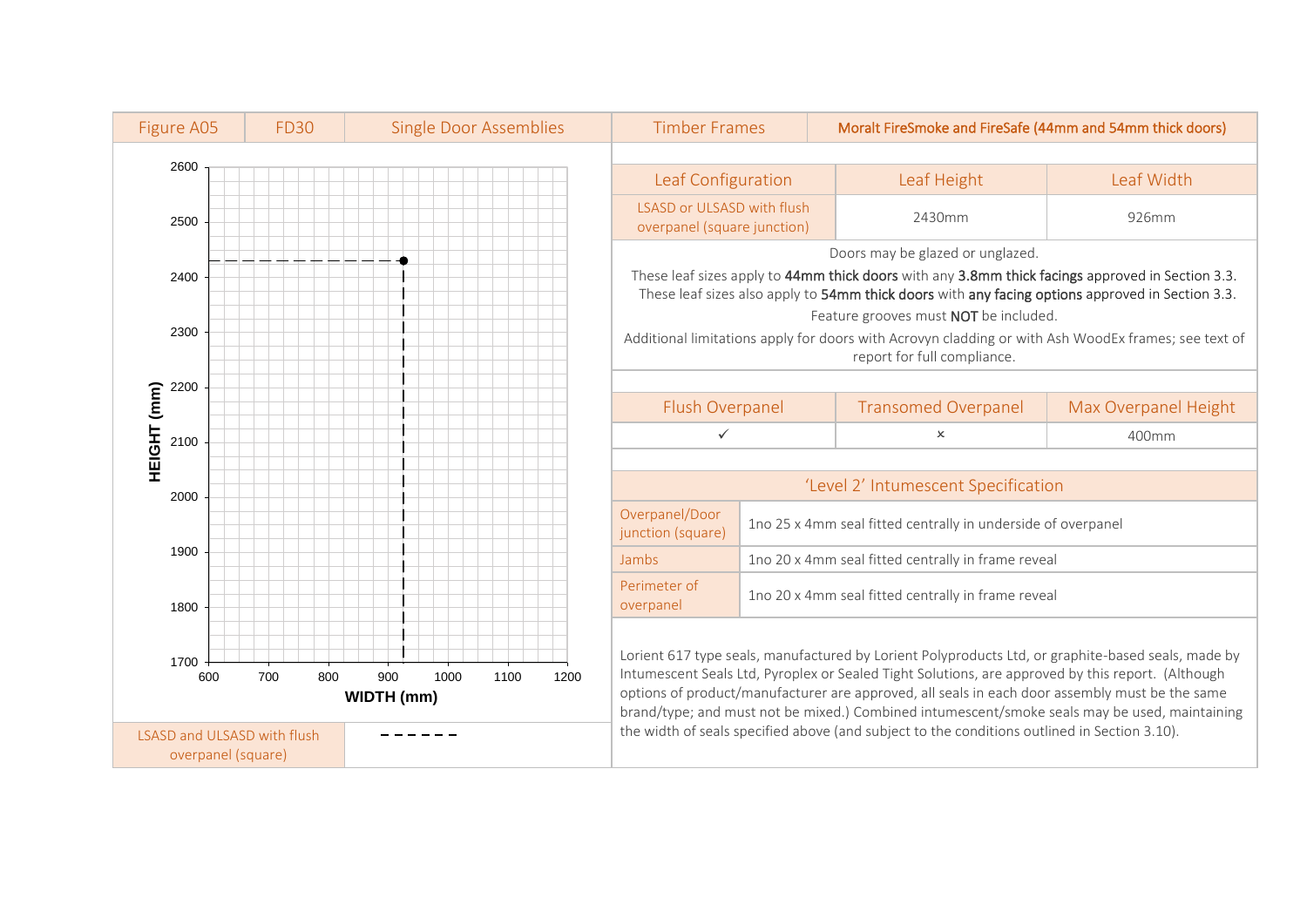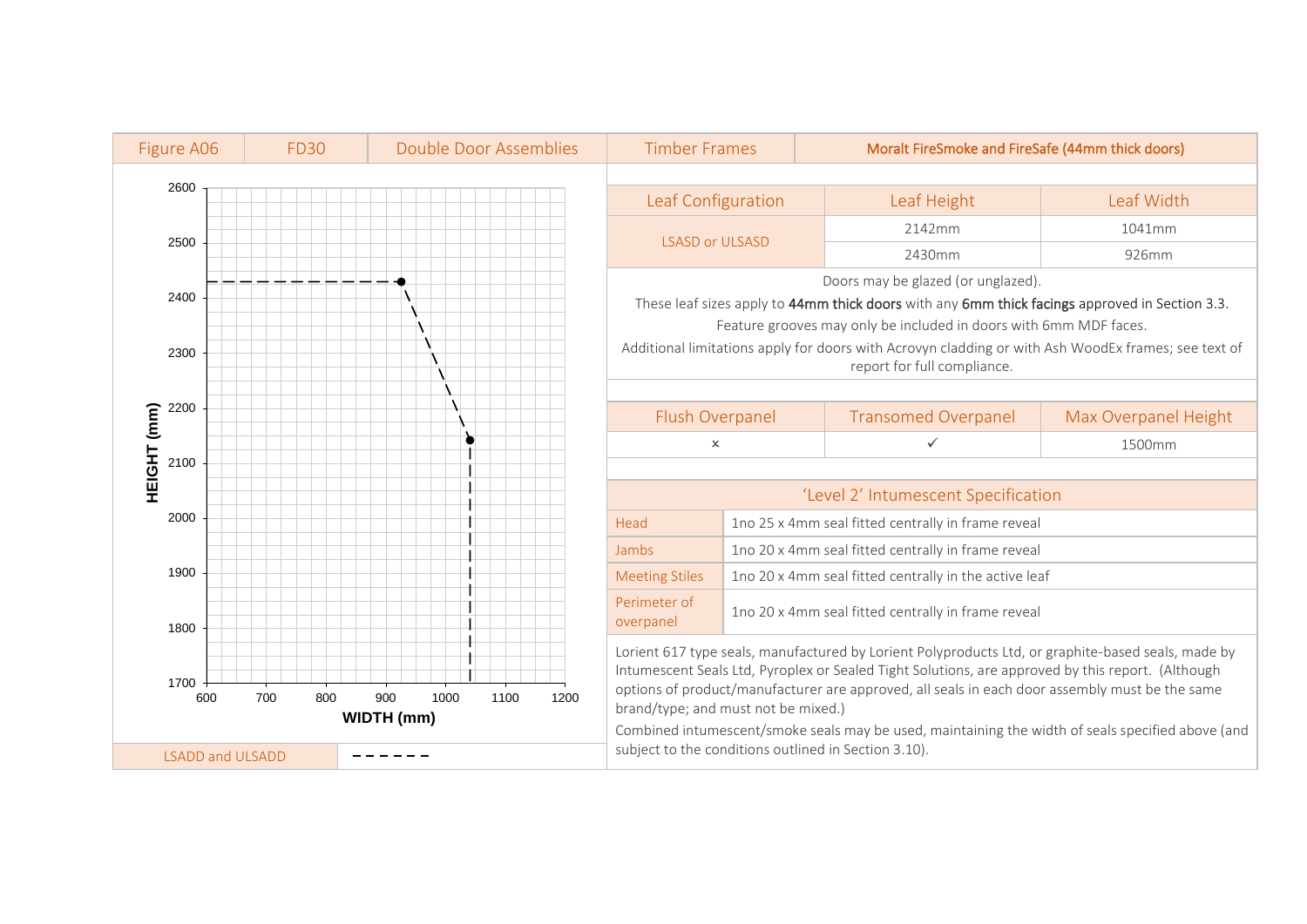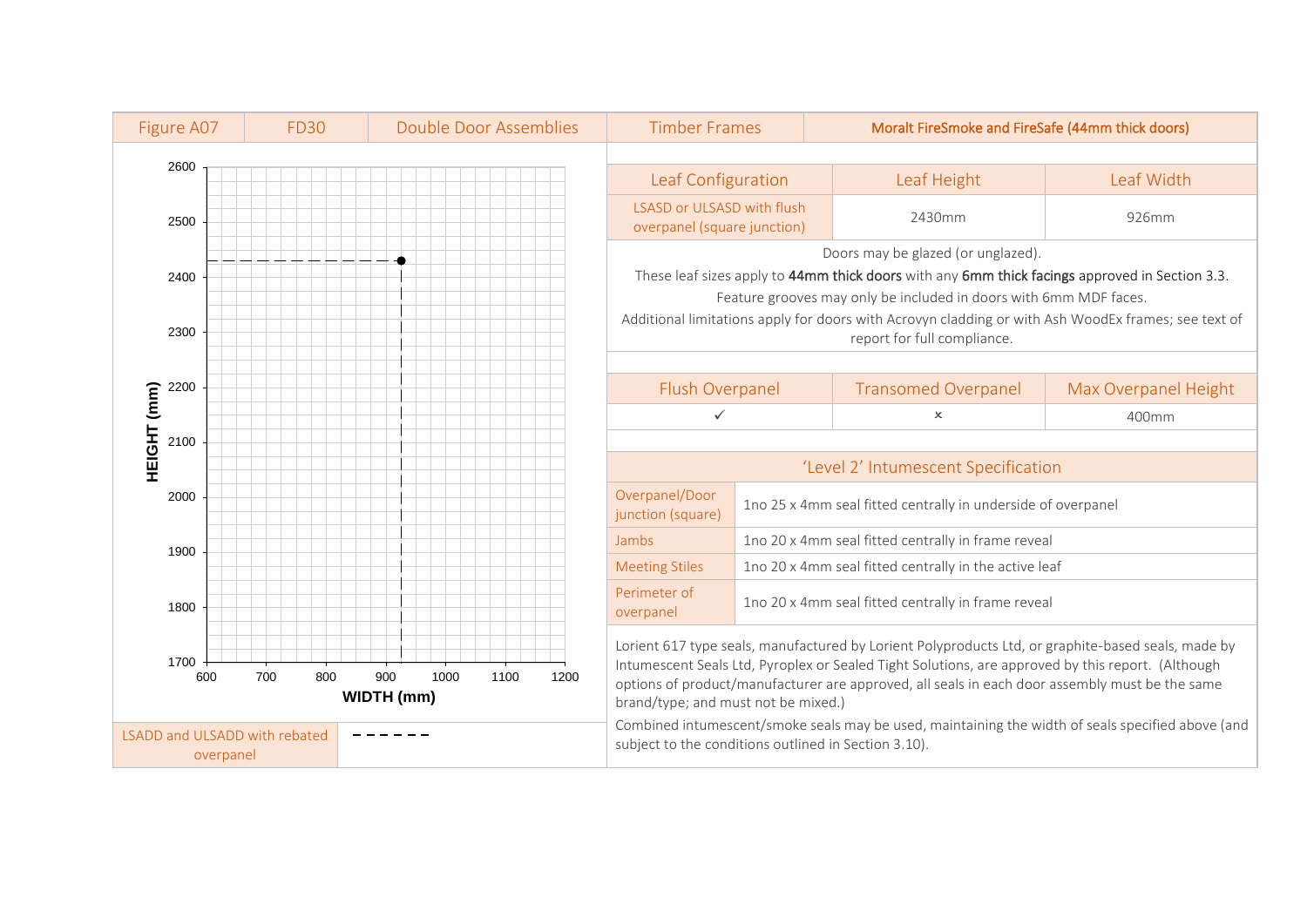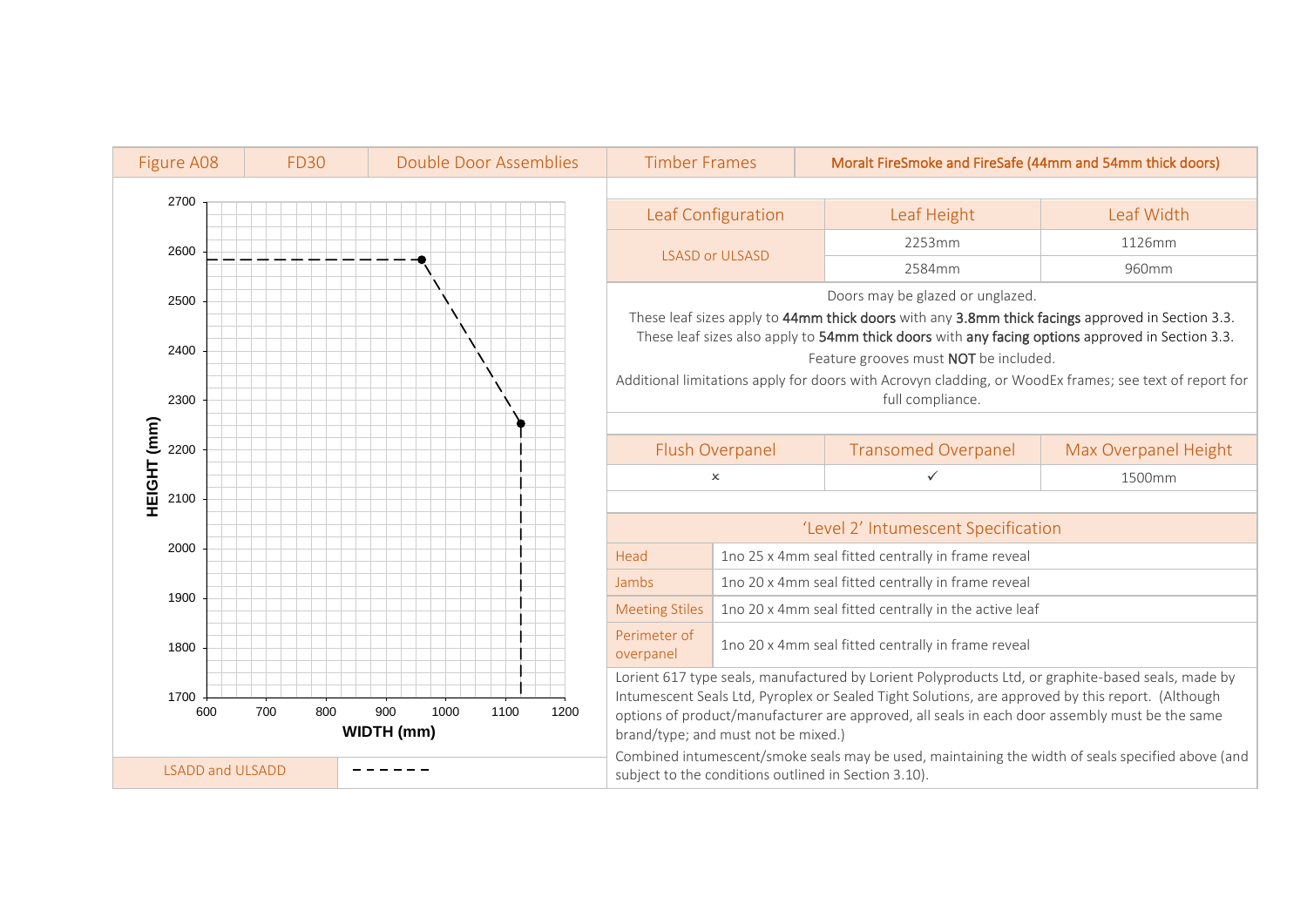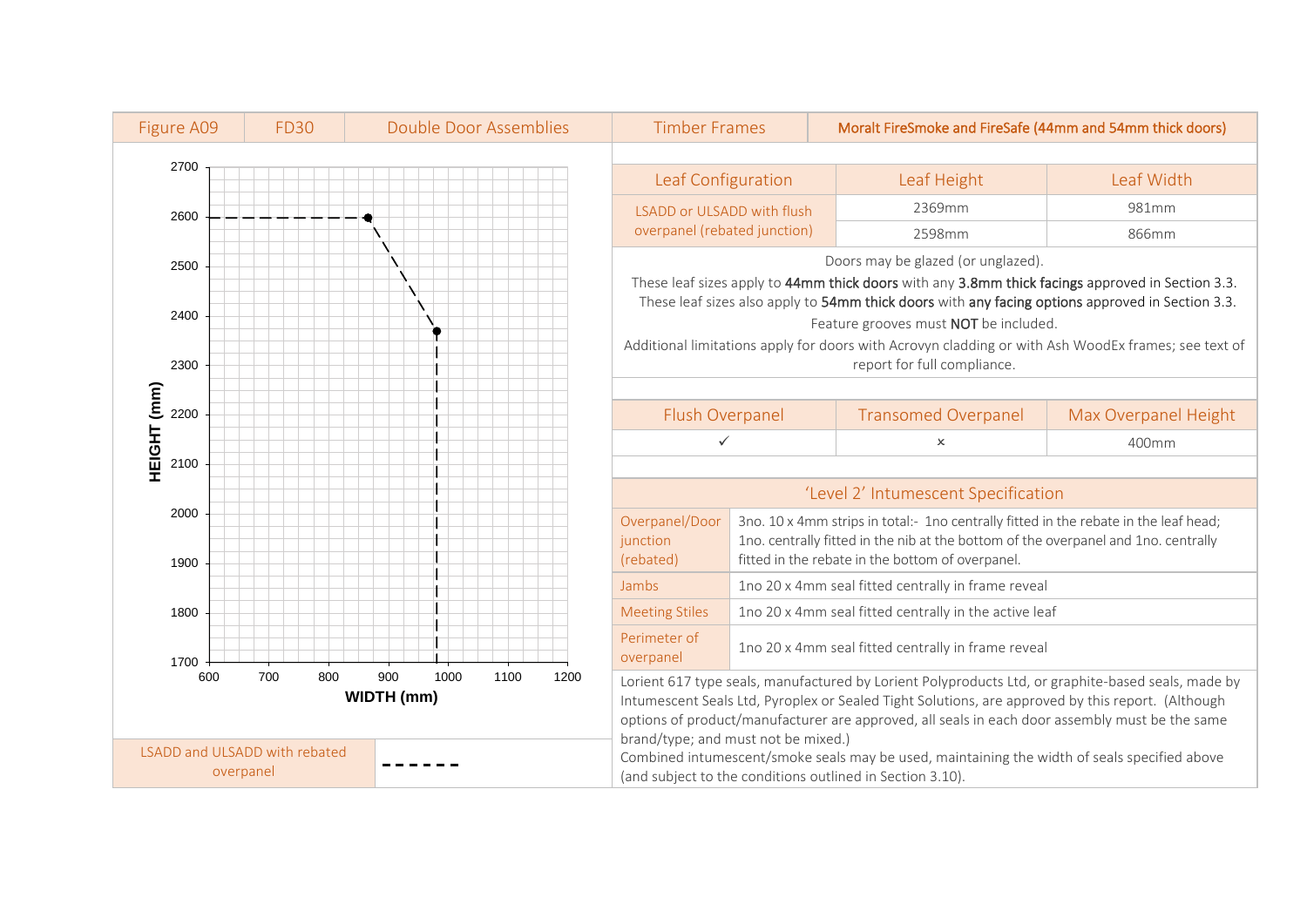

# APPENDIX B

General Guidance on Installation of Hardware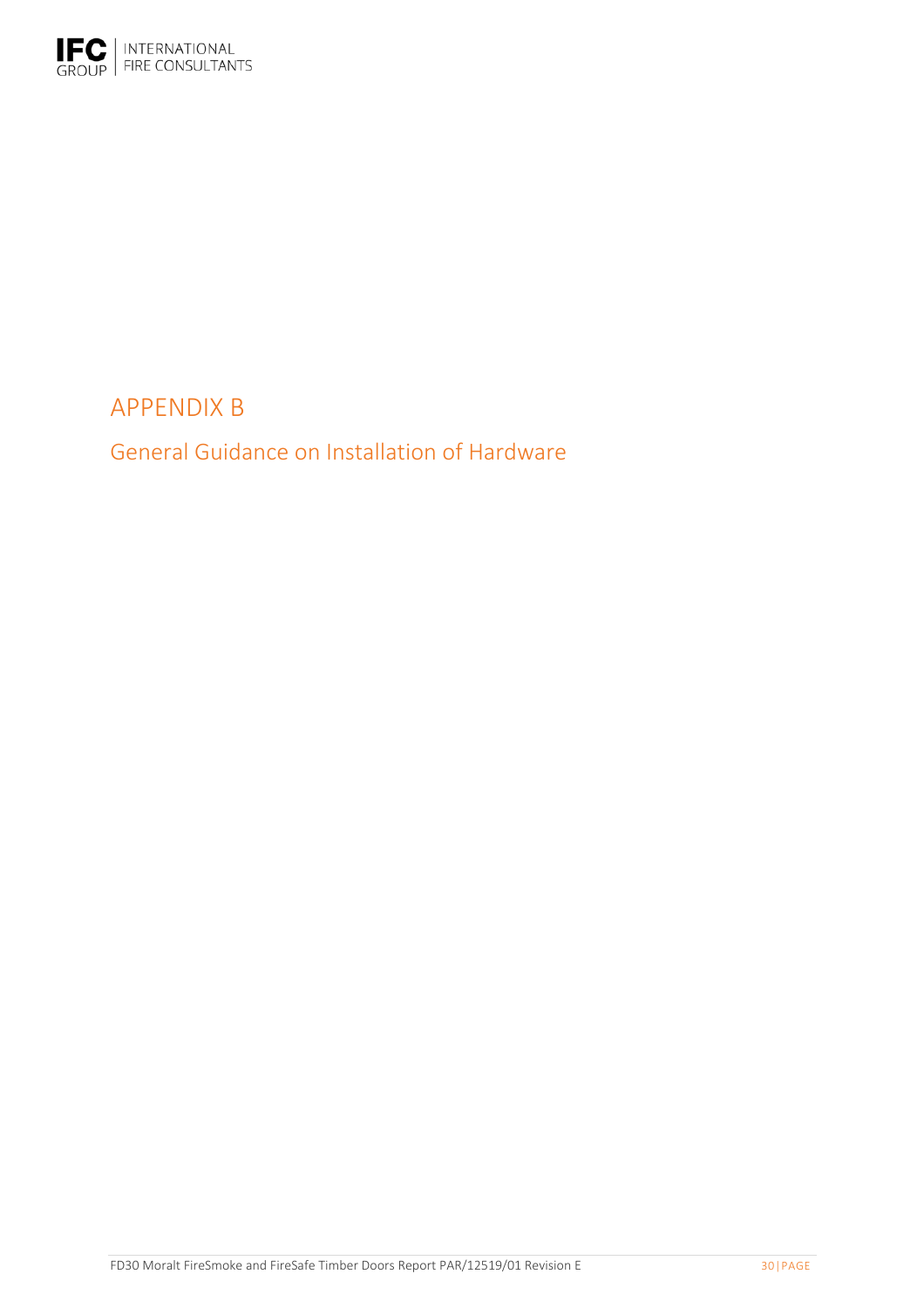

### B.1 Hinges

Moralt FireSmoke and FireSafe doors have been successfully tested with Royde & Tucker H101 and H102 type hinges; but other hinges may be used, subject to compliance with the specifications below:

| <b>ELEMENT</b>                |      | <b>SPECIFICATION</b>                                                                                                                                                           |                                                                                                                                                                                      |  |
|-------------------------------|------|--------------------------------------------------------------------------------------------------------------------------------------------------------------------------------|--------------------------------------------------------------------------------------------------------------------------------------------------------------------------------------|--|
| <b>HINGE TYPE</b>             |      | Fixed pin, washered butt, ball bearing butt, lift-off type or journal<br>supported. Rising butt, cranked butts or spring hinges (single or double<br>action) are not approved. |                                                                                                                                                                                      |  |
| <b>BLADE HEIGHT</b>           |      | 89 - 115mm                                                                                                                                                                     |                                                                                                                                                                                      |  |
| <b>BLADE WIDTH</b>            |      | 30 - 36mm                                                                                                                                                                      |                                                                                                                                                                                      |  |
| <b>BLADE THICKNESS</b>        |      | $2.5 - 3.5$ mm                                                                                                                                                                 |                                                                                                                                                                                      |  |
| MATERIAL                      |      |                                                                                                                                                                                | Brass, Phosphor Bronze, Steel or Stainless Steel. (No combustible or<br>thermally softening materials to be included).                                                               |  |
| <b>FIXINGS</b>                |      | Steel screws, as recommended by the hinge manufacturer, but no<br>smaller than 32mm long x 3.8mm diameter (No.8)                                                               |                                                                                                                                                                                      |  |
| <b>MINIMUM NUMBER</b>         |      | 3no. hinges per leaf for leaves up to 2200mm high<br>4no. hinges per leaf for leaves greater than 2200mm high                                                                  |                                                                                                                                                                                      |  |
| <b>POSITIONS</b>              | 3NO. | <b>TOP</b>                                                                                                                                                                     | 120 - 200mm down from the leaf head to the top of the<br>hinge                                                                                                                       |  |
|                               |      | <b>MIDDLE</b>                                                                                                                                                                  | Either equi-spaced between the top and bottom hinges<br>or positioned 200 - 250mm below the top hinge                                                                                |  |
|                               |      | <b>BOTTOM</b>                                                                                                                                                                  | 150 - 225mm up from the bottom of the leaf to the<br>bottom of the hinge blade                                                                                                       |  |
|                               | 4NO. | <b>TOP</b>                                                                                                                                                                     | 120 - 200mm down from the leaf head to the top of the<br>hinge                                                                                                                       |  |
|                               |      | $2^{ND}$ & $3^{RD}$                                                                                                                                                            | Either equi-spaced between the top and bottom hinges<br>or 2nd hinge positioned 200 - 250mm below the top<br>hinge and the 3rd hinge equi-spaced between the 2nd<br>and bottom hinge |  |
|                               |      | <b>BOTTOM</b>                                                                                                                                                                  | 150 - 225mm up from the bottom of the leaf to the<br>bottom of the hinge blade                                                                                                       |  |
| <b>INTUMESCENT PROTECTION</b> |      | Door leaves greater than 2250mm high will require all hinge blades to<br>be bedded on minimum 1mm thick graphite based or low-pressure<br>forming intumescent material         |                                                                                                                                                                                      |  |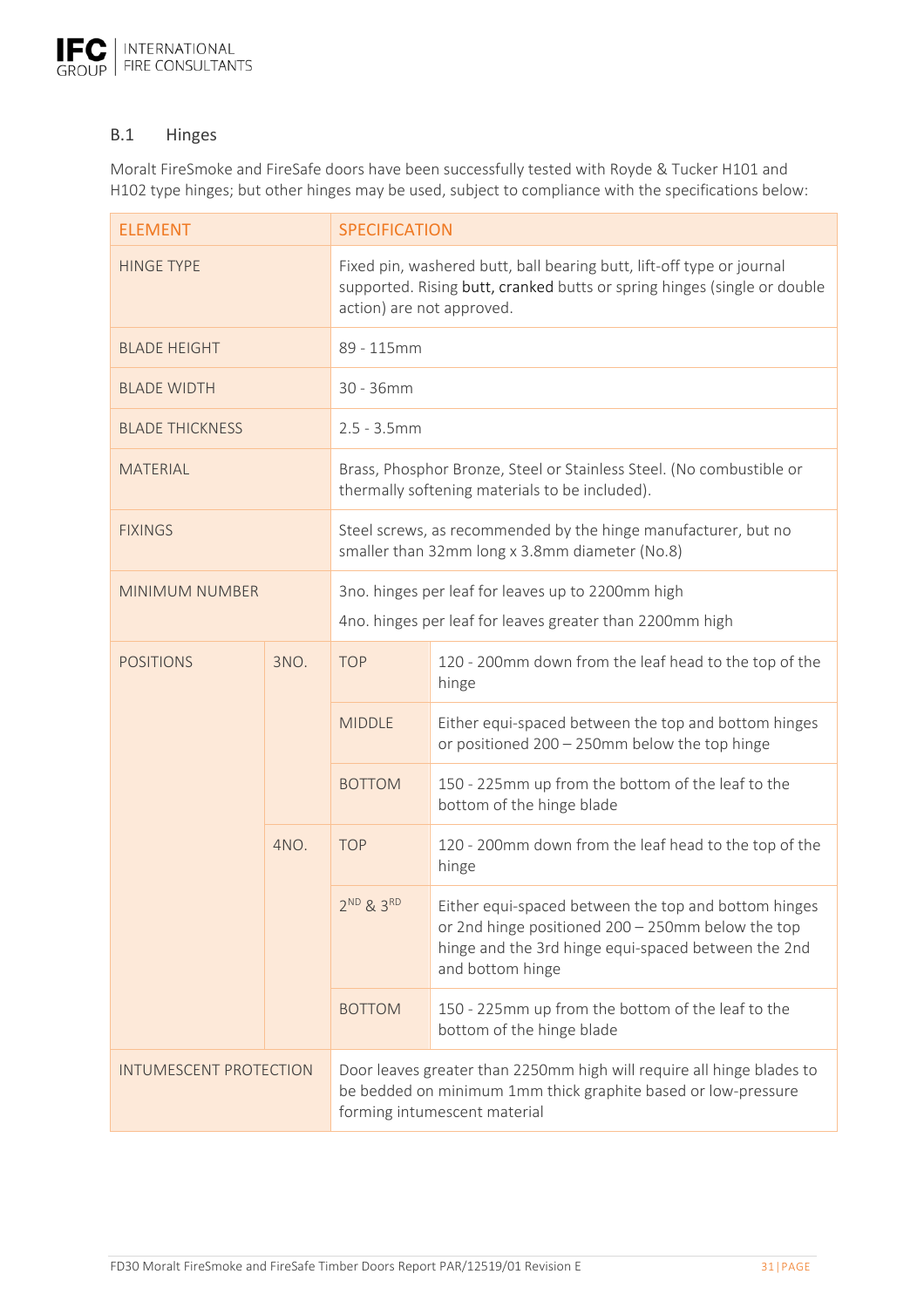

### B.2 Mortice latches/locks

Moralt FireSmoke and FireSafe doors have been successfully tested with a large latch in a single leaf; but double leaf doors have only been tested with a tubular mortice latch. Other mortice latches or locks may be fitted; but must comply with the following specifications:

| <b>ELEMENT</b>                               | <b>SPECIFICATION</b>                                                                                                                                                          |                                                                                                                                                                           |  |
|----------------------------------------------|-------------------------------------------------------------------------------------------------------------------------------------------------------------------------------|---------------------------------------------------------------------------------------------------------------------------------------------------------------------------|--|
| LATCH/LOCK TYPE                              | Mortice latches, tubular mortice latches, sashlocks and deadlocks                                                                                                             |                                                                                                                                                                           |  |
| <b>MAXIMUM FOREND</b><br><b>DIMENSIONS</b>   | Single doors<br>- 44 or 54mm thick leaves                                                                                                                                     | 235mm long x 20mm wide                                                                                                                                                    |  |
|                                              | Double doors<br>- 44mm thick leaves only                                                                                                                                      | 75mm long x 20mm wide                                                                                                                                                     |  |
|                                              | Double doors<br>- 54mm thick leaves only                                                                                                                                      | Up to 235mm long x 20mm wide BUT twin<br>15 x 4mm intumescent seals (centrally<br>fitted spaced 10mm apart) must be fitted<br>in the meeting stile of the active leaf.    |  |
| MAXIMUM STRIKE PLATE<br><b>DIMENSIONS</b>    | Single doors<br>- 44 or 54mm thick leaves                                                                                                                                     | 200mm long x 20mm wide                                                                                                                                                    |  |
|                                              | Double doors<br>- 44mm thick leaves only                                                                                                                                      | 75mm long x 20mm wide                                                                                                                                                     |  |
|                                              | Double doors<br>- 54mm thick leaves only                                                                                                                                      | Up to 200mm long x 20mm wide <b>BUT</b> twin<br>15 x 4mm intumescent seals (centrally<br>fitted spaced 10mm apart) must be fitted<br>in the meeting stile of active leaf. |  |
| MAXIMUM LATCH/LOCK<br><b>BODY DIMENSIONS</b> | 20mm thick x 100mm wide<br>Height of body restricted by forend size; see above.                                                                                               |                                                                                                                                                                           |  |
| <b>MATERIAL</b>                              | Steel based with no essential part of the lock/latch to comprise<br>polymeric or other low melting point (<800°C) materials and should<br>not contain any flammable materials |                                                                                                                                                                           |  |
| <b>POSITIONS</b>                             | Centred at 1000mm (± 200mm) above the bottom of the door leaf                                                                                                                 |                                                                                                                                                                           |  |
| <b>INTUMESCENT PROTECTION</b>                | In ALL doors, the strike plate and forend must be bedded on 1mm thick<br>low-pressure forming intumescent material e.g. Interdens.                                            |                                                                                                                                                                           |  |

Latches must be central in the leaf thickness. Over-morticing is to be avoided; mortices shall be as tight as possible to the latch. If gaps occur around the case (not exceeding 2mm), then these must be made good with intumescent mastic or sheet material. Holes for spindles or cylinders should be kept as small as is compatible with the operation of the hardware.

More limitations for latches, overleaf…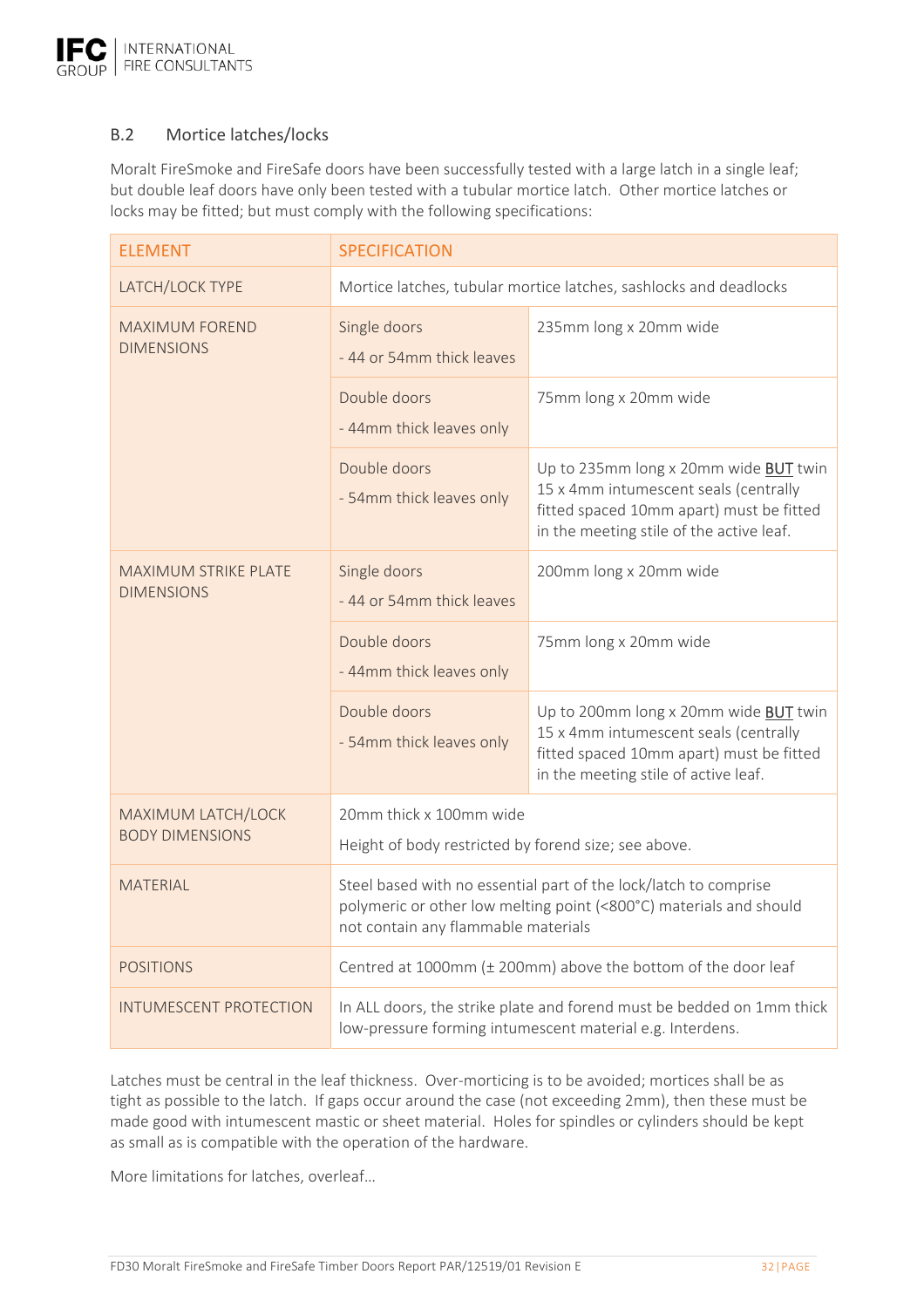Where glazed apertures are also incorporated and are positioned such that locks/latches are included in the margin between the aperture and door edge, care must be taken to ensure that the effective door 'stile' is not weakened by the mortice. It is a condition of this assessment that the margin, between the aperture and the stile of the door, must be at least 75mm wider than the lock/latch mortice. If the mortice latch/lock is fitted in line with a 'rail' between two apertures, no part of the lock mortice shall be closer than 50mm to the edge of any aperture.

# B.3 Door closing devices

Where required by regulatory guidance or specific fire strategy, each hinged door leaf must be fitted with a self-closing device; unless they are normally kept locked shut and labelled as such with an appropriate sign which complies with the BS 5499 series of standards.

Overhead surface‐mounted closers are the only devices approved by this assessment.

Concealed jamb mounted closers, or transom mounted closers, are NOT approved for use on doors approved by this Report.

A variety of surface‐mounted door closers have been successfully tested with Moralt FireSmoke and FireSafe door assemblies but other surface‐mounted closers may be used, subject to compliance with the specifications below.

- It is essential that all closers fulfil the requirements of BS EN 1154: 1997 and are of the correct power rating for the width and weight of the doors (minimum power size 3). They must be fitted according to the manufacturer's instructions, and be adjusted so that they are capable of fully closing the door leaf, against any friction imposed by the latch (and smoke seals), if fitted, from any position of opening;
- Face-fixed overhead door closers (and accessories such as soffit brackets) must a type that has been included in a successful fire test on unlatched FD30 cellulosic door leaves in timber frames; when tested in accordance with BS:476: Part 22: 1987 or EN1634‐1. Any accessory that is located within the door reveal must also have appropriate test evidence;
- In addition, where areas of uninsulated glazing are adjacent to the closer, the selected closer type must have been tested on the unexposed face of an uninsulated steel door, or a fully glazed door fitted with uninsulated glass, to demonstrate that the closer does not emit flammable fluids onto the glass face, that would otherwise cause integrity failure before the required period of fire resistance. (For clarity, the term 'uninsulated' in this clause applies to all of the glass types approved herein; except Pyrobel, Pyrostop or Pyranova).
- Where surface‐mounted closers are fitted to doors with a rebated overpanel, the fixings to secure the arm and/or closer must NOT be fitted into the lipping at the bottom of the overpanel/top of the leaf, respectively.

Concealed overhead door closers are NOT approved by this report. If a concealed closer is required, these can be included in 54mm thick doors that are made using the full specifications defined in the latest version of PAR/12519/02; for FD60 door assemblies using Moralt FireSmoke leaves. (The full specification in PAR/12519/02 must be employed, in terms of leaf thickness, intumescent seals and frame details, even though only an FD30 rating is required).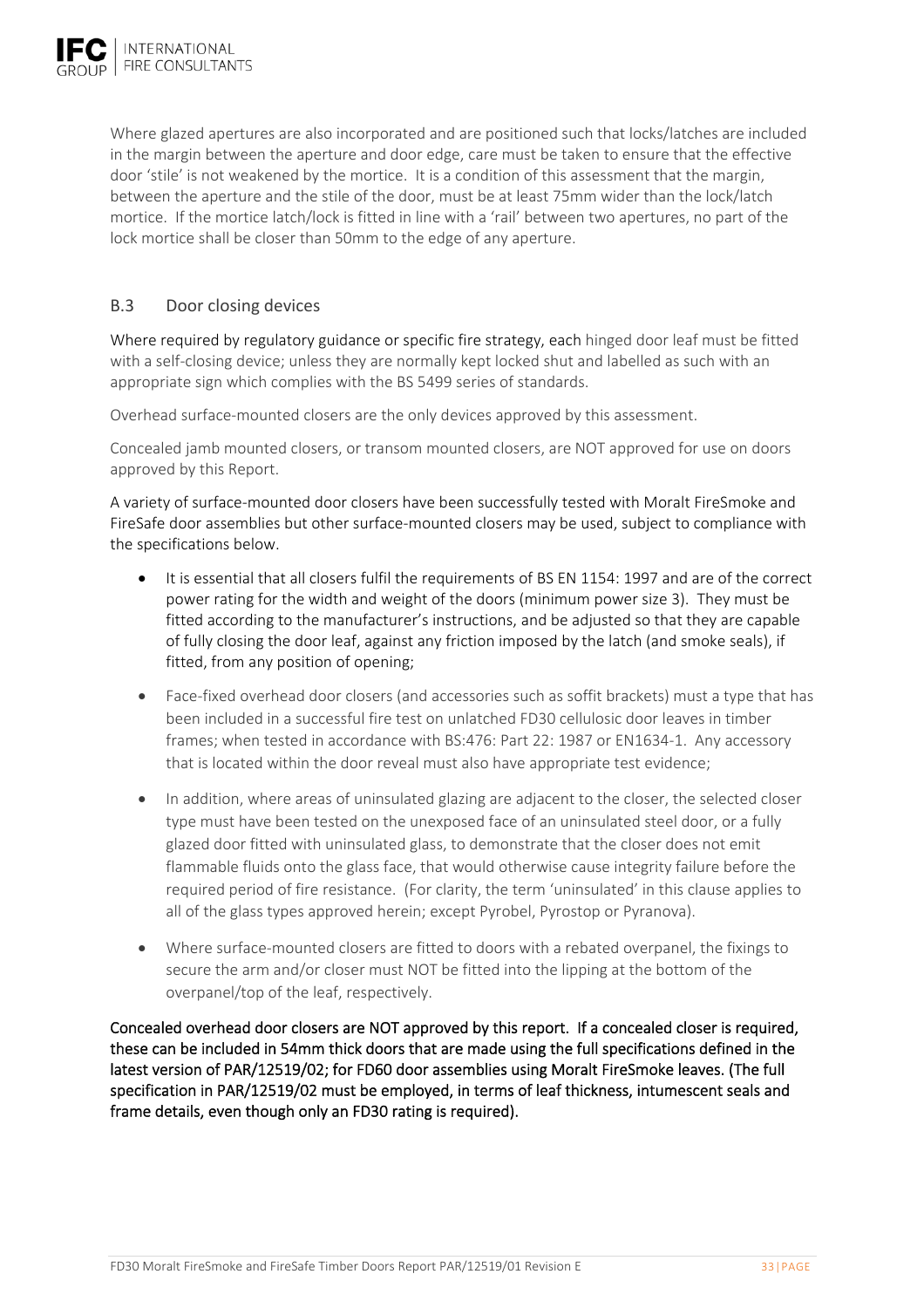

### B.4 Bolts (Double leaf Doors)

Flush bolts are NOT approved by this report. If flush bolts are required, these can be included in the meeting edge of 54mm thick doors that are made using the full specifications defined in the latest version of PAR/12519/02; for FD60 door assemblies using Moralt FireSmoke leaves. (The full specification in PAR/12519/02 must be employed, in terms of leaf thickness, intumescent seals and frame details, even though only an FD30 rating is required).

If a latch or lock is required in a double leaf door assembly, for cold‐state service, (e.g. in order to achieve a degree of 'privacy' or low-level security), then face-fixed 'barrel bolts' may also be fitted to the passive leaf, subject to the following limitations;

- Surface mounted barrel bolts shall not exceed 400mm in length, but there is no limitation on their width.
- Screws, for fixing the bolts to the door face, shall not cause damage or delamination of lippings. In particular, the fixings to secure the bolt/keep must NOT be fitted into the lippings forming a rebated overpanel junction.
- An appropriate self-closing device (see Section B.3) MUST be fitted to BOTH leaves; even if bolts are intended for 'permanent' use.

### B.5 Floor Springs and Accessories

Floor springs are NOT approved by this report. If a double-acting door assembly is required, floor springs can be included in 54mm thick doors that are made using the full specifications defined in the latest version of PAR/12519/02; for FD60 door assemblies using Moralt FireSmoke leaves. (The full specification in PAR/12519/02 must be employed, in terms of leaf thickness, intumescent seals and frame details, even though only an FD30 rating is required).

#### B.6 Non‐Essential Hardware Items

#### B.6.1 Letter plates

These are permitted but the selected model must be one that is tested, (in accordance with BS:476: Part 22: 1987 or EN1634‐1), or otherwise approved, for use in 44mm thick (or less) fully cellulosic FD30 doors. They must be fitted in accordance with the manufacturer's instructions, including all intumescent liners and flaps. Letter plates must not be less than 150mm away from the leaf edge, or from any other aperture. Positioning above floor level will depend upon the test evidence for the letter plate.

Note C1 The installation of such items in a door leaf may compromise its performance as a smoke control door assembly and it is the responsibility of other parties to establish the likely effects of such designs.

#### B.6.2 Push plates, kick plates etc

Plastic, pvc or metal plates may be surface-mounted to the doors, but, if more than 800mm in length by nominally 200mm wide, they must be attached in a way that would prevent them distorting the door leaf, e.g. glued with thermally softening adhesive or screwed with short aluminium screws; and be fitted in such a way so they will not be prevented from falling away by being trapped under door stops, glazing beads or handle escutcheons etc.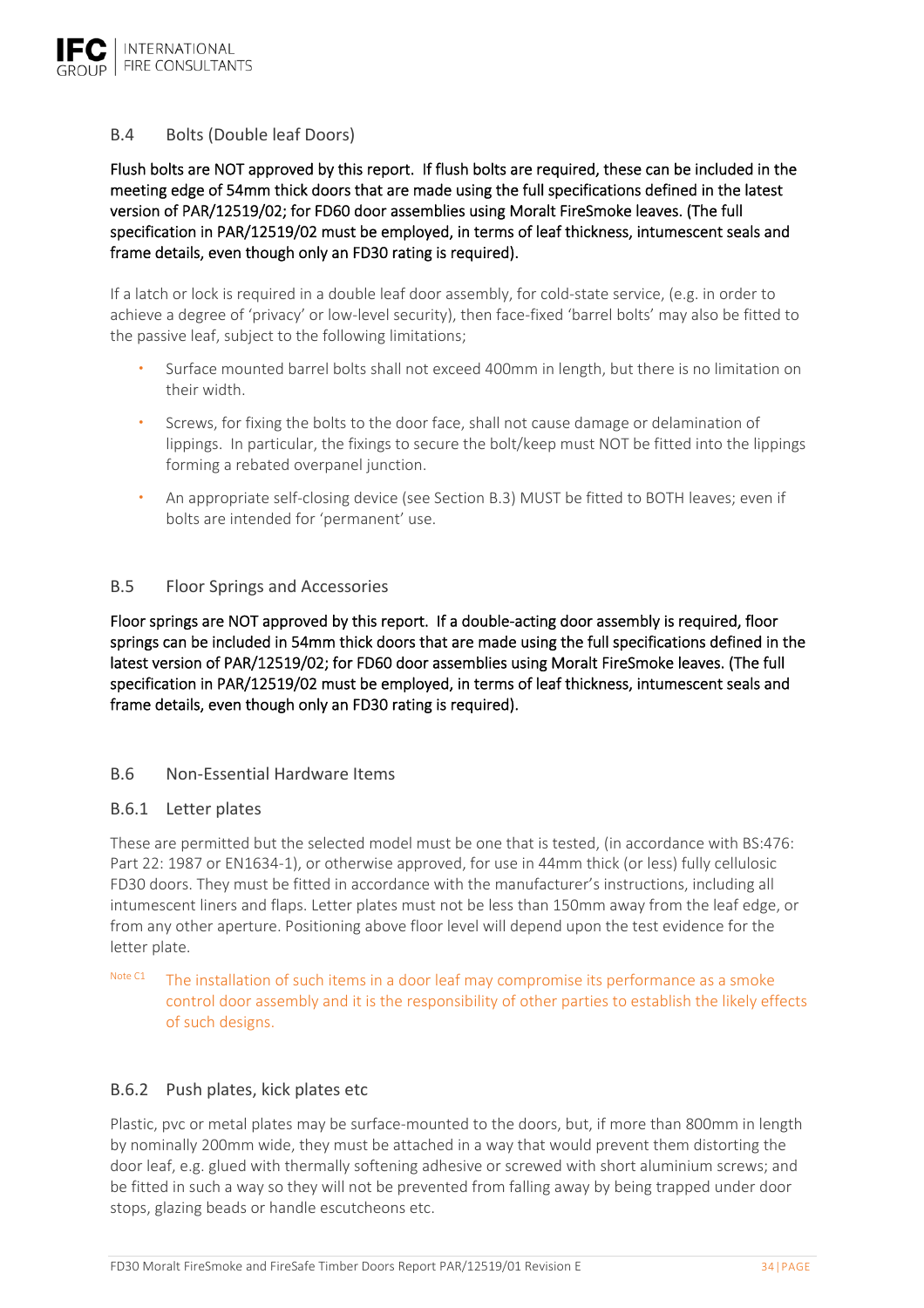

### B.6.3 Pull handles

These may be fixed to the face of door assemblies, provided that the fixing points are no greater than 800mm apart. Pull handles that are fixed through the leaf should use clearance holes as close fitting as possible to the bolt; and fixings passing through the leaf shall be steel. Handles/fixings shall be at least 60mm away from the door edge, and from any aperture.

### B.6.4 Intumescent air transfer grilles

These must be tested, (in accordance with BS:476: Part 22: 1987 or EN1634‐1), or otherwise approved for use with 44mm thick (or less) fully cellulosic FD30 doors. They must be fitted fully in accordance with the manufacturer's instructions, including all intumescent liners and cloaking grilles/beads. They must be no larger than that tested. See Section 3.5.4, for restrictions on maximum size and placement of any apertures; these apply to those for grilles, which must also be included in the total area permitted for apertures given in Section 3.5.4. Positioning above floor level will depend upon the test evidence for the grille.

Note C<sub>2</sub> The installation of such items in a door leaf may compromise its performance as a smoke control door assembly and it is the responsibility of other parties to establish the likely effects of such designs.

#### B.6.5 Security viewers

These may be fixed into the proposed doors, subject to the following limitations;

- The selected viewer must be a type that has been subjected to fire resistance testing, (in accordance with BS:476: Part 22: 1987 or EN1634‐1), and/or be assessed by a notified body, to support its use in door assemblies where the leaf construction and thickness are similar to those proposed herein.
- If testing of the selected viewer included lining the viewer/hole with an intumescent sheet material, then this shall be included in the proposed doors;
- Viewers shall be at least 60mm away from the door edge, and from any aperture.

#### B.6.6 Drop seals

The following drop seals can be fitted into this design of fire resisting door leaf;

- Lorient IS8010,
- Norseal NOR810, NOR810S and NOR810DB
- Sealed Tight Solutions ST422

All drop seals must be positioned centrally within the door thickness.

Drop seals must be encased in minimum 1mm thick low-pressure intumescent material e.g. Interdens, when fitted in 44mm thick leaves; but intumescent protection is not necessary if drop seals are fitted in 54mm thick doors.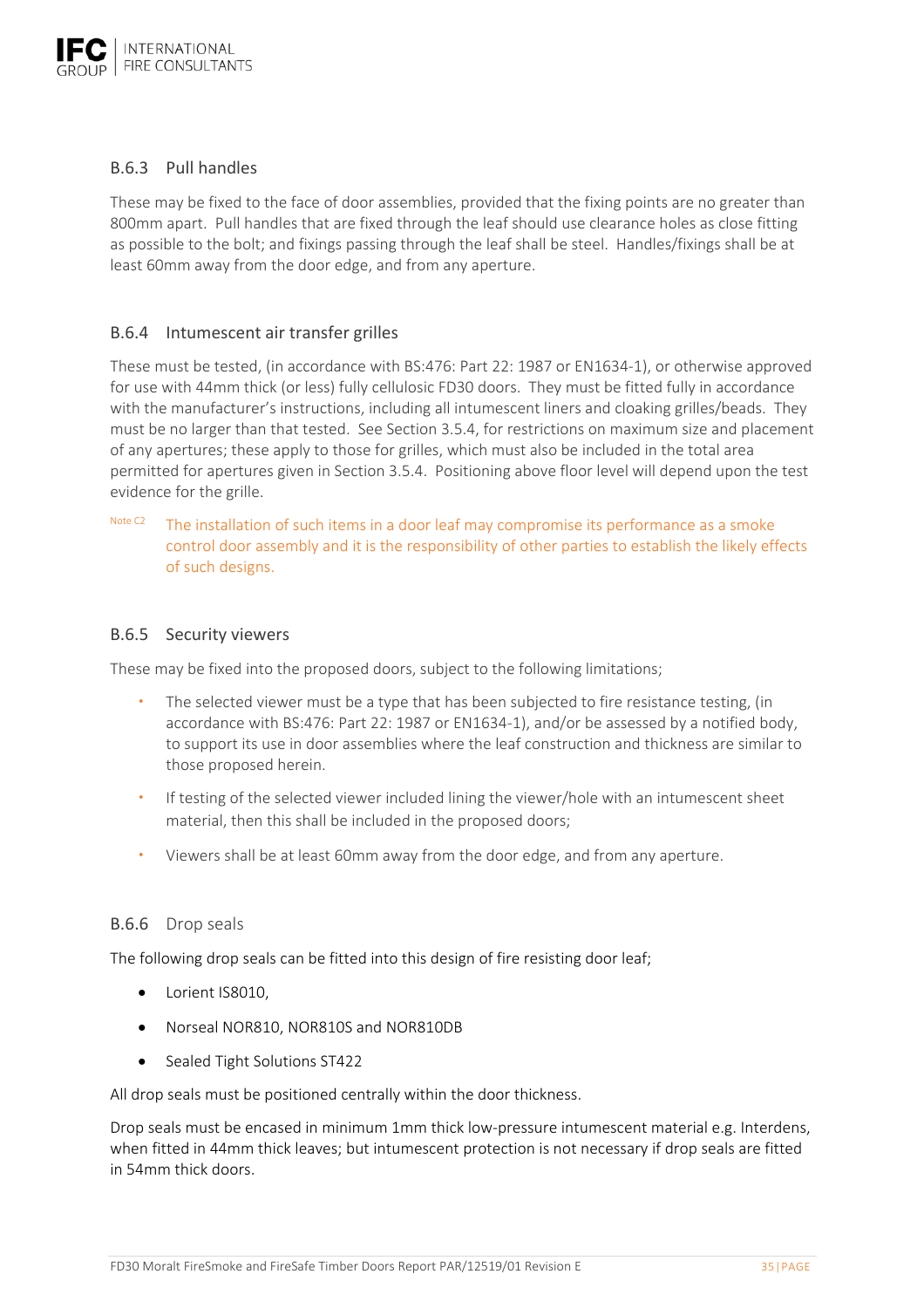

Where a drop seal is fitted in the passive leaf of 44mm thick double leaf doors, the 'end plate' of the drop seal must be bedded on 1mm thick low‐pressure intumescent material. When drop seals are fitted in 54mm thick doors, twin 15 x 4mm intumescent strips shall be fitted in the meeting stile of the active leaf.

Drop seals must not be fitted in 44mm thick leaves that also include feature grooves. Feature grooves can be included with drop seals, if fitted in 54mm thick doors.

If a drop seal is included to contribute to smoke control, it is the responsibility of others to determine if effective smoke sealing is achieved.

## B.6.7 Door selectors

These are used on double leaf door assemblies, with latches, to ensure that the leaves close in sequence. Only face fixed door selectors are approved. Door selectors must not be recessed into the leaf or frame; and must not intrude into the door edge interface or interrupt any intumescent strips. When fixing components to the face of doors, care must be taken to ensure that screws do not cause delamination of lippings and/or splitting of timber.

### B.6.8 Lever Handles

| <b>ELEMENT</b>                               | <b>SPECIFICATION</b>                                                                                                                                                                                                                                    |
|----------------------------------------------|---------------------------------------------------------------------------------------------------------------------------------------------------------------------------------------------------------------------------------------------------------|
| <b>MATERIAL</b>                              | Metal/alloy - should not contain any flammable materials                                                                                                                                                                                                |
| SPECIFIC INSTALLATION<br><b>REQUIREMENTS</b> | Holes through the leaf shall be as close fitting as possible to the<br>spindles and/or fixing screws; which must be steel.                                                                                                                              |
|                                              | Screws to fix handles must be at least 25mm away from the door edge;<br>and, in glazed doors, from the visible edge of the glazing bead.                                                                                                                |
| INTUMESCENT PROTECTION                       | None required                                                                                                                                                                                                                                           |
| ADDITIONAL NOTES                             | This generic approval only applies to traditional 'mechanical' lever<br>handles and does not apply to electro-mechanical handlesets (with<br>security functions); which must be the subject of independent fire<br>testing, and further analysis by IFC |

### B.6.9 Recessed 'Gym' Handles

Test PB\_FIRES-FR-215-12-AUNE2 included a stainless steel gym lever handle, fitted in a 60mm thick door; comprising a 54mm FireSmoke door with extra 3mm faces. See Sketches below, showing extracts from the test report.

This is approved in FD30 doors formed from Moralt FireSmoke doors, subject to the following limitations;

- This approval only applies to the handle assembly proven in the test; lever handle reference 72/1023 and gym handle reference 77/7950, supplied by FSB GmbH.
- The lock body, forend and strike plate shall comply with the limitations in B.2 herein.
- The handle recess must be cut accurately, to accommodate the handle, and the recess lined with 2mm thick Interdens intumescent sheet material.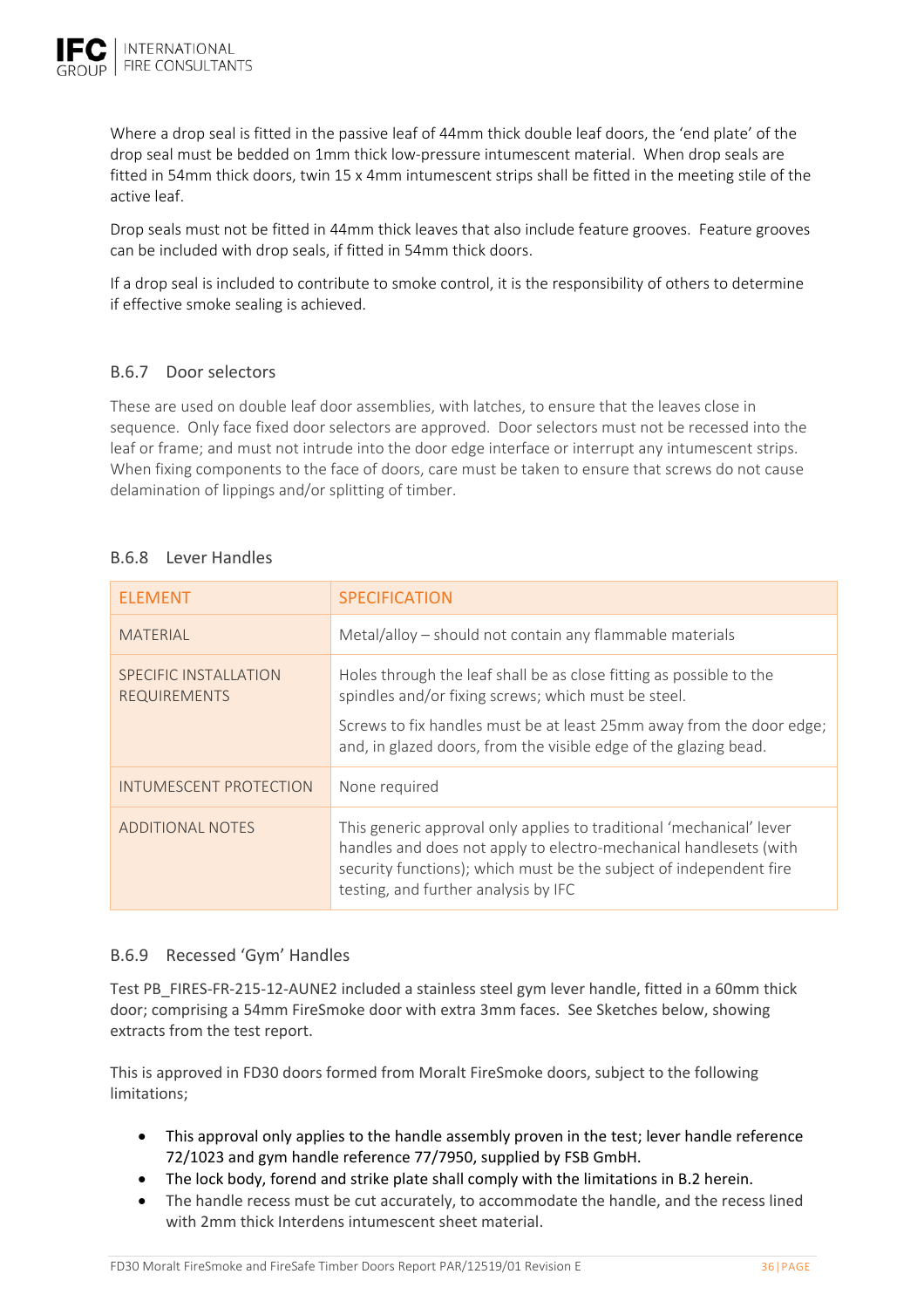

- The recessed handle may only be fitted on the face subjected to fire test exposure. It is the responsibility of others to establish whether the fire risk will occur on one face and agree this approach with the relevant Approval Body for every project where the handle is fitted.
- The approval is limited to use in a 60mm thick door, formed by bonding 3mm thick MDF on both faces of a 54mm thick Moralt FireSmoke door. (Extra faces to be bonded using thermosetting adhesive, e.g. UF, by the door fabricator; not by Moralt).
- The mortice lock must also be slightly offset, in the door thickness, to accept the alignment of the recessed gym handle.



#### Extract from test report **PB\_FIRES‐FR‐215‐12‐AUNE2; showing section and elevation of gym handle**

#### B.6.10 Dummy Cylinders (in morticed locks)

Based upon secondary test evidence (DMT‐DO‐50‐897), "dummy cylinders", may be included within Moralt FireSafe or FireSmoke doors, in lieu of a standard lock cylinder, subject to the following conditions;

- The approval is limited to use in a 54mm thick door; and within the parameters for locks defined in C2.
- Both faces of the lock body shall be wrapped with 2mm thick Interdens intumescent sheet material.
- This approval only applies to the dummy cylinder proven in the test; reference TI85, supplied by ABUS AG.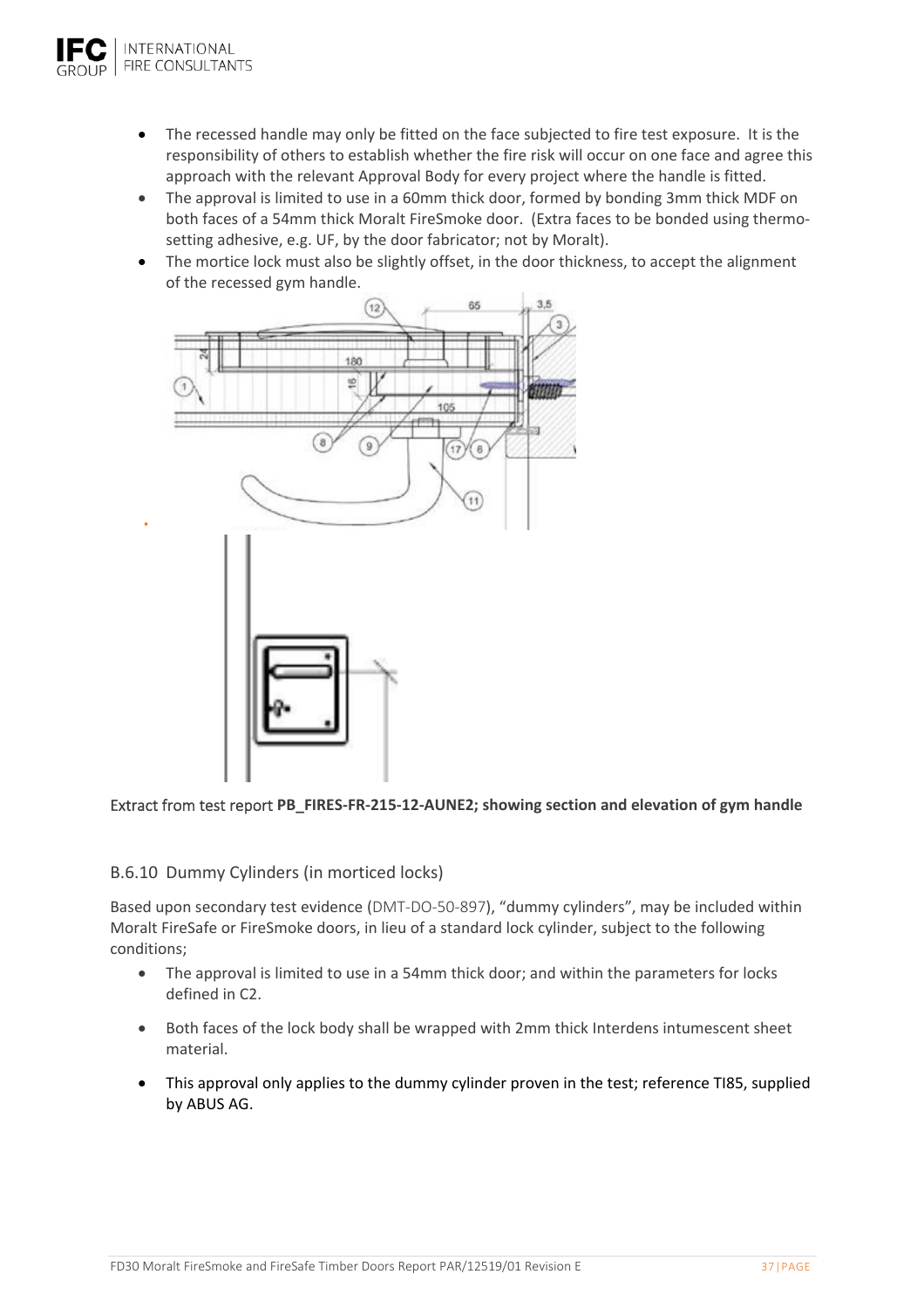# APPENDIX C Summary of Fire Test Evidence

# *C1. Primary Fire Test Evidence*

| LSASD         | $=$ | Latched, Single Acting Single Leaf Door assembly                   |
|---------------|-----|--------------------------------------------------------------------|
| ULSASD        | $=$ | Unlatched, Single Acting. Single Leaf Door assembly                |
| <b>ULSADD</b> | $=$ | Unlatched, Single Acting, Double Leaf Door assembly                |
| ULSADD.OP     | $=$ | Unlatched, Single Acting, Double Leaf Door assembly with Overpanel |

| <b>Test Report information</b> |                                | Items/Details Supported by Test Evidence                                                                                                                                                                                               |  |  |
|--------------------------------|--------------------------------|----------------------------------------------------------------------------------------------------------------------------------------------------------------------------------------------------------------------------------------|--|--|
| <b>Test Report</b>             | Chilt/RF 07028                 | Primary evidence for leaf size of double doors; and<br>$\bullet$<br>glazing.                                                                                                                                                           |  |  |
| <b>Test Sponsor</b>            | Moralt AG                      | Frame: $70x32mm$ Softwood (510kg/m <sup>3</sup> ) frame +12mm<br>$\bullet$<br>stop                                                                                                                                                     |  |  |
| <b>Test Laboratory</b>         | Chiltern Fire<br>International | Leaf: Moralt FireSafe - laminated timber<br>core(450kg/m <sup>3</sup> ); details on IFC confidential file. Facings<br>2mm cross-grain+ veneer (500kg m <sup>3</sup> ). 9mm Rock Maple                                                  |  |  |
| <b>Test Date</b>               | 21 March 2007                  | lips, $(650\text{kg/m}^3)$ all edges. UF glue faces and lippings.<br>Hinges: 4no. 102x33mm hinges. G30 sheet under                                                                                                                     |  |  |
| Door configuration             | <b>ULSADD</b>                  | hinges in RH leaf.<br>Overhead closer: Dorma TS73V surface mounted                                                                                                                                                                     |  |  |
| Leaf size (mm)                 | 2300 x 1050/1050 x 44          | overhead closer on both leaves.<br>Lock: Legge tubular mortise latch; disengaged. 58 x<br>$\bullet$<br>25mm forend; no size stated for latch body or strike.                                                                           |  |  |
| <b>Test Standard</b>           | BS 476: Part 22: 1987          | G30 under forend/strike.<br>Glass Opening LH 1200 x 200mm. RH 600 x 600mm.                                                                                                                                                             |  |  |
|                                |                                | $\bullet$<br>Both glazed with Pyroshield and 10 x 2mm Therm-A-<br>Strip. Sapele beads (14mm high + bolection) fixed with<br>50mm long pins.                                                                                            |  |  |
| <b>Test result</b>             | 33 minutes                     | Intumescent Seals 25 x 4mm Therm-A-Seal<br>intumescent seal central in frame head. 20 x 4mm<br>Therm-A-Seal intumescent seal slightly offset in frame<br>jambs. 20 x 4mm Therm-A-Seal intumescent seal<br>central in one meeting stile |  |  |
|                                |                                | NO flush bolts (or other mechanical retention) on<br>$\bullet$<br>passive leaf.                                                                                                                                                        |  |  |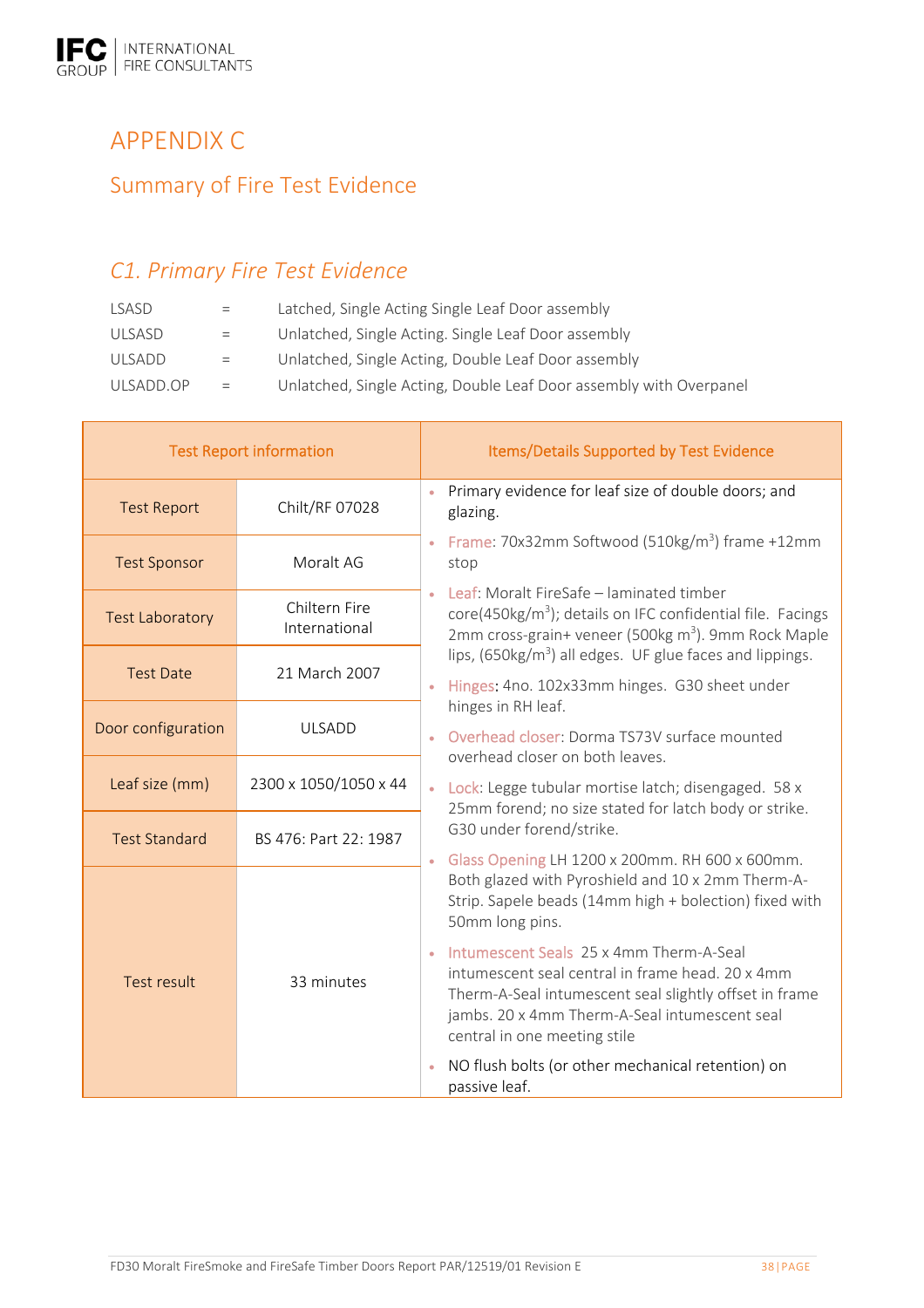

| <b>Test Report information</b> |                                             | Items/Details Supported by Test Evidence                                                                                                                                   |
|--------------------------------|---------------------------------------------|----------------------------------------------------------------------------------------------------------------------------------------------------------------------------|
| <b>Test Report</b>             | WF 172505                                   | Primary evidence for leaf size of single door; and larger<br>$\bullet$<br>aperture.                                                                                        |
| <b>Test Sponsor</b>            | Moralt AG/Schott<br><b>GMBH</b>             | Frame: 70x32mm Softwood (510kg/m <sup>3</sup> ) frame +12mm<br>stop                                                                                                        |
| <b>Test Laboratory</b>         | Warrington Fire<br>Research                 | Leaf: Moralt FireSafe - laminated timber<br>core(450kg/m <sup>3</sup> ); details on IFC confidential file. Facings<br>2mm cross-grain faces +1mm veneer (no density        |
| <b>Test Date</b>               | 7 May 2008                                  | stated). 10mm Sapele lips, (650kg/m <sup>3</sup> ) all edges. UF<br>glue faces and lippings.                                                                               |
|                                |                                             | Hinges: 3no. 100x35mm hinges. No intumescent sheet.<br>$\bullet$                                                                                                           |
| Door configuration             | 2no. ULSASD                                 | Overhead closer: Dorma TS71 surface mounted<br>$\bullet$<br>overhead closer.                                                                                               |
| Leaf size (mm)                 | 2320 x 1020 x 44 (A)<br>2120 x 970 x 44 (B) | Lock: No latch fitted<br>$\bullet$<br>Glass Opening Door A - 1808 x 808mm. Door B - 1608                                                                                   |
| <b>Test Standard</b>           | BS 476: Part 22: 1987                       | x 708mm Both glazed with Pyran S and Lorient Figure<br>1. Sapele beads (14mm high + bolection) fixed with                                                                  |
| Test result                    | 33 minutes Door A<br>31 minutes Door B      | 65mm long pins.<br>Intumescent Seals 25 x 4mm Lorient intumescent seal<br>$\bullet$<br>central in frame head. 20 x 4mm Lorient intumescent<br>seal central in frame jambs. |

| <b>Test Report information</b> |                            | Items/Details Supported by Test Evidence                                                                                                                                                                          |
|--------------------------------|----------------------------|-------------------------------------------------------------------------------------------------------------------------------------------------------------------------------------------------------------------|
| <b>Test Report</b>             | BMT/FEP/F14256<br>(Door B) | Primary evidence for 6mm MDF faces; and for feature<br>$\bullet$<br>grooves.                                                                                                                                      |
| <b>Test Sponsor</b>            | Moralt AG                  | Frame: $104x32mm$ Tulipwood (490kg/m <sup>3</sup> ) frame + stop<br>$\bullet$<br>Leaf: Moralt FireSmoke – laminated timber<br>$\bullet$<br>core(450kg/m <sup>3</sup> ); details on IFC confidential file. Facings |
| <b>Test Laboratory</b>         | <b>BM TRADA</b>            | 6mm MDF faces (730kg/m <sup>3</sup> ). 8mm Oak lips, (650kg/m <sup>3</sup> )<br>all edges. UF glue faces and lippings.                                                                                            |
| <b>Test Date</b>               | 10 November 2014           | Hinges: 3no. 100x30mm hinges. No intumescent sheet.<br>$\bullet$                                                                                                                                                  |
|                                |                            | Overhead closer: Rutland TS3204 surface mounted<br>$\bullet$<br>overhead closer.                                                                                                                                  |
| Door configuration             | UI SASD                    | Lock: Latch with 255 x 20mm forend; 145 x 25mm                                                                                                                                                                    |
| Leaf size (mm)                 | 2135 x 926 x 44            | strike. 1mm Palusol fitted under forend and strike.<br>Glass Opening : NO glazing/aperture.<br>$\bullet$                                                                                                          |
| <b>Test Standard</b>           | BS 476: Part 22: 1987      | Intumescent Seals: 15 x 4mm Pyroplex intumescent<br>$\bullet$<br>seal central in frame head and jambs.                                                                                                            |
| Test result                    | 49 minutes Door B          | Feature grooves: 6 x 4mm deep grooves machined into<br>faces. Horizontal grooves on one face (245mm apart);<br>vertical grooves on reverse face (105mm apart).                                                    |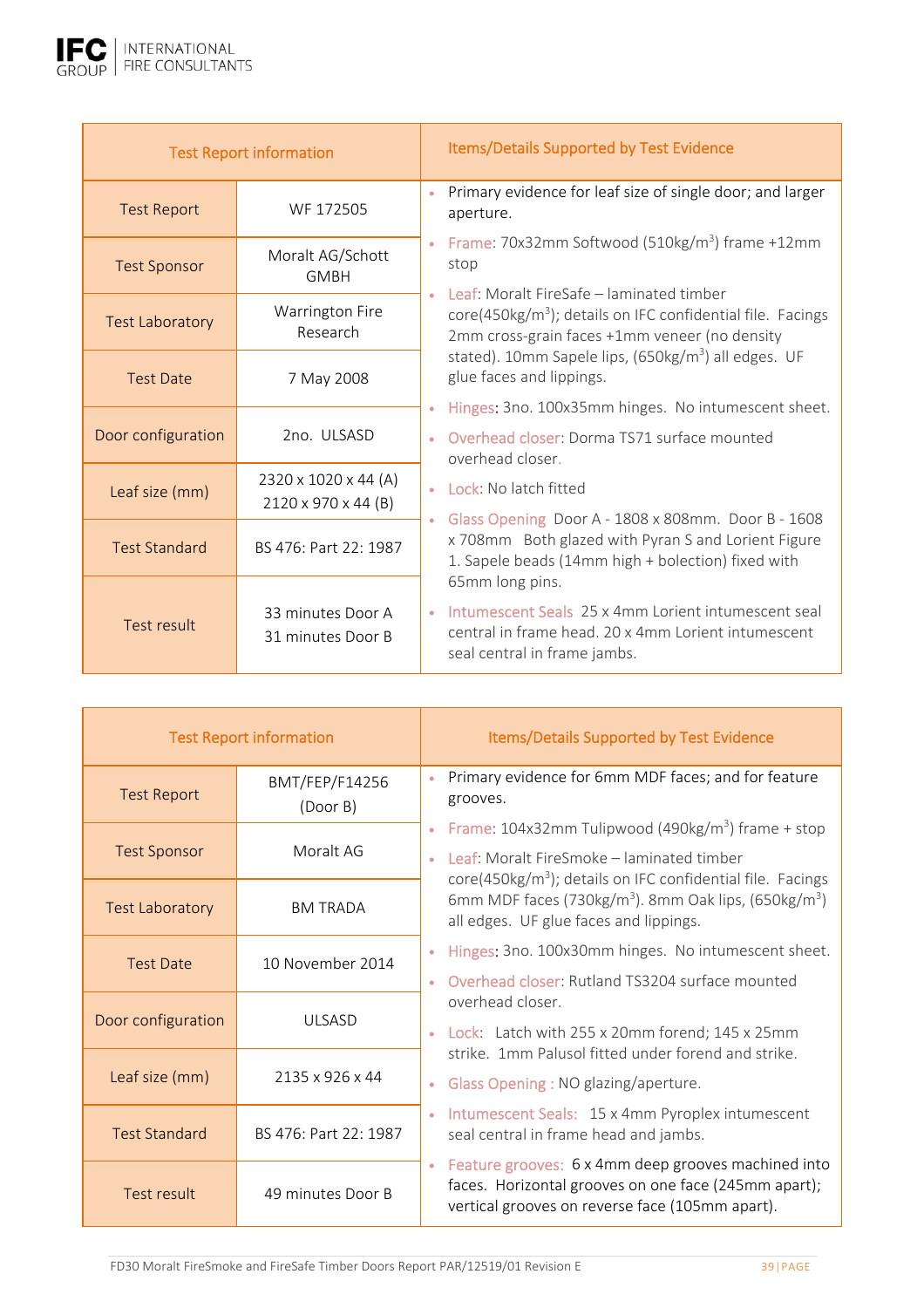

| <b>Test Report information</b> |                                                    | Items/Details Supported by Test Evidence                                                                                                                                                                                                                           |
|--------------------------------|----------------------------------------------------|--------------------------------------------------------------------------------------------------------------------------------------------------------------------------------------------------------------------------------------------------------------------|
| <b>Test Report</b>             | <b>BTC 15415F</b>                                  | Primary evidence for doors with overpanel; and<br>$\bullet$<br>chipboard faces.                                                                                                                                                                                    |
| <b>Test Sponsor</b>            | Komfort/Moralt AG                                  | Frame: Komfort aluminium extrusion frame with<br>integral stop                                                                                                                                                                                                     |
| <b>Test Laboratory</b>         | Chiltern Fire<br>International                     | Leaf: Moralt FireSmoke – laminated timber<br>core(450kg/m <sup>3</sup> ); details on IFC confidential file. Facings<br>3.8mm chipboard (700kg m <sup>3</sup> ). 22mm Maple lips                                                                                    |
| <b>Test Date</b>               | 30 August 2007                                     | (650kg/m <sup>3</sup> ) to rebated edges. 10mm Maple lips<br>(740kg/m <sup>3</sup> ) to other edges. UF glue faces; PVA lippings.                                                                                                                                  |
| Door configuration             | ULSADD + Rebated<br>Overpanel                      | Hinges: 3no. 102x30mm hinges. Interdens 1mm sheet<br>under hinge blades in door leaves.                                                                                                                                                                            |
| Leaf size (mm)                 | 2398 x 900/900 x 44<br>(+ overpanel 200mm<br>high) | Overhead closer: Dorma TS68 surface mounted<br>overhead closer on both leaves.<br>Lock: No latch fitted                                                                                                                                                            |
| <b>Test Standard</b>           | BS 476: Part 22: 1987                              | Glass Opening NO glazing/aperture<br>$\bullet$<br>Intumescent Seals 22 x 2mm graphite intumescent seal<br>$\bullet$                                                                                                                                                |
| Test result                    | 34 minutes                                         | central in frame reveal. 10 x 4mm Palusol intumescent<br>seal and 15 x 2mm graphite seal in rebated overpanel<br>junction. 20 x 4mm Palusol intumescent seal central in<br>one meeting stile<br>No flush bolts (or other mechanical retention) on<br>passive leaf. |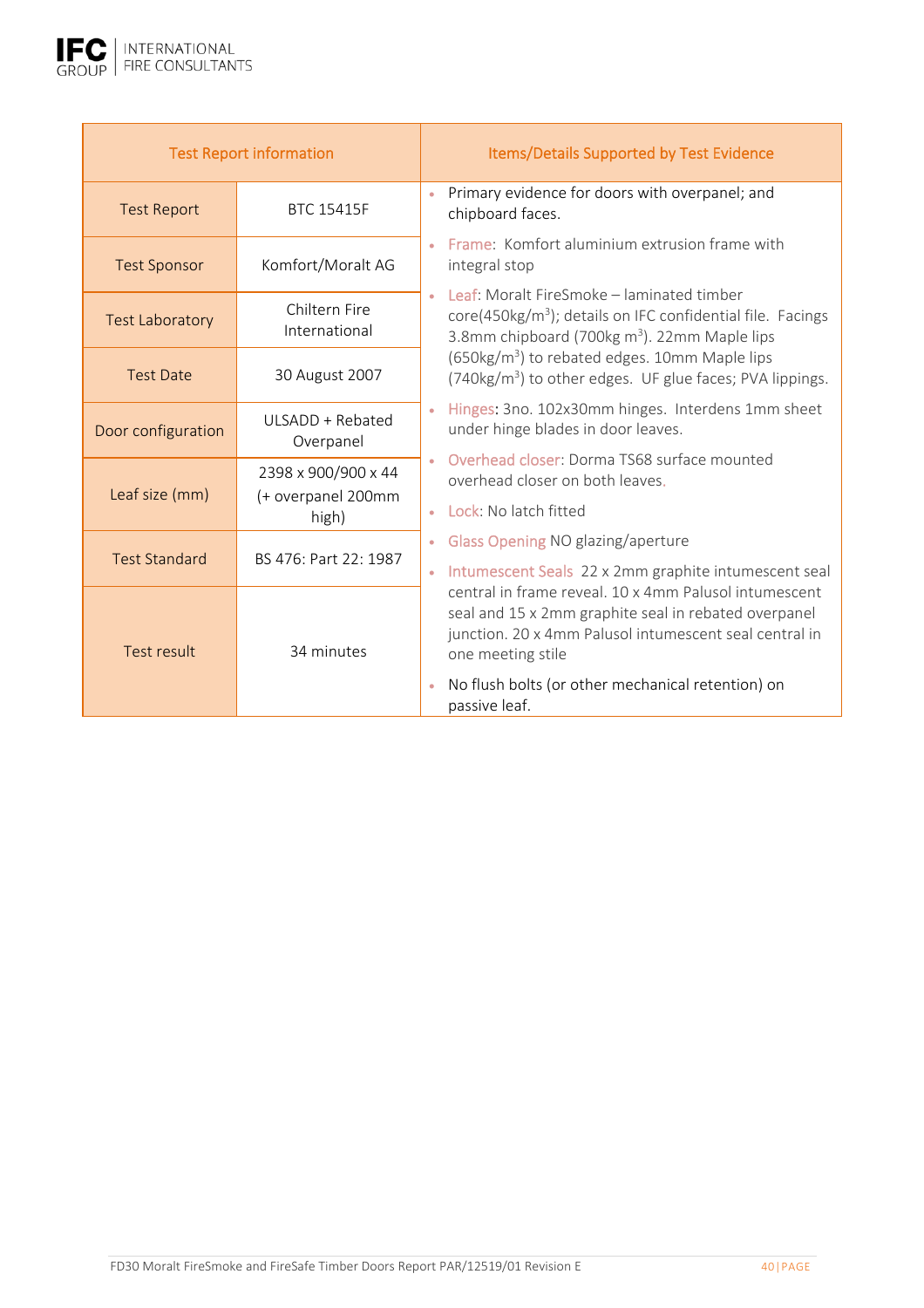

# *C2. Summary of Secondary Fire Test Evidence*

| <b>TEST LABORATORY.</b><br><b>REPORT NO.</b><br><b>TEST DATE.</b>                                                | <b>CONFIGURATION TESTED</b>                                                                                                                                                                                                             | <b>LEAF SIZE TESTED</b>           | <b>TEST</b><br>STANDARD        | <b>INTEGRITY</b>                                                                                          |
|------------------------------------------------------------------------------------------------------------------|-----------------------------------------------------------------------------------------------------------------------------------------------------------------------------------------------------------------------------------------|-----------------------------------|--------------------------------|-----------------------------------------------------------------------------------------------------------|
| <b>BM TRADA</b>                                                                                                  | ULSADD (Both)                                                                                                                                                                                                                           | Door A - 2040 x<br>826/300 x 54mm | BS 476: Part 22:<br>1987       | Door $A - 42$<br>minutes (door                                                                            |
| BMT/FEP/F14102<br>8 July 2014<br>Test sponsored by<br>James Latham                                               | Test referenced to prove<br>Latham "WoodEx" frame with a<br>proprietary timber fire door<br>(NOT Moralt).<br>Door A with WoodEx Ash<br>frame. Door B with WoodEx                                                                        | Door B - 2040 x<br>826/300 x 44mm |                                | frame 71)<br>Door $B - 30$<br>minutes (door<br>frame 50)<br>Initial failures<br>remote from<br>door frame |
|                                                                                                                  | Redwood frame.                                                                                                                                                                                                                          |                                   |                                | interface                                                                                                 |
| DMT-DO-50-897<br><b>DMT</b> Dortmund                                                                             | Test referenced to prove<br>inclusion of 'dummy' lock<br>cylinder in Moralt 54mm<br>FireSmoke door.                                                                                                                                     | N/A                               | EN 1634-1:2014<br>$+$ A1: 2018 | 66 minutes                                                                                                |
| 29 Sept 2020                                                                                                     |                                                                                                                                                                                                                                         |                                   |                                |                                                                                                           |
| PB 271 38418 PK6<br>Ift Rosenheim<br>6 April 2009                                                                | Test referenced to prove<br>inclusion of narrow margins<br>between apertures and<br>hardwood glazing bars in<br>Moralt 44mm FireSmoke door.                                                                                             | N/A                               | EN 1634-1:2008                 | 37 minutes                                                                                                |
|                                                                                                                  | Test also proves use of 15mm<br>or 19mm Pyranova glass (442 x<br>1037mm apertures) in Moralt<br>44mm FireSmoke door.                                                                                                                    |                                   |                                |                                                                                                           |
| PB FIRES-FR-215-<br>12-AUNE2<br>FIRES Slovak<br>Republic<br>31 October 2012<br>Test sponsored by<br>Odice S.A.S. | Reduced scale specimen.<br>LSASD. Moralt 54mm<br>FireSmoke with additional<br>3mm MDF faces; 60mm thick<br>overall.<br>Test referenced to prove use of<br>recessed gym handle (ref.<br>77/7950 by FSB GmbH); fitted<br>on exposed face. | N/A                               | EN 1634-1:2008                 | 34 minutes                                                                                                |

continued overleaf….